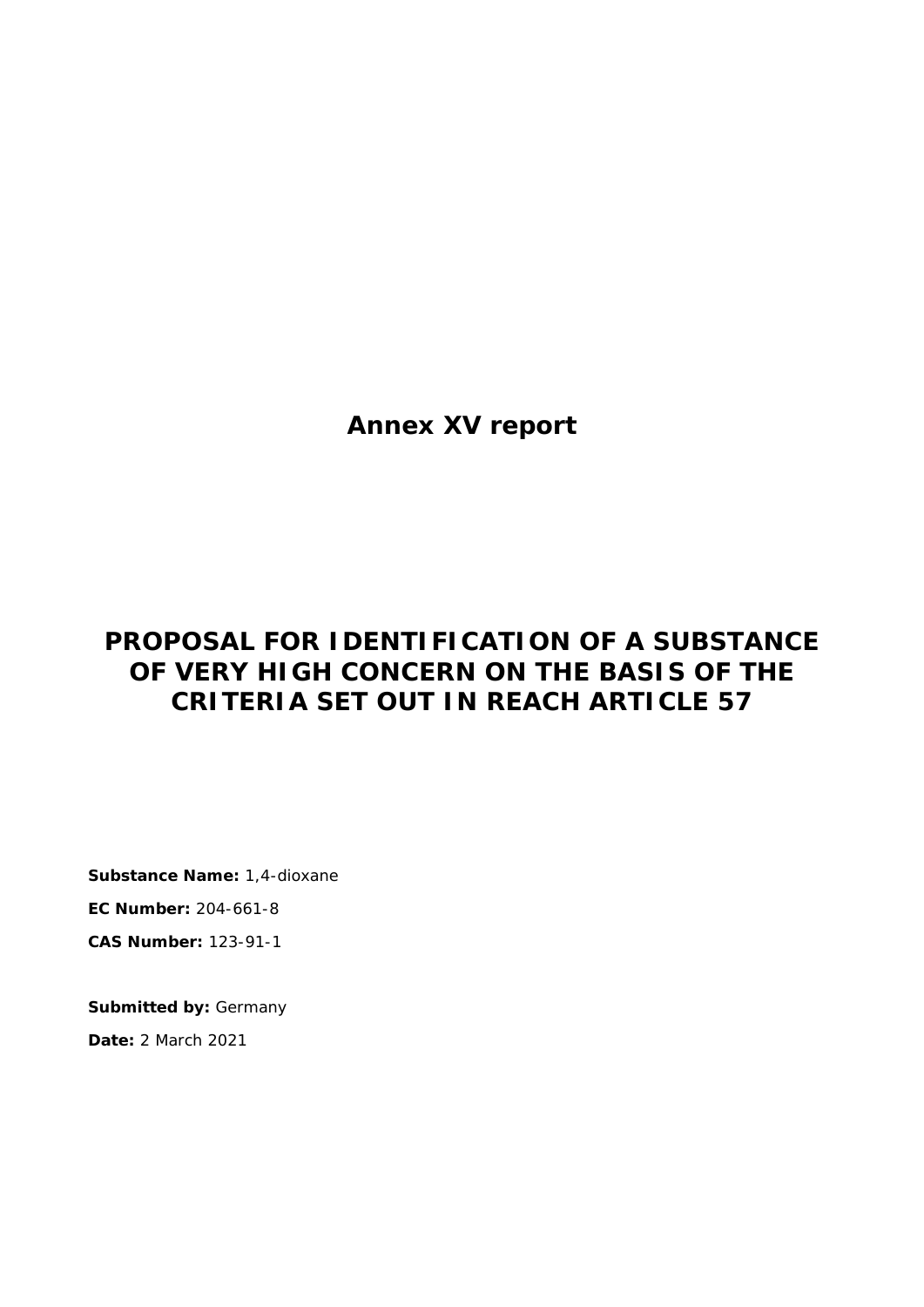# CONTENTS

| PROPOSAL FOR IDENTIFICATION OF A SUBSTANCE OF VERY HIGH CONCERN ON THE BASIS OF THE CRITERIA SET OUT |  |
|------------------------------------------------------------------------------------------------------|--|
|                                                                                                      |  |
|                                                                                                      |  |
|                                                                                                      |  |
|                                                                                                      |  |
|                                                                                                      |  |
|                                                                                                      |  |
|                                                                                                      |  |
|                                                                                                      |  |
|                                                                                                      |  |
|                                                                                                      |  |
|                                                                                                      |  |
|                                                                                                      |  |
|                                                                                                      |  |
|                                                                                                      |  |
|                                                                                                      |  |
|                                                                                                      |  |
|                                                                                                      |  |
|                                                                                                      |  |
|                                                                                                      |  |
|                                                                                                      |  |
|                                                                                                      |  |
|                                                                                                      |  |
|                                                                                                      |  |
|                                                                                                      |  |
|                                                                                                      |  |
|                                                                                                      |  |
|                                                                                                      |  |
|                                                                                                      |  |
|                                                                                                      |  |
|                                                                                                      |  |
|                                                                                                      |  |
|                                                                                                      |  |
|                                                                                                      |  |
|                                                                                                      |  |
|                                                                                                      |  |
|                                                                                                      |  |
|                                                                                                      |  |
|                                                                                                      |  |
|                                                                                                      |  |
|                                                                                                      |  |
|                                                                                                      |  |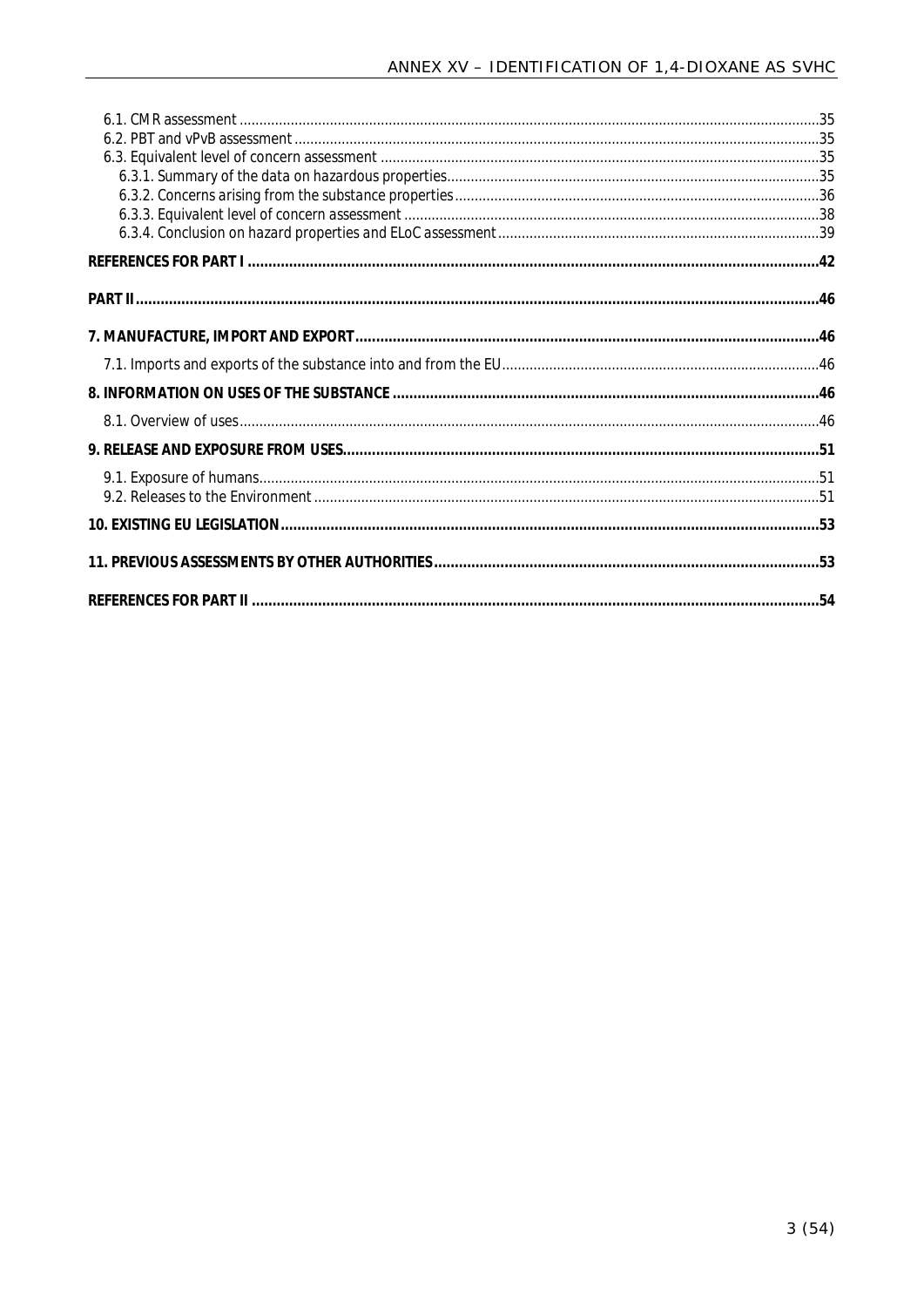# **TABLES**

| Table 4: Classification according to Annex VI, Table 3.1 (list of harmonised classification and       |
|-------------------------------------------------------------------------------------------------------|
| labelling of hazardous substances) of Regulation (EC) No 1272/2008 12                                 |
|                                                                                                       |
| Table 6: Kinetic calculations of half-lives $(DT_{50})$ based on the amount of parent detected in the |
|                                                                                                       |
|                                                                                                       |
|                                                                                                       |
|                                                                                                       |
|                                                                                                       |
|                                                                                                       |
|                                                                                                       |
|                                                                                                       |
| Table 14: General overview of uses according to public information at ECHA's dissemination            |
|                                                                                                       |
|                                                                                                       |
|                                                                                                       |
| Table 17: Exposure potential of 1,4-dioxane from products, acc. to SPIN database (report year         |
|                                                                                                       |
| Table 18: Exposure potential of 1,4-dioxane from products, acc. to SPIN database (report year         |
|                                                                                                       |

## **ABBREVIATIONS:**

| $C_{\text{max}}$ | maximum concentration                                    |
|------------------|----------------------------------------------------------|
| CAKE             | <b>Computer Assisted Kinetic Evaluation</b>              |
| $D_{OC}$         | dissolved organic carbon                                 |
| <b>DFOP</b>      | Double first-order in parallel                           |
| $DT_{50}$        | Half-live                                                |
| DWT              | drinking water treatment                                 |
| <b>FDW</b>       | finished drinking water                                  |
| <b>FOMC</b>      | First-order multi-compartment                            |
| GAC              | granular activated carbon                                |
| НS               | Hockey-Stick                                             |
| $K_{OC}$         | normalised organic carbon to water partition coefficient |
| <b>LOD</b>       | limit of detection                                       |
| LOQ              | limit of quantification                                  |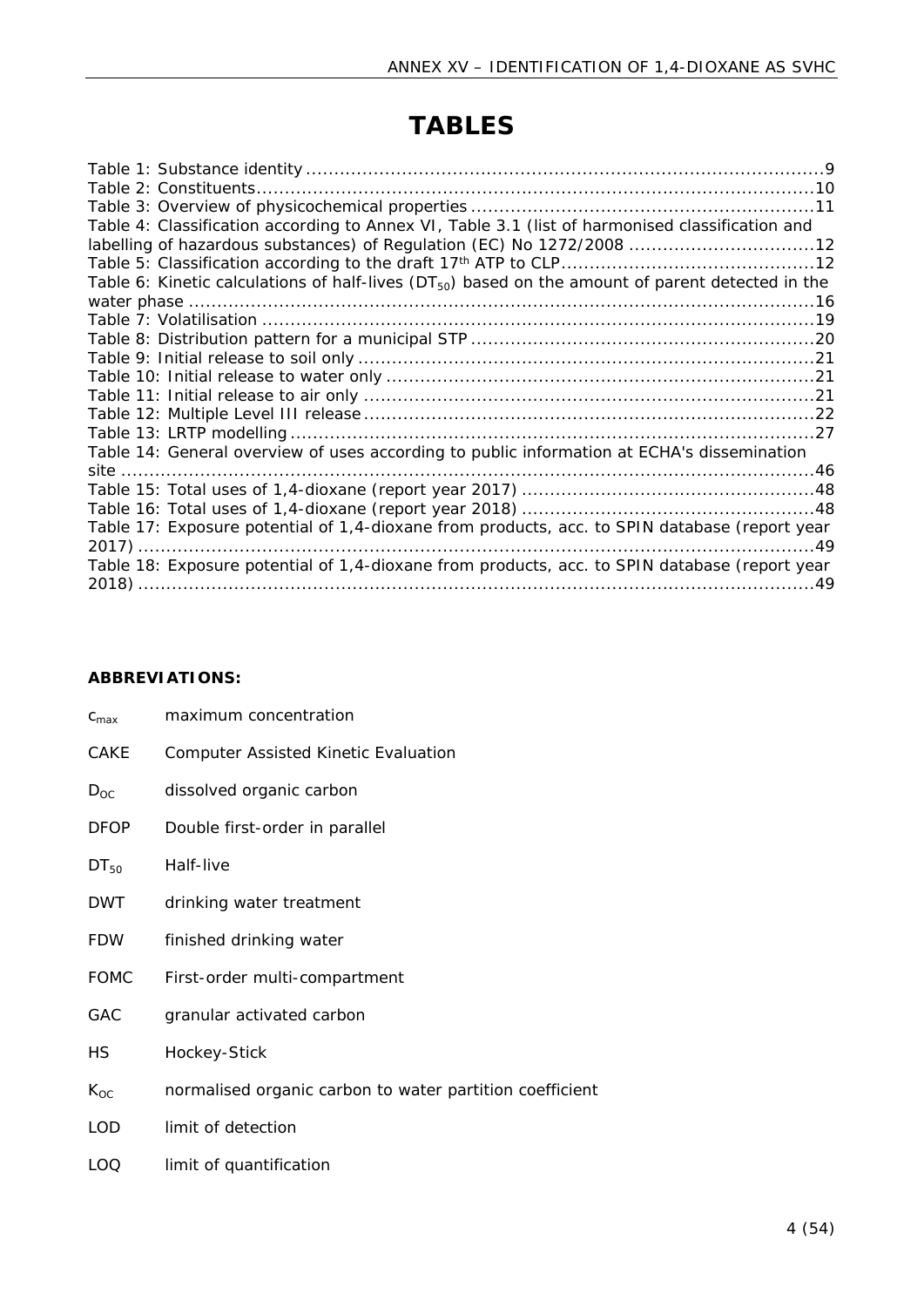- LRTP long range transport potential
- P<sub>ov</sub> overall persistence
- PWS public water systems
- SFO Single first-order
- STP sewage treatment plant
- TCA 1,1,1-trichloroehtene
- TCE trichloroethylene
- VHC volatile chlorinated hydrocarbon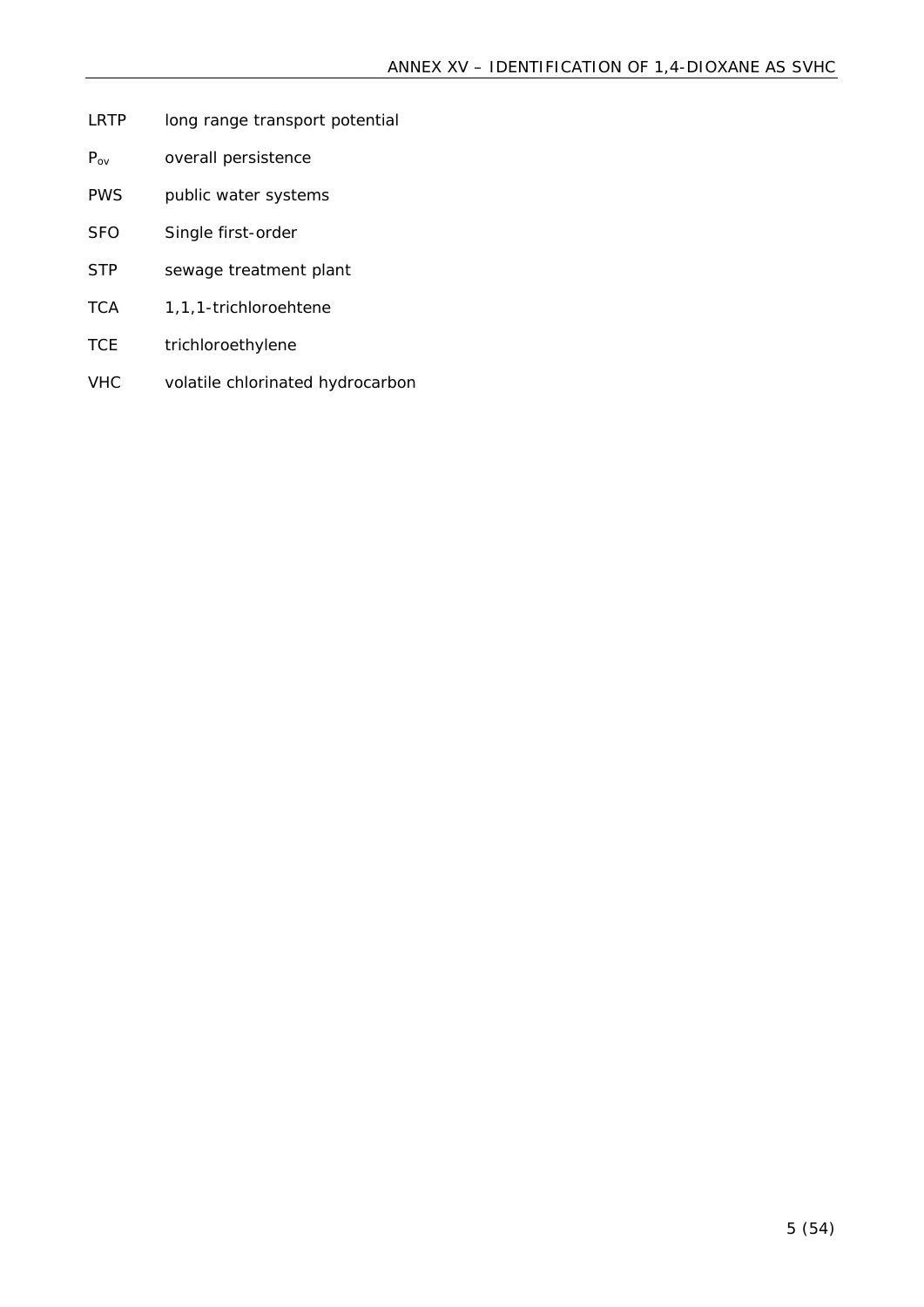# <span id="page-5-0"></span>**PROPOSAL FOR IDENTIFICATION OF A SUBSTANCE OF VERY HIGH CONCERN ON THE BASIS OF THE CRITERIA SET OUT IN REACH ARTICLE 57**

**Substance Name:** 1,4-dioxane

**EC Number:** 204-661-8

**CAS number:** 123-91-1

 It is proposed to identify the substance as a substance of equivalent level of concern to those of other substances listed in points (a) to (e) of Article 57 of Regulation (EC) No 1907/2006 (REACH) according to Article 57(f) of REACH Regulation.

**Summary of how the substance meets the criteria set out in Article 57 of the REACH Regulation**

1,4-Dioxane is proposed to be identified as substance of very high concern according to Article 57(f) of regulation 1907/2006 (REACH) due to scientific evidence of probable serious effects to the environment and human health (men via environment). The scientific evidence gives rise to an equivalent level of concern to substances covered by Article 57 (a) to (e).

#### *Intrinsic properties*

Abiotic degradation of 1,4-dioxane by hydrolysis and phototransformation in air and water is regarded as negligible. Based on the weight of evidence, 1,4-dioxane is evaluated as not capable to undergo noticeable biodegradation in soil under environmentally relevant conditions. Degradation of 1,4-dioxane was investigated in surface water according to OECD 309 TG, resulting in a calculated  $DT_{50}$  (SFO)  $\geq 10,000$  days. Considering the data on abiotic and biotic degradation, 1,4-dioxane is considered to fulfil the P/vP criteria (half-life in water >60 days) of REACH Annex XIII.

The substance is completely miscible with water (water solubility used for assessment  $=$ 1000 g/L) and has a log  $K_{\text{oc}}$  of 0.85 indicating a low potential for adsorption on organic matter and clay minerals. These intrinsic substance properties lead to a high mobility in water. Additionally, the intrinsic substance properties indicate that the substance will partition primarily to the water compartment and will undergo environmental distribution via aqueous media, easily reaching groundwaters.

The high water solubility and low sorption potential of 1,4-dioxane make the substance difficult to remove from water as it only has a low potential to adsorb to materials and prefers to remain in the water phase.

Because of 1,4-dioxane's high water solubility, low volatility from water and low potential for adsorption, water will be the dominant transport media in the environment once the substance is released. In combination with its long environmental half-life, there is a potential for widespread contamination of the water environment.

The OECD tool for Long Range Transport Potential (LRTP) predicts a characteristic travel distance (CTD) of 2917 km together with an overall persistence  $(P_{\alpha\nu})$  of 1771 days for 1,4-dioxane. This indicates that 1,4-dioxane is capable of reaching regions far away from the point of initial emission.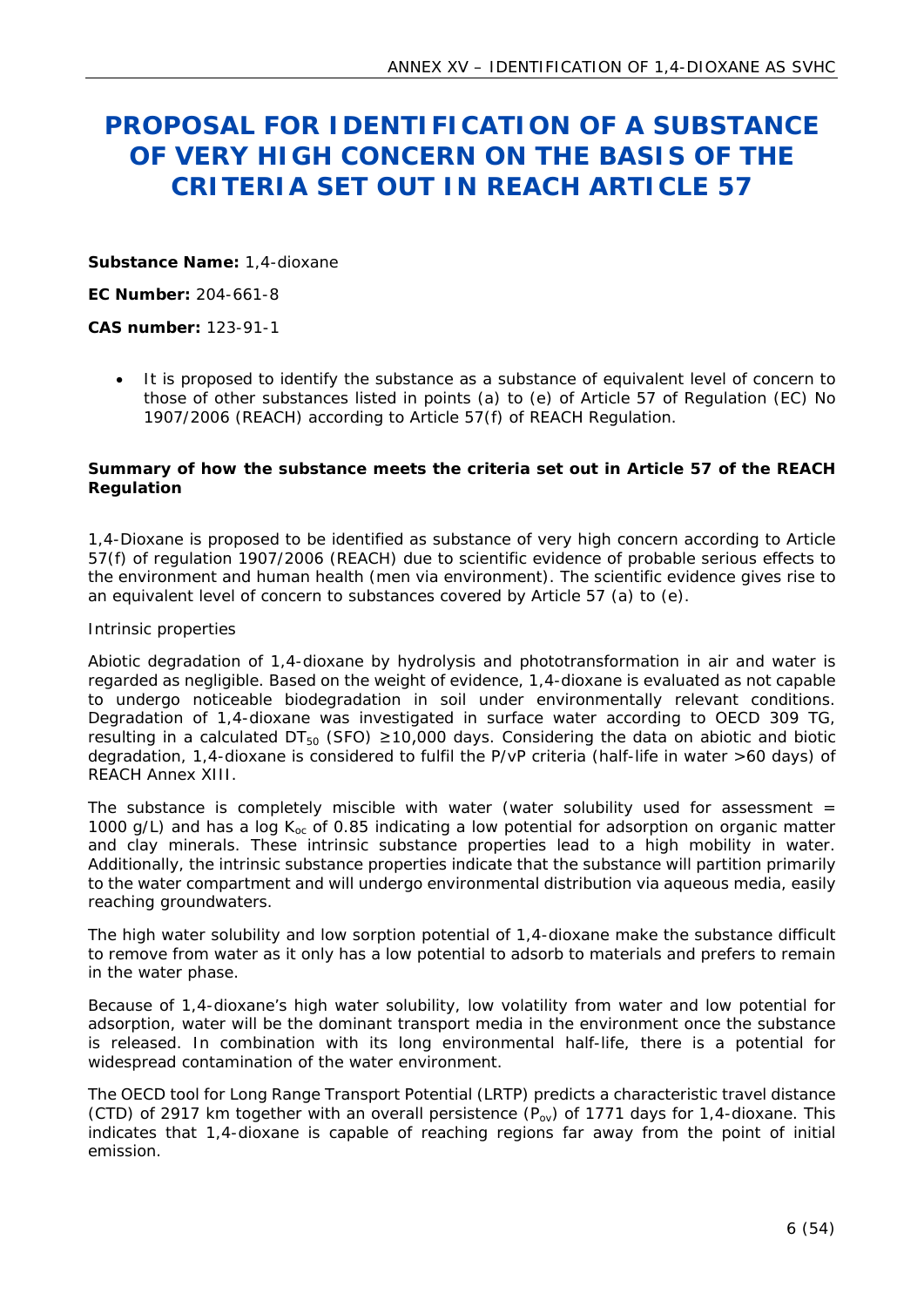The Risk Assessment Committee (RAC) has concluded that 1,4-dioxane fulfils the criteria for classification as carcinogenic Carc. 1B. The classification has been included in the draft 17th ATP to CLP. This classification is of relevance for the assessment of 1,4-dioxane as a substance of very high concern according to Article 57 (f), i.e. under the T-criterion of REACH Annex XIII; Section 1.1.3 b).

#### *Concerns arising from the substance properties*

Available information on persistency, mobility and potential for long range transport of 1,4 dioxane, gives rise to the concern, that once the substance is released to the environment, the contamination will hardly be reversible. This assumption is supported by a study that analysed the behaviour of 1,4-dioxane during river bank filtration and filtration with activated carbon at the drinking water production facility. The analysis showed that only a small portion of 1,4 dioxane is removed via river bank filtration and filtration with activated carbon. 1,4-Dioxane was not removed from water. Furthermore, a temporal and spatial distribution from the point of release is to be considered. It needs to be considered that as long as 1,4-dioxane is released to the environment, the environmental levels might increase.

The concern raised by 1,4-dioxane is triggered by individual properties as well as by combination of its properties. Persistence and mobility allow the substance to be dispersed far beyond the sites of release via transport in the water environment. The substance stays in the environment even if releases of the substance have already ceased, as can be concluded from the substance properties and the recurring findings in groundwater samples. The persistency, mobility and toxicity (carcinogenicity) and in addition the irreversibility of the contamination of the aquatic compartment compromises the quality of drinking water resources.

The substance properties and the irreversibility of the contamination give rise to the concern of increasing exposure to wildlife and men via environment due to contaminated water.

The very high persistency and its mobility result in an increasing pollution of the aquatic environment. 1,4-Dioxane is difficult to remove once emitted to the aquatic environment. 1,4- Dioxane poses a threat to the resources of our drinking water, as due to its persistency and mobility, 1,4-dioxane can bypass river bank filtration and filtration with activated carbon, raising the concern of a continuous exposure of humans via drinking water. Any remediation efforts of contaminated drinking water resources will cause high costs to society. As the substance is very mobile causing a rapid distribution from the point source, remediation measures become even more difficult.

Due to the properties of 1,4-dioxane (persistency, mobility, long-range transport and carcinogenicity) it is not possible to derive a safe concentration limit for the environment. Monitoring data demonstrate the presence of 1,4-dioxane in surface water, groundwater and even drinking water across the globe. Sources of emission in the vicinity are seldom apparent.

The substance properties like persistency and mobility suggest that the substance might pose a risk on a global scale. It follows that human health and the environment might be affected by 1,4-dioxane on a global scale.

Due to its mobility and persistence, 1,4-dioxane is found in surface water, groundwater and produced drinking water. Decontamination can only be achieved at high societal costs, if at all. Furthermore, 1,4-dioxane is carcinogenic and humans will be exposed via consumption and use of drinking water. Consequently, there is societal concern for the presence of 1,4-dioxane in drinking water that requires immediate action.

A supporting concern is that although available aquatic studies do not show effects or only at high concentrations, no information is available about other effects to the environment, e.g. on ecotoxic effects to non-model species, keeping also in mind the classification as Carc. 1B. Long term effects of the substance at low levels are possible but unknown, yet.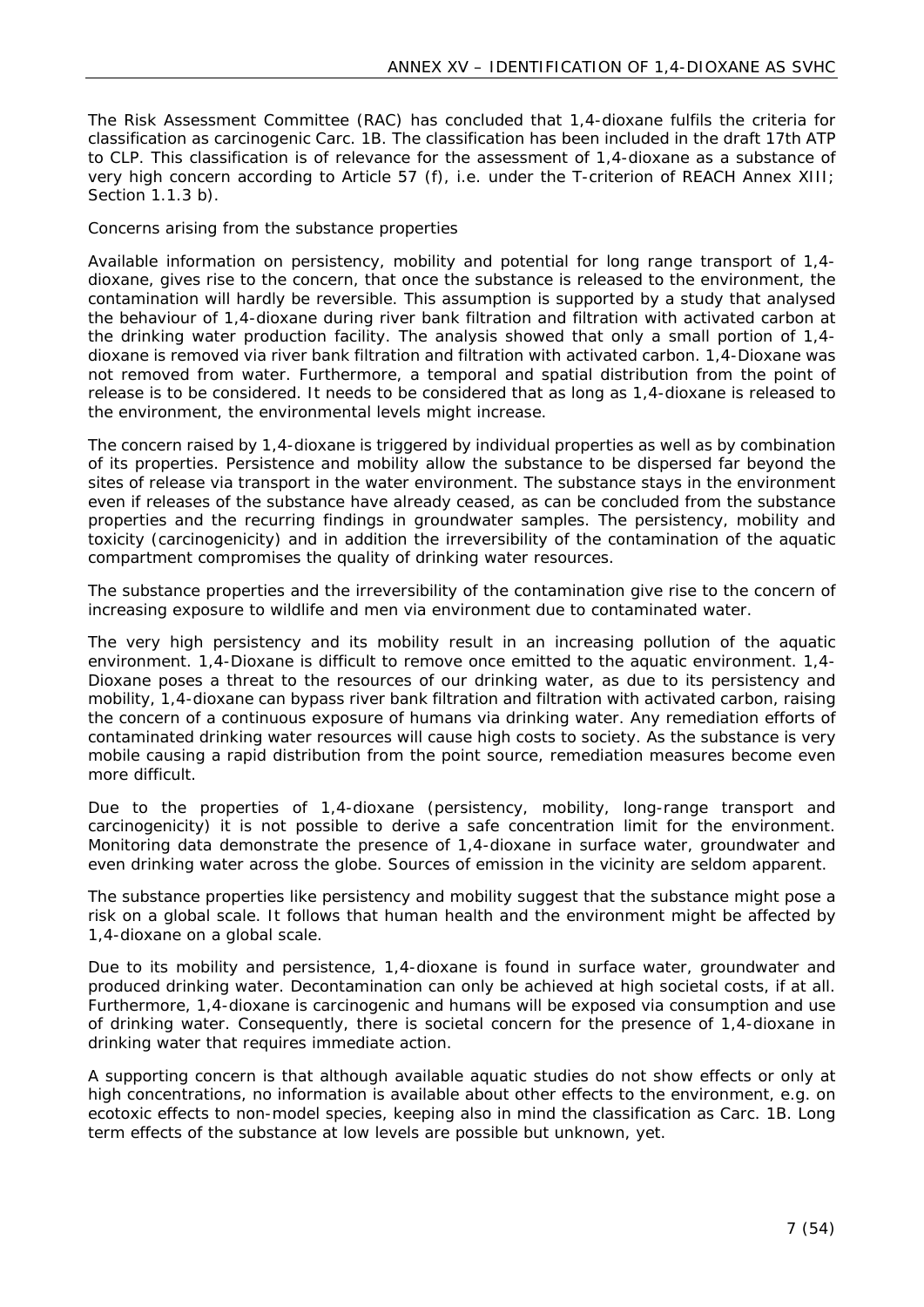#### *Equivalent level of concern*

The level of concern is considered very high in particular due to the combination of the following concern elements:

- Concern for an irreversible and increasing presence in the environment
- Decontamination of 1,4-dioxane from the environment and from drinking water resources is difficult and resource-intensive
- Potential for irreversible and increasing contamination of surface water and groundwater
- 1,4-Dioxane fulfils the criteria for classification as carcinogenic Carc. 1B
- High societal concern for the presence of 1,4-dioxane in drinking water sources
- Continuous presence in water results in continuous exposure of humans and environment
- Long-term effects are unknown

#### *Conclusion*

Although the carcinogenic properties of 1,4-dioxane alone would be sufficient to assess it as a substance of very high concern, it is the combination of its substance properties causing higher concern to the environment and human health (men via environment). The combined intrinsic properties which demonstrate scientific evidence of probable serious effects to human health and the environment and which give rise to an equivalent level of concern are the following: very high persistence, high mobility in water, potential for long-range transport in water, difficulty of remediation and water purification. The observed probable serious effects for human health and the environment are carcinogenicity. Together, these elements lead to a very high potential for irreversible effects.

**Registration dossiers submitted for the substance?** Yes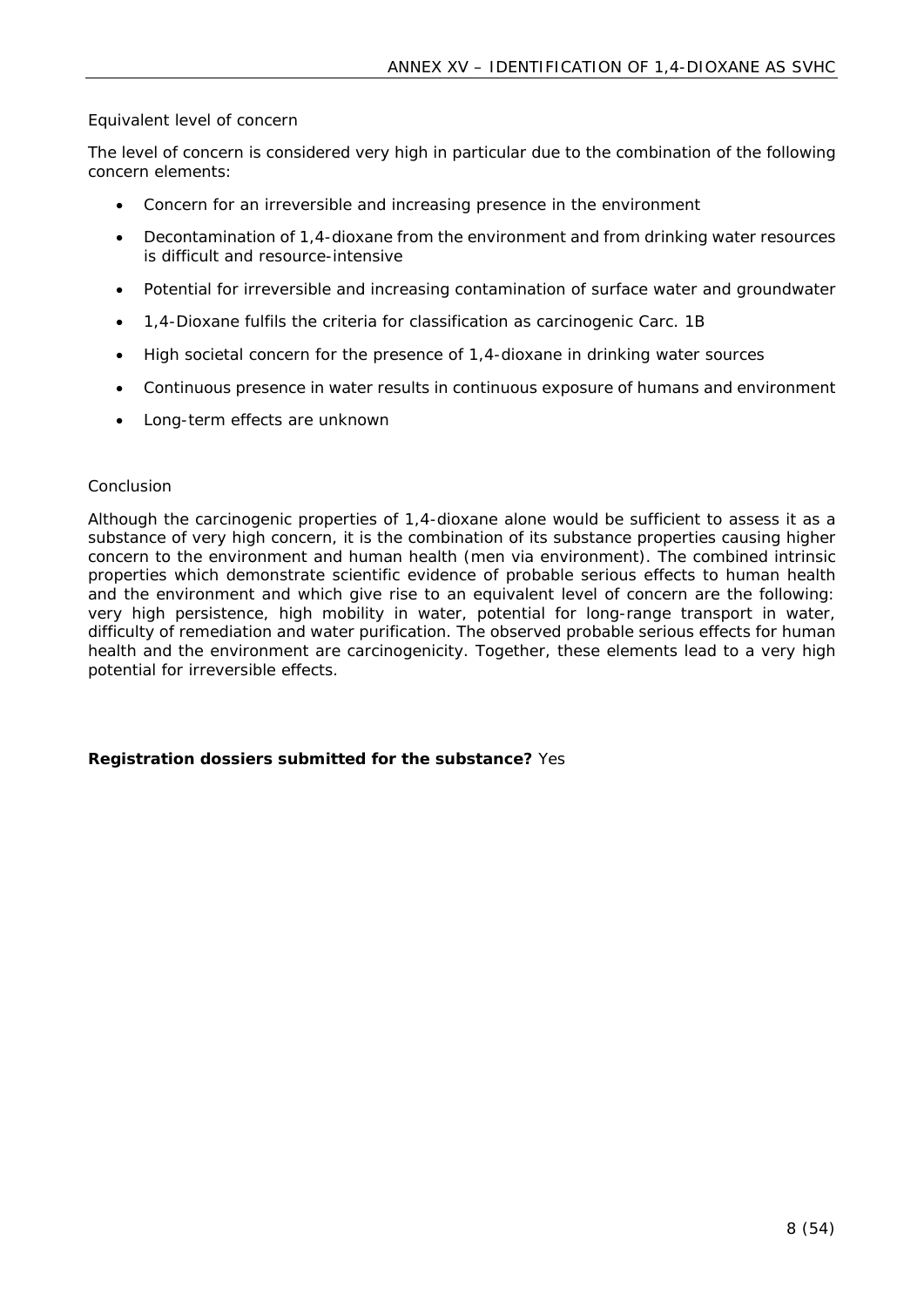# <span id="page-8-0"></span>**PART I**

# <span id="page-8-1"></span>**Justification**

## <span id="page-8-2"></span>**1. Identity of the substance and physical and chemical properties**

## <span id="page-8-3"></span>**1.1. Name and other identifiers of the substance**

<span id="page-8-4"></span>**Table 1:** Substance identity

| EC number:                                        | 204-661-8                            |
|---------------------------------------------------|--------------------------------------|
| EC name:                                          | 1,4-dioxane                          |
| CAS number (in the EC inventory):                 | $123 - 91 - 1$                       |
| CAS number:<br>Deleted CAS numbers:               | $123 - 91 - 1$                       |
| CAS name:                                         | 1,4-dioxane                          |
| I UPAC name:                                      | 1,4-dioxane                          |
| Index number in Annex VI of the CLP<br>Regulation | 603-024-00-5                         |
| Molecular formula:                                | $C_4H_8O_2$                          |
| Molecular weight range:                           | 88.12 g/mol                          |
| Synonyms:                                         | p-Dioxane,<br>1,4-Diethylene dioxide |

**Structural formula:**

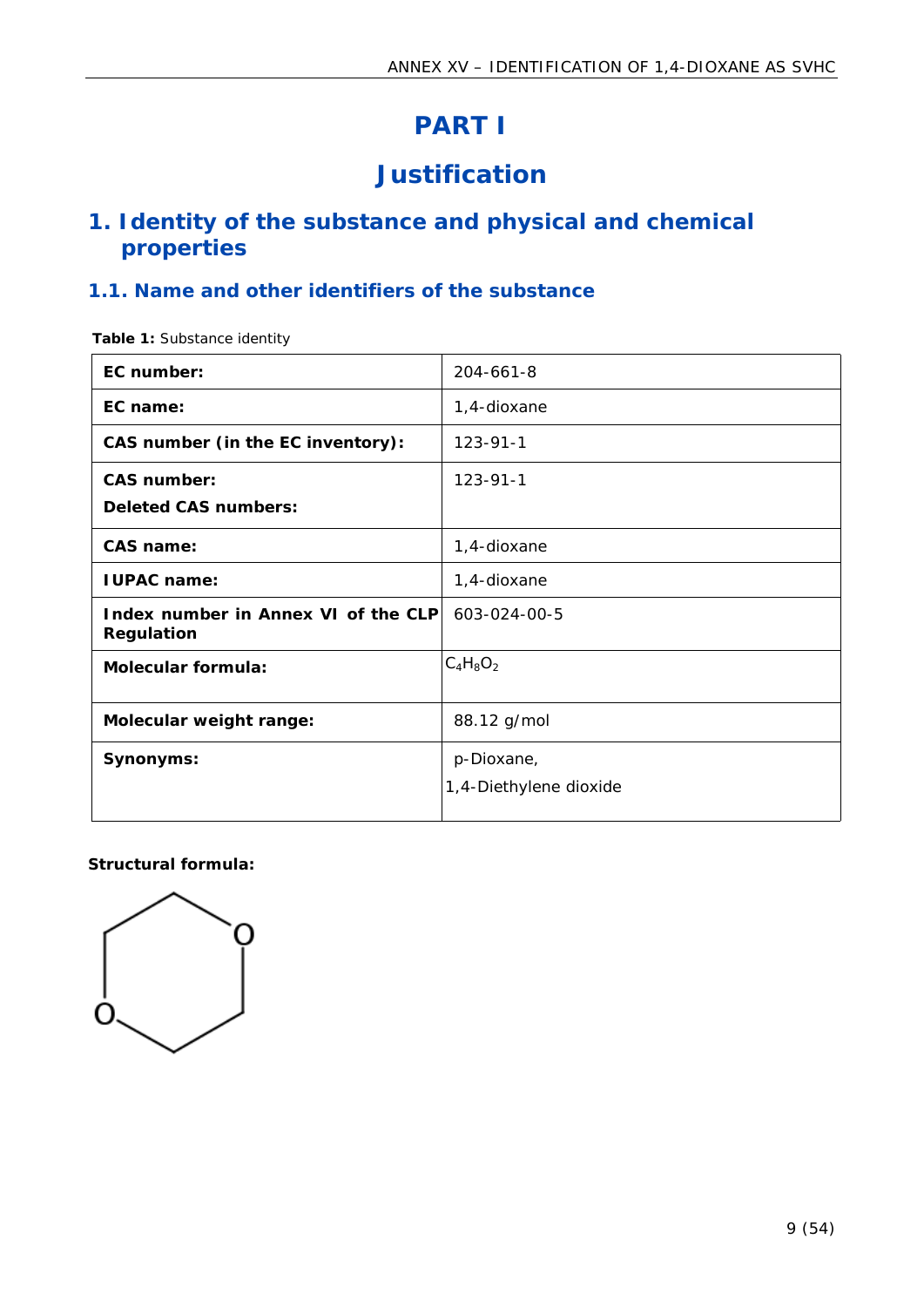# <span id="page-9-0"></span>**1.2. Composition of the substance**

#### **Name:** 1,4-dioxane

**Substance type:** mono-constituent

<span id="page-9-1"></span>**Table 2:** Constituents

| Constituents                        | Typical<br>concentration | Concentration<br>range | Remarks |
|-------------------------------------|--------------------------|------------------------|---------|
| 1.4-dioxane<br>EC number 204-661-89 |                          | $≥80 - ≤100%$          |         |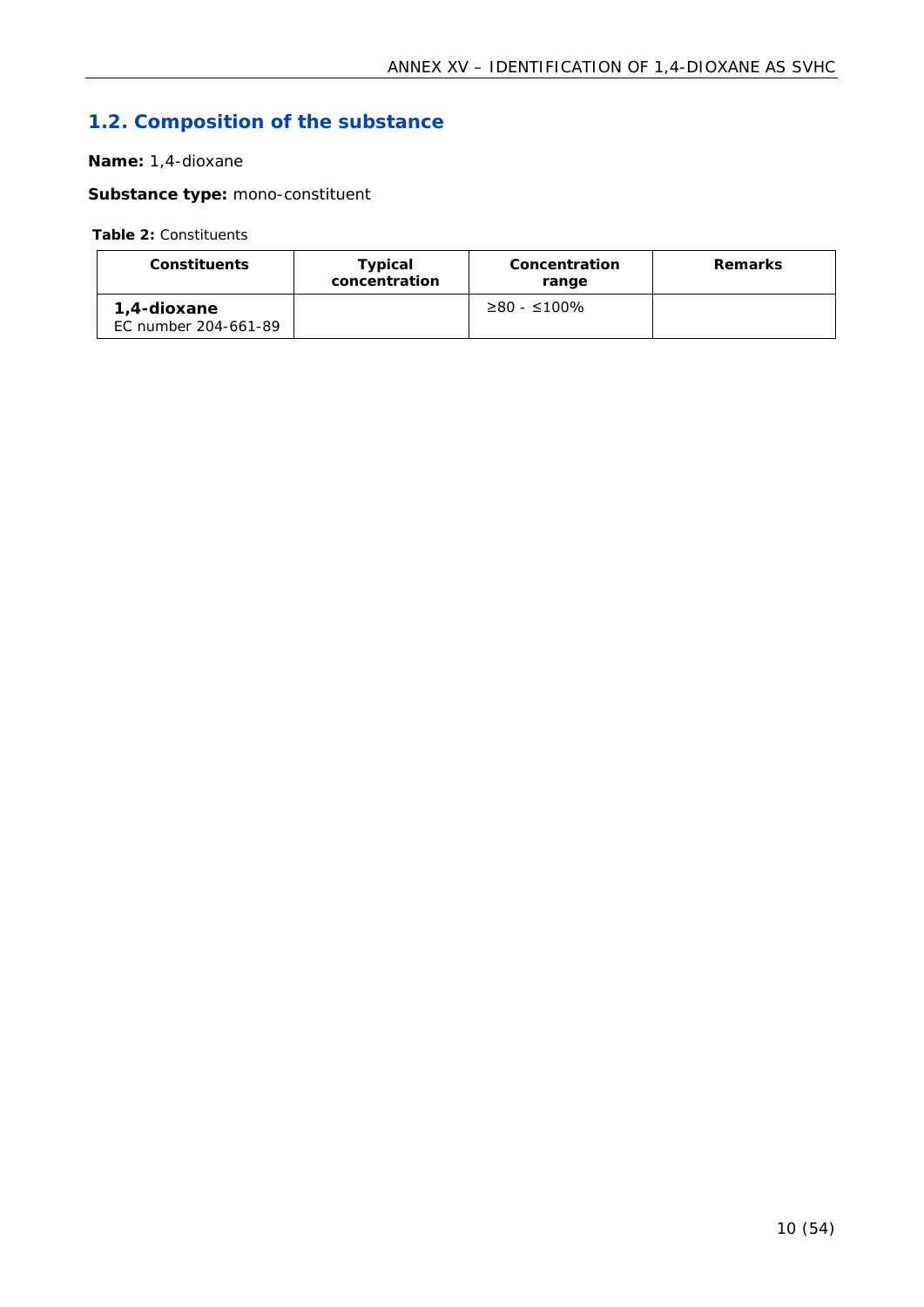## <span id="page-10-0"></span>**1.3. Physicochemical properties**

| Property                                                                             | Description<br>of key<br>information          | Value                                                                                                                                                    | Reference/source of information                                                                                                                                                                                   |
|--------------------------------------------------------------------------------------|-----------------------------------------------|----------------------------------------------------------------------------------------------------------------------------------------------------------|-------------------------------------------------------------------------------------------------------------------------------------------------------------------------------------------------------------------|
| Physical state at<br>20°C and 101.3<br>kPa                                           | Data from<br>data base<br>and ATSDR<br>report | Colourless liquid                                                                                                                                        | ATSDR 2012; Gestis data base                                                                                                                                                                                      |
| Melting/freezing<br>point                                                            | handbook<br>data                              | 11.8°C at 1013<br>hPa                                                                                                                                    | O'Neil MJ. 2001. Dioxane. In: The Merck<br>index. An encyclopedia of chemicals,<br>drugs, and biologicals. Whitehouse<br>Station NJ: Merck & Co., Inc.,                                                           |
|                                                                                      |                                               |                                                                                                                                                          | (referenced in ATSDR 2012)                                                                                                                                                                                        |
| Boiling point                                                                        | handbook<br>data                              | 101.1°C at 1013<br>hPa                                                                                                                                   | O'Neil MJ. 2001. Dioxane. In: The Merck<br>index. An encyclopedia of chemicals,<br>drugs, and biologicals. Whitehouse<br>Station NJ: Merck & Co., Inc.,<br>(referenced in ATSDR 2012)                             |
| Vapour pressure                                                                      | handbook<br>data                              | 38.1 mm Hg,<br>50.8 hPa at<br>$25^{\circ}C$                                                                                                              | Daubert TE, Danner RP. 1985. 1,4-<br>Dioxane. In: Physical and<br>thermodynamic properties of pure<br>chemicals. New York, NY: Taylor &<br>Francis. (referenced in ATSDR 2012)                                    |
|                                                                                      | measured                                      | 35.6 mm Hg at<br>25°C; 47.5 hPa                                                                                                                          | Francesconi R., Comelli F., J. Chem. Eng.<br>Data, Vol. 33, No.2, p. 80 - 83, 1988                                                                                                                                |
| Density                                                                              | handbook<br>data                              | relative density<br>1.03                                                                                                                                 | O'Neil MJ. 2001. Dioxane. In: The Merck<br>index. An encyclopedia of chemicals,<br>drugs, and biologicals. Whitehouse<br>Station NJ: Merck & Co., Inc.,<br>(referenced in ATSDR 2012)                             |
| Water solubility                                                                     | measured                                      | miscible;<br>for assessments<br>in coherence<br>with registration<br>data a water<br>solubility of<br>1000 g/L at a<br>temperature of<br>25°C is assumed | Riddick JA, Bunger WB, Sakano TK.<br>1986. 1, 4-Dioxane. In: Organic solvents.<br>Physical properties and methods of<br>purification. New York, NY: John Wiley &<br>Sons, 312, 938. (referenced in ATSDR<br>2012) |
| Partition                                                                            | estimated                                     | $log K_{ow}$ -0.27                                                                                                                                       | Hansch C, Leo A, Hoekman D. 1995.                                                                                                                                                                                 |
| coefficient n-<br>octanol/water<br>(log value)                                       |                                               | (temperature<br>not known)                                                                                                                               | Exploring QSAR: Hydrophobic, electronic,<br>and steric constants. Washington, DC:<br>American Chemical Society. (referenced<br>in ATSDR 2012)                                                                     |
| Partition<br>coefficient<br>organic carbon /<br>water K <sub>oc</sub> (log<br>value) | estimated                                     | log Koc 0.85                                                                                                                                             | <b>EU RAR, 2002</b>                                                                                                                                                                                               |
| Partition<br>coefficient air /<br>water KAw (log<br>value)                           | estimated                                     | $-4.1$                                                                                                                                                   | Own calculation, see section 3.2.2.                                                                                                                                                                               |

<span id="page-10-1"></span>**Table 3:** Overview of physicochemical properties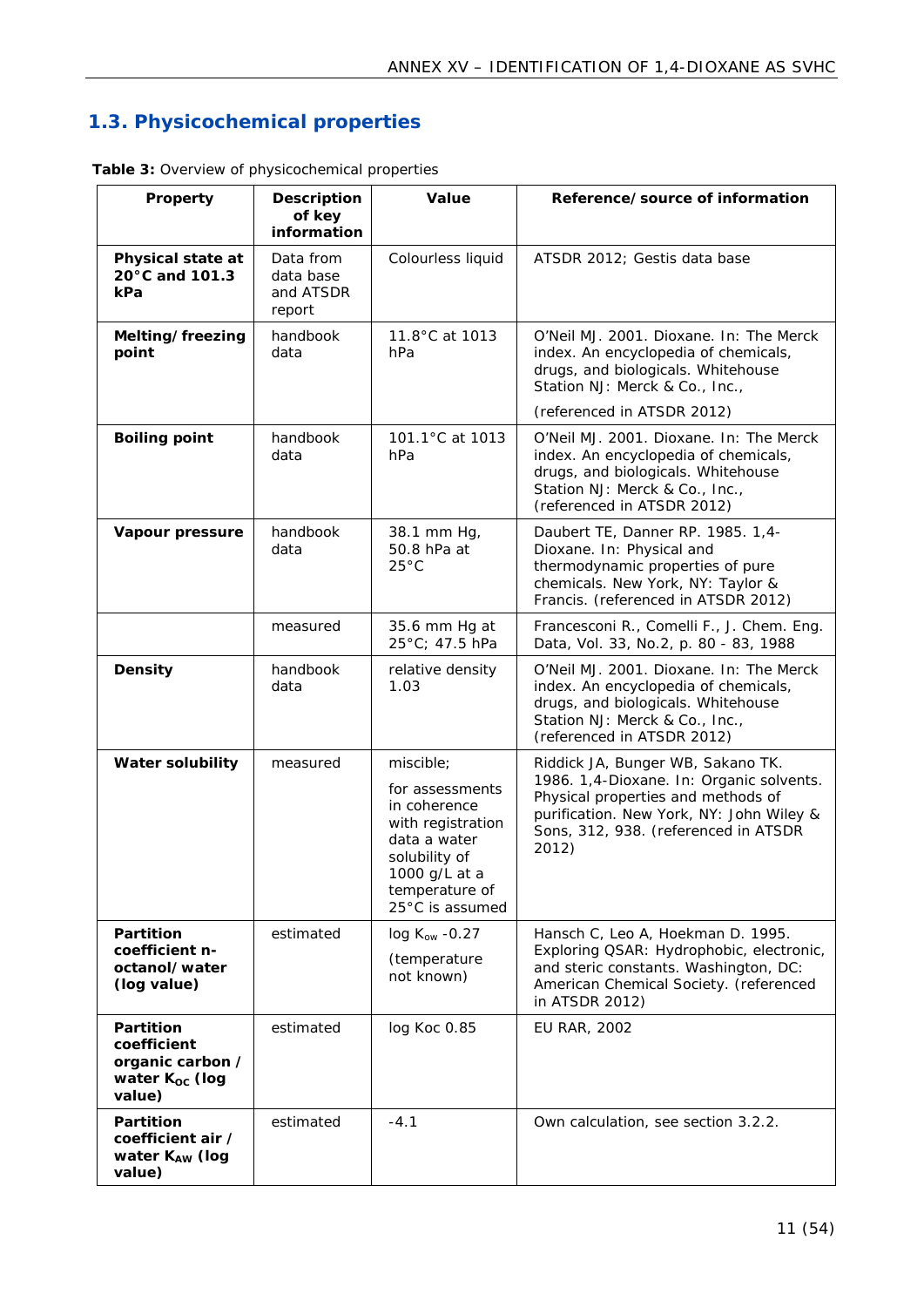## <span id="page-11-0"></span>**2. Harmonised classification and labelling**

1,4-Dioxane is covered by Index number 603-024-00-5 in part 3 of Annex VI to the CLP Regulation as follows:

<span id="page-11-1"></span>**Table 4:** Classification according to Annex VI, Table 3.1 (list of harmonised classification and labelling of hazardous substances) of Regulation (EC) No 1272/2008

| ∣ndex No∣ | Internati                               | EC No           | CAS No         |                                            | Classification                 |                                         | Labelling                      |                                          | Spec.                             | Notes |
|-----------|-----------------------------------------|-----------------|----------------|--------------------------------------------|--------------------------------|-----------------------------------------|--------------------------------|------------------------------------------|-----------------------------------|-------|
|           | onal<br>Chemical<br>I dentific<br>ation |                 |                | Hazard<br>Class and<br>Category<br>Code(s) | Hazard<br>statement<br>code(s) | Pictogram,<br>Signal<br>Word<br>Code(s) | Hazard<br>statement<br>code(s) | Suppl.<br>Hazard<br>statement<br>code(s) | Conc.<br>Limits,<br>M-<br>factors |       |
| 603-024-  | $1.4 -$                                 | $204 - 661 - 8$ | $123 - 91 - 1$ | Carc. 2                                    | H351                           | GHS02                                   | H351                           | EUH019                                   |                                   |       |
| $00 - 5$  | dioxane                                 |                 |                | Eye Irrit. 2                               | H319                           | GHS08                                   | H319                           | EUH066                                   |                                   |       |
|           |                                         |                 |                | STOT SE 3                                  | H335                           | GHS07                                   | H335                           |                                          |                                   |       |
|           |                                         |                 |                | Flam. Liq. $2 $                            | H <sub>225</sub>               | Dgr                                     | H <sub>225</sub>               |                                          |                                   |       |

**New classification**:

The Risk Assessment Committee (RAC) adopted an opinion on 15 March 2019 to classify 1,4 dioxane as Carc. 1B<sup>1</sup>, H350, instead of the current classification as Carc. 2, H351. The classification has been included in the draft 17th ATP to CLP<sup>2</sup>.

<span id="page-11-3"></span><span id="page-11-2"></span>

| Table 5: Classification according to the draft 17 <sup>th</sup> ATP to CLP |  |  |  |
|----------------------------------------------------------------------------|--|--|--|
|                                                                            |  |  |  |

| Index Nol | Internati                               | EC No           | CAS No         | Classification<br>Labelling                                                  |                  |                                         |                                                                            |               |                                   |  |
|-----------|-----------------------------------------|-----------------|----------------|------------------------------------------------------------------------------|------------------|-----------------------------------------|----------------------------------------------------------------------------|---------------|-----------------------------------|--|
|           | onal<br>Chemical<br>I dentific<br>ation |                 |                | Hazard<br>Hazard<br>Class and<br>statement<br>code(s)<br>Category<br>Code(s) |                  | Pictogram,<br>Signal<br>Word<br>Code(s) | Hazard<br>Suppl.<br>Hazard<br>statement<br>code(s)<br>statement<br>code(s) |               | Conc.<br>Limits,<br>M-<br>factors |  |
| 603-024-  | $1.4 -$                                 | $204 - 661 - 8$ | $123 - 91 - 1$ | Carc. 1B                                                                     | H350             | GHS02                                   | H350                                                                       | EUH019        |                                   |  |
| $00 - 5$  | dioxane                                 |                 |                | Eye Irrit. 2                                                                 | H319             | GHS08                                   | H319                                                                       | <b>EUH066</b> |                                   |  |
|           |                                         |                 |                | STOT SE 3                                                                    | H335             | GHS07                                   | H335                                                                       |               |                                   |  |
|           |                                         |                 |                | Flam. Lig. 2                                                                 | H <sub>225</sub> | Dgr                                     | H <sub>225</sub>                                                           |               |                                   |  |

<sup>1</sup> <https://echa.europa.eu/de/registry-of-clh-intentions-until-outcome/-/dislist/details/0b0236e18075db7f>; date of access: 28.01.2021

<sup>2</sup> [https://ec.europa.eu/growth/tools-](https://ec.europa.eu/growth/tools-databases/tbt/en/search/?tbtaction=search.detail&Country_ID=EU&num=729&dspLang=en&basdatedeb=&basdatefin=&baspays=EU&basnotifnum=&basnotifnum2=&bastypepays=&baskeywords)

[databases/tbt/en/search/?tbtaction=search.detail&Country\\_ID=EU&num=729&dspLang=en&basdatedeb=&basdatefin](https://ec.europa.eu/growth/tools-databases/tbt/en/search/?tbtaction=search.detail&Country_ID=EU&num=729&dspLang=en&basdatedeb=&basdatefin=&baspays=EU&basnotifnum=&basnotifnum2=&bastypepays=&baskeywords) [=&baspays=EU&basnotifnum=&basnotifnum2=&bastypepays=&baskeywords](https://ec.europa.eu/growth/tools-databases/tbt/en/search/?tbtaction=search.detail&Country_ID=EU&num=729&dspLang=en&basdatedeb=&basdatefin=&baspays=EU&basnotifnum=&basnotifnum2=&bastypepays=&baskeywords); date of access: 28.01.2021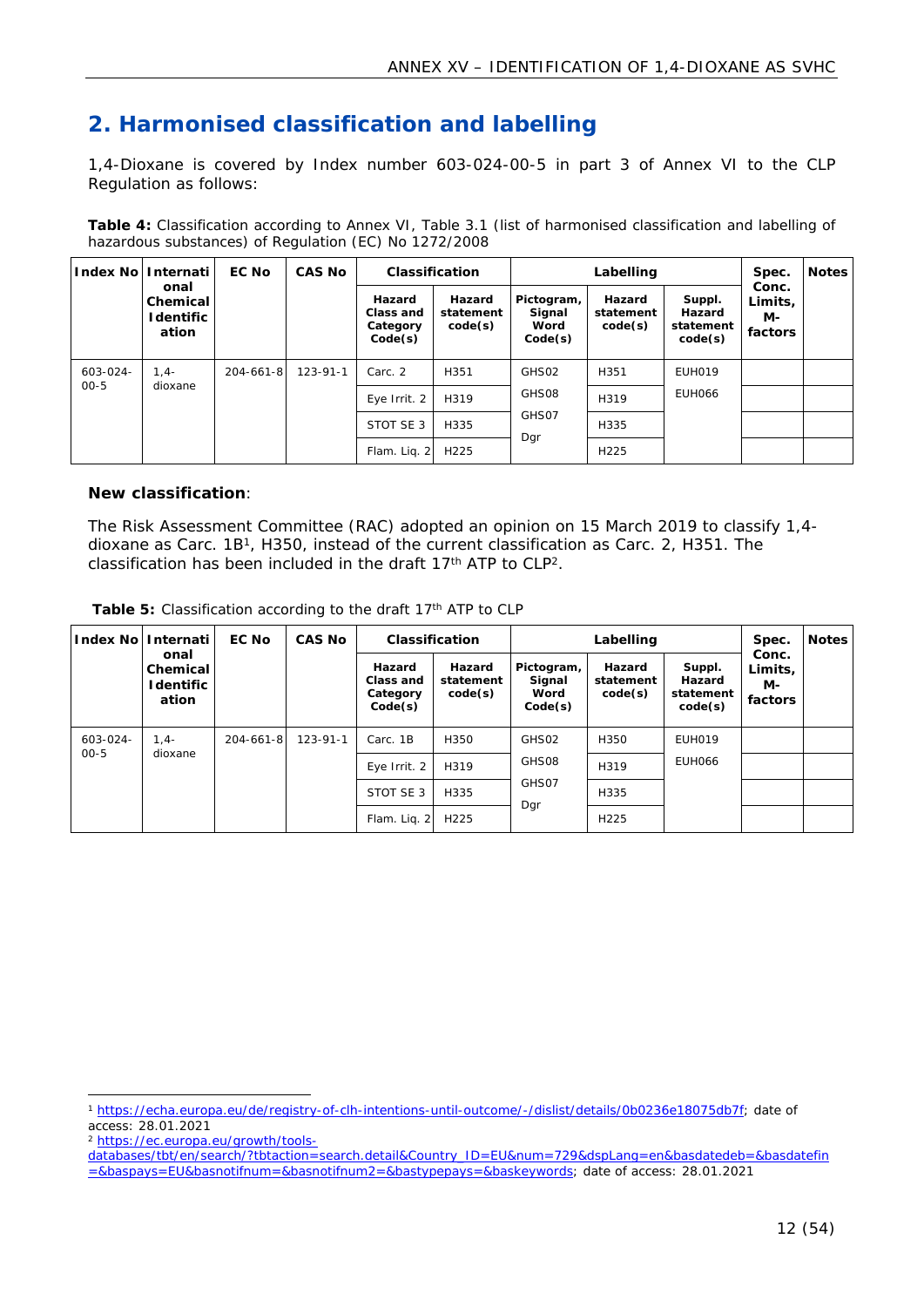## <span id="page-12-0"></span>**3. Environmental fate properties**

Only studies are listed that are available in the registration dossier, on the ECHA dissemination site or in the European risk assessment report (EU-RAR, 2002). Unless otherwise stated the information presented in this SVHC dossier is taken from the registration dossier as published on the ECHA dissemination site<sup>3</sup>.

## <span id="page-12-5"></span><span id="page-12-1"></span>**3.1. Degradation**

1,4-Dioxane is a heterocyclic ring containing four carbon and two oxygen atoms and belongs to the group of cyclic ethers. This heterocyclic ether structure is highly stable and results in high resistance to biodegradation (Sei et al., 2010; Zenker et al., 2003).

## <span id="page-12-2"></span>**3.1.1. Abiotic degradation**

## **3.1.1.1.** Hydrolysis

There is no standard hydrolysis test according to OECD 111 available. In Kollig et al. (1993) it is stated that 1,4-dioxane does not hydrolyse because no hydrolysable functional groups are present. This assumption is supported by a study by Wolfe and Jeffers (2000), stating that 1,4 dioxane does not have functional groups that are susceptible to hydrolysis.

The QSAR model HYDROWIN v2.00 of the EPISuite tool (US EPA, 2002-2012) predicts rates and half-lives for hydrolysis. 1,4-Dioxane does not contain any functional groups for which hydrolysis can be estimated by HYDROWIN v2.00.

#### **3.1.1.2.** Phototransformation/photolysis

#### <span id="page-12-4"></span>**3.1.1.2.1. Phototransformation in air**

No experimental data on direct or indirect phototransformation in air was available for 1,4 dioxane.

The ECHA dissemination site reports a QSAR model AOPWIN v1.92 of the EPISuite tool (US EPA, 2002-2012) which predicts degradation rates and half-lives for indirect photolytic degradation in the atmosphere and predictions were run for 1,4-dioxane. For 1,4-dioxane a half-life of 13.7 h was calculated assuming indirect photolysis via OH-radicals, 0.5x10<sup>6</sup> OH/cm<sup>3</sup>, 24 h day. Also, Maurer et al. (1999) reported a half-life of 22.4 h for 1,4-dioxane in the presence of OH-radicals in a concentration of  $1x10<sup>6</sup>$  OH/cm<sup>3</sup>. Fast degradation of  $1,4$ -dioxane in the presence of hydroxyl radicals (initial  $H_2O_2$  concentration was 15 mM) was also reported by Stefan and Bolton (1998) and achieved a 90% reduction in 1,4-dioxane in 5 min.

1,4-Dioxane is not expected to be susceptible to direct photolysis under environmental conditions since this compound lacks functional groups that absorb light at visible-ultraviolet (UV) light wavelengths (US EPA, 2018; Zenker et al., 2003).

#### <span id="page-12-3"></span>**3.1.1.2.2. Phototransformation in water**

No experimental and calculated data on phototransformation in water was available for 1,4 dioxane. According to Mohr et al. (2016), aqueous photo-oxidation half-life in water of 1,4 dioxane via hydroxyl radicals ranged between 67 days and 9.1 years, depending on the degree of light penetrating the surface water governing the concentration of OH-radicals and thus the photo-oxidation rate.

1,4-Dioxane and other ethers are weak absorbers of UV light in the wavelength range that

<sup>3</sup> <https://echa.europa.eu/de/registration-dossier/-/registered-dossier/15842/1>; date of access: 02.02.2021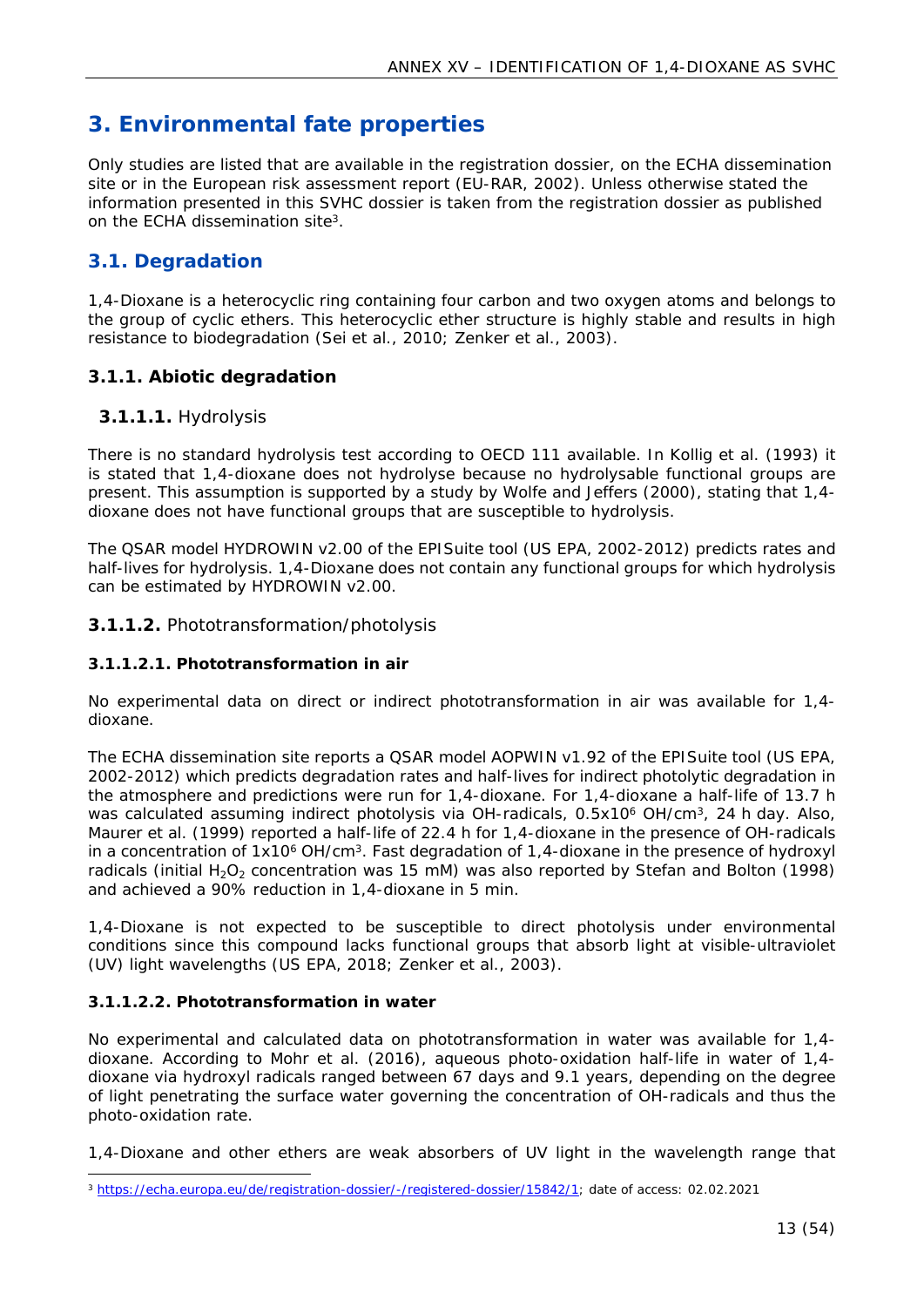persists through the troposphere and penetrates surface water (Mohr et al., 2016) and thus does not undergo direct photolysis in water.

The technical guidance document R.11 (ECHA, 2017) states regarding the consideration of photochemical degradation processes in water: *"Due to the large variation in the light available in different environmental compartments, the use of photolysis data is not generally recognised for persistence assessment."* In final conclusion, the contribution of photolytic degradation in the water phase to the total degradation in this compartment is expected to be negligible. In addition, due to the lack of UV-adsorbing functional groups in the molecular structure, 1,4 dioxane is not expected to be directly photolysed in water. Major releases of 1,4-dioxane will occur into surface waters that show only little potential for aquatic photolytic degradation due to depth of the water column, turbidity and presence of suspended matter that hamper the photolytic degradation potential.

#### **3.1.1.2.3. Phototransformation in soil**

No experimental or calculated data on phototransformation in soil was available for 1,4-dioxane.

#### **3.1.1.3.** Summary on abiotic degradation

Due to the structural properties, hydrolysis is not expected to be an important fate pathway. After evaporation or exposure to air, 1,4-dioxane will be rapidly degraded by photochemical processes. However, volatilisation to the air is not a major pathway for removal of 1,4-dioxane from the water phase (see 3.2.2.). Thus, abiotic degradation of 1,4-dioxane by phototransformation in air is regarded as negligible. Photolytic degradation in the aquatic compartment is expected to be negligible on basis of the current ECHA guidelines for assessment of degradation and environmental fate of chemicals, too (see [3.1.1.2.2\)](#page-12-3).

In overall conclusion, abiotic degradation is not a relevant pathway for removal of 1,4-dioxane from air or the aquatic environment.

#### <span id="page-13-0"></span>**3.1.2. Biodegradation**

#### **3.1.2.1.** Biodegradation in water

#### **3.1.2.1.1. Estimated data**

According to common knowledge, the heterocyclic structure is regarded as rather stable due to the two ester linkages (Zenker et al., 2003), leading to the resistance of 1,4-dioxane to microbial mineralisation (White et al., 1996).

The QSAR model BIOWIN v4.10 of the EPISuite tool (US EPA, 2002-2012) includes several QSARs for estimating intrinsic substance properties and environmental fate and behaviour of chemicals, providing degradation timeframes for primary and ultimate degradation of chemicals. BIOWIN also provides an estimate whether a substance fulfils the criteria of being rated as "readily biodegradable".

QSAR calculations (BIOWIN v4.11) for 1,4-dioxane lead to inconsistent results regarding screening information on P and vP set out in ECHA R.11 guidance. According to the estimation of biodegradation, 1,4-dioxane "does not biodegrade fast" because the probability is lower than 0.5 (Biowin2 = 0.0061). Ultimate biodegradation timeframes for 1,4-dioxane indicate ultimate degradation within weeks (Biowin3 =  $2.9871$ ), with a slight trend to ultimate degradation within months. MITI non-linear model prediction results (Biowin6) indicates that 1,4-dioxane is readily biodegradable, because the probability is greater than or equal to 0.5 (estimated value  $=$ 0.5539).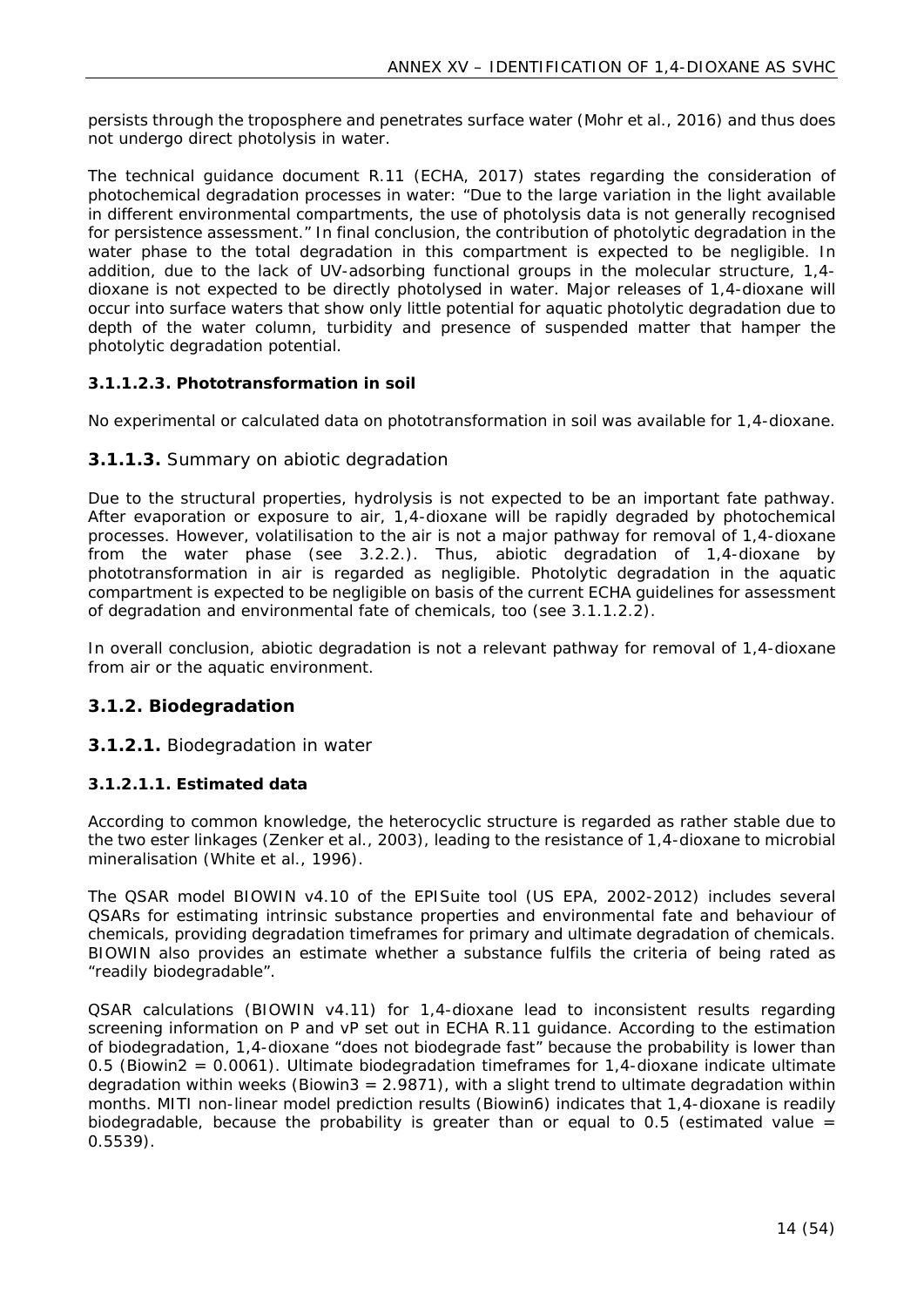The inconsistent results from the BIOWIN QSAR predictions mentioned above could be attributed to the very small size of the molecule, which causes the (low) molecular weight parameter in the BIOWIN equation. This strongly influences the degradation prediction, because low molecular weight is considered to be easier biodegradable then high molecular weight. Furthermore, the contribution of the aliphatic ether fragment could be an explanation for the result "readily biodegradable" (Biowin6). In Biowin2 and 3 this fragment is rated negative (aliphatic ether is considered to make biodegradation slower), but in the Biowin6, this fragment has a positive contribution, meaning that the aliphatic ether is in this model considered to improve biodegradability. However, as explained above in general the aliphatic ether bonds are considered to be difficult to biodegrade in the literature, making the reliability of the Biowin6 prediction (readily biodegradable) questionable.

#### **3.1.2.1.2. Screening tests**

Several standard or non-standard studies on ready biodegradability were available for 1,4 dioxane.

In an OECD 301 F test for ready biodegradability using 1,4-dioxane, degradation of the test compound amounted to  $<$ 10% (O<sub>2</sub> demand) at a test concentration of 100 mg/L after 29 days of incubation. The positive control using the substance aniline showed 92% degradation after 29 days. The test substance had no inhibitory effects on the degradation of the positive control substance. The reliability of the data is considered to be high. From these results it is concluded that the substance is not readily biodegradable.

An OECD 310 test using non-adapted inoculum and applying enhanced conditions (prolonged test duration) at an initial concentration of 37.1 mg/L shows  $<5\%$  mineralisation (CO<sub>2</sub> formation) after 60 days of incubation. The positive control using the substance aniline showed 74% degradation after 14 days. The test substance had no inhibitory effects on the degradation of the positive control substance. The reliability of the data is considered to be high. From these results it is concluded that the substance is not readily biodegradable.

A study according to OECD 302 B using industrial activated sludge and a test concentration of 400 mg/L shows a 1,4-dioxane degradation of 40% (DOC removal) after 10 days. Measurement of the oxygen demand suggests that decline in 1,4-dioxane concentration is based on elimination. The reliability of the data is considered to be limited. From these results it is concluded that the substance is not inherently biodegradable.

In a test on the toxicity of 1,4-dioxane to microorganisms using activated sludge according to test guideline DIN 38412-8 (bacterial inhibition test with *Pseudomonas*), EC<sub>10</sub> or NOEC value for microorganisms amounted to 2,700 mg/L. The reliability of the data is considered to be high. Based on the results, the test concentrations used in both OECD screening tests on ready biodegradation are considered to have no impact on the vitality of the inoculums in the tests.

According to a study by Sei et al. (2010) using activated sludge from a domestic and industrial waste water source, no degradation of 100 mg/L 1,4-dioxane could be observed analytically.

In conclusion 1,4-dioxane is evaluated to not be readily biodegradable.

#### <span id="page-14-0"></span>**3.1.2.1.3. Simulation tests (water and sediments)**

No standard simulation tests with 1,4-dioxane or other cyclic ethers in water and sediments are available.

The ECHA dissemination site mentions a non-standard test investigating the degradation of 1,4 dioxane in river water originating from Korea (Kim, 2007). Degradation amounted to 5% (test material analysis) at a concentration of 10 mg/L after 25 days of incubation. The test substance was analysed by means of HPLC.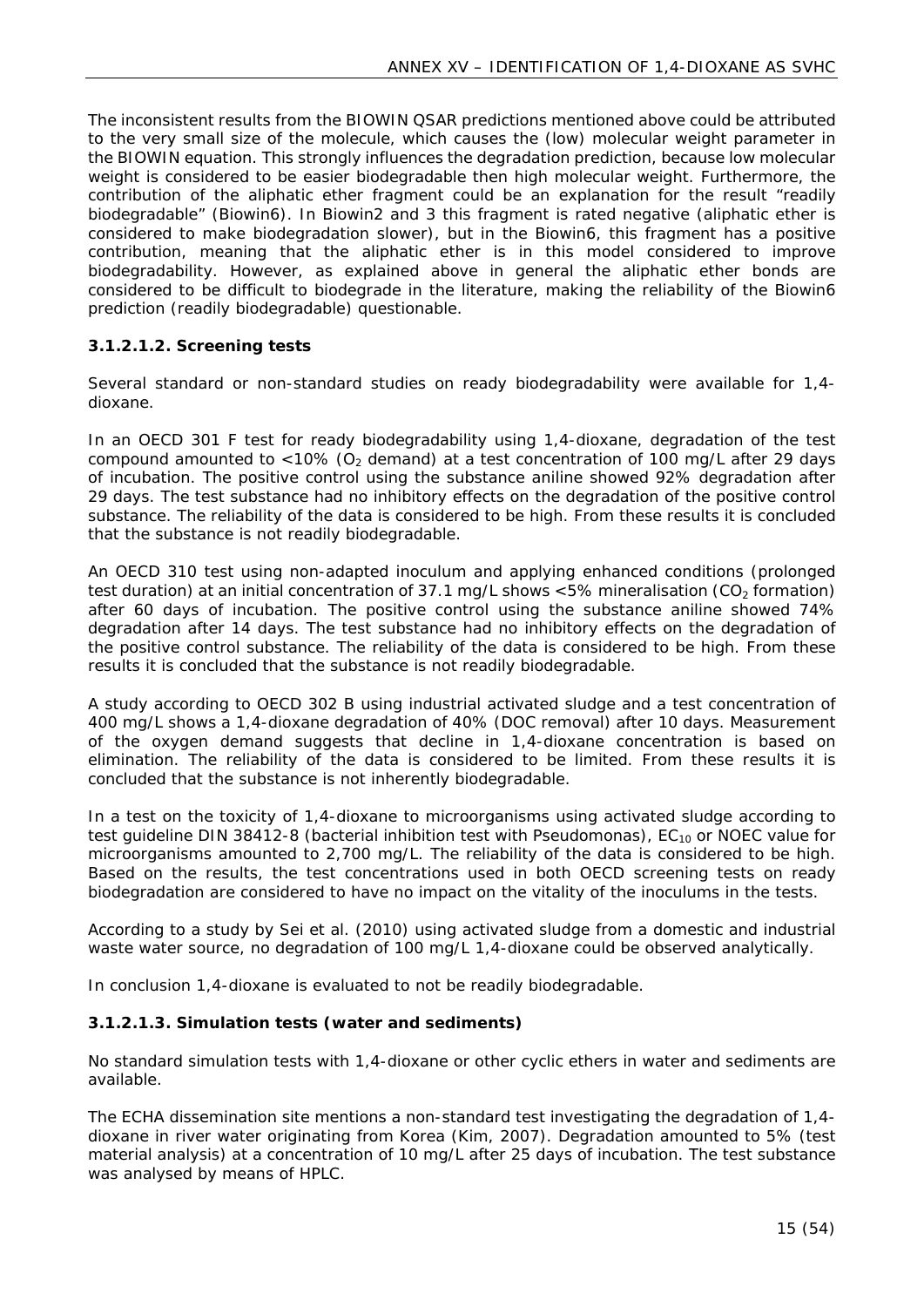In a study by Sei et al. (2010) using river water samples from 3 different rivers , the initial concentration of 100 mg/L 1,4-dioxane remained constant over the course of time (29 days), indicating that no degradation occurs.

Using waste water, the concentration of 1,4-dioxane (initial concentration 100 mg/L) did not decline within 24 hours of incubation (Klečka and Gonsior, 1986), indicating that no degradation occurs.

In a study (Hofman-Caris and Claßen, 2020) according to OECD 309 TG, degradation of unlabelled 1,4-dioxane was investigated in surface water without the addition of suspended sediment. The test was performed using stationary biometer test systems using 300 mL of surface water. After collection, the surface water was cooled at 13 °C for 7 days prior to the test. 1,4-Dioxane was dissolved in water resulting in a concentration of 96 mg/L and was added in a concentration of 100 µg/L to the test system. Duplicate samples were incubated for 0, 7, 15, 30, 45, and 60 days, respectively at 13  $\pm$  1 °C in darkness. As reference substance, unlabelled aniline was used. The application rate was 1.0 µg/L. Besides the reference substance, the microbial activity of the water was also investigated by determining the amount of adenosine triphosphate (ATP). Degradation was evaluated based on the concentration of reference substance and 1,4-dioxane detected in the water phase using GC-MS. The amount of ATP in the surface water without the addition of 1,4-dioxane at day 0 was 86  $\pm$  1.2 pg/mL, after autoclaving ATP concentration was reduced (<1  $\pm$  0.44 pg/mL), indicating that the ATP assay is able to reflect the microbial activity of the surface water.

In the presence of 1,4-dioxane, the ATP concentration was equal to those measured in surface water without any addition, meaning that 1,4-dioxane has no negative effect on the microbial population. The concentration of aniline decreased over the course of the study. After 15 days of incubation, the concentration was  $0.418 \pm 0.1$  µg/L. At the end of the study (day 60), the aniline concentration amounted to <0.01 µg/L in the surface water. Degradation of aniline based on the concentration observed amounted to 52% and >98% after 15 and 30 days of incubation. Based on the results it is concluded that the surface water used in the test contained an active microbial population.

Recovery of the 1,4-dioxane concentration applied to test ranged between 71-93%. According to OECD 309, initial recovery should be between 70% and 110% for non-labelled substances. Thus, the study is regarded as valid. The 1,4-dioxane concentration remained stable over the course of time and ranged between a minimum value of  $71.1 \pm 5.5$  ug/L at day 15 and a maximum value of 93.3  $\pm$  0.4 µg/L at day 30. At the end of the study (day 60), 85.8  $\pm$  3.2 µg/L 1,4-dioxane could be detected in the surface water. As unlabelled 1,4-dioxane was used in this study, ultimate degradation of the substance could not be determined. The determination of half-life of 1,4-dioxane was calculated based on the amount of 1,4-dioxane detected in the water phase using the software Computer Assisted Kinetic Evaluation (CAKE, Tessella,Version 3.1). The software CAKE applies the kinetic models SFO (Single first-order), FOMC (First-order multicompartment), DFOP (Double first-order in parallel) and HS (Hockey-Stick) to deviate half-lives whereas the latter ones describe biphasic kinetics characterized by a quick initial decrease in test compound concentration (k1) followed by a slow phase (k2). The half-life ( $DT_{50}$ ) of 1.4dioxane was calculated to be as follows (Table 6):

<span id="page-15-0"></span>

| Table 6: Kinetic calculations of half-lives ( $DT_{50}$ ) based on the amount of parent detected in the water |  |  |  |  |  |  |  |
|---------------------------------------------------------------------------------------------------------------|--|--|--|--|--|--|--|
| phase                                                                                                         |  |  |  |  |  |  |  |

| Model       | $DT_{50}$ (days)           | Chi <sub>2</sub> Error | Visual fit |
|-------------|----------------------------|------------------------|------------|
| <b>SFO</b>  | >10,000                    | 7%                     | good       |
| <b>DFOP</b> | DT <sub>50 k1</sub> =0.584 | 9%                     | medium     |
|             | $DT_{50 k2}$ = > 10,000    |                        |            |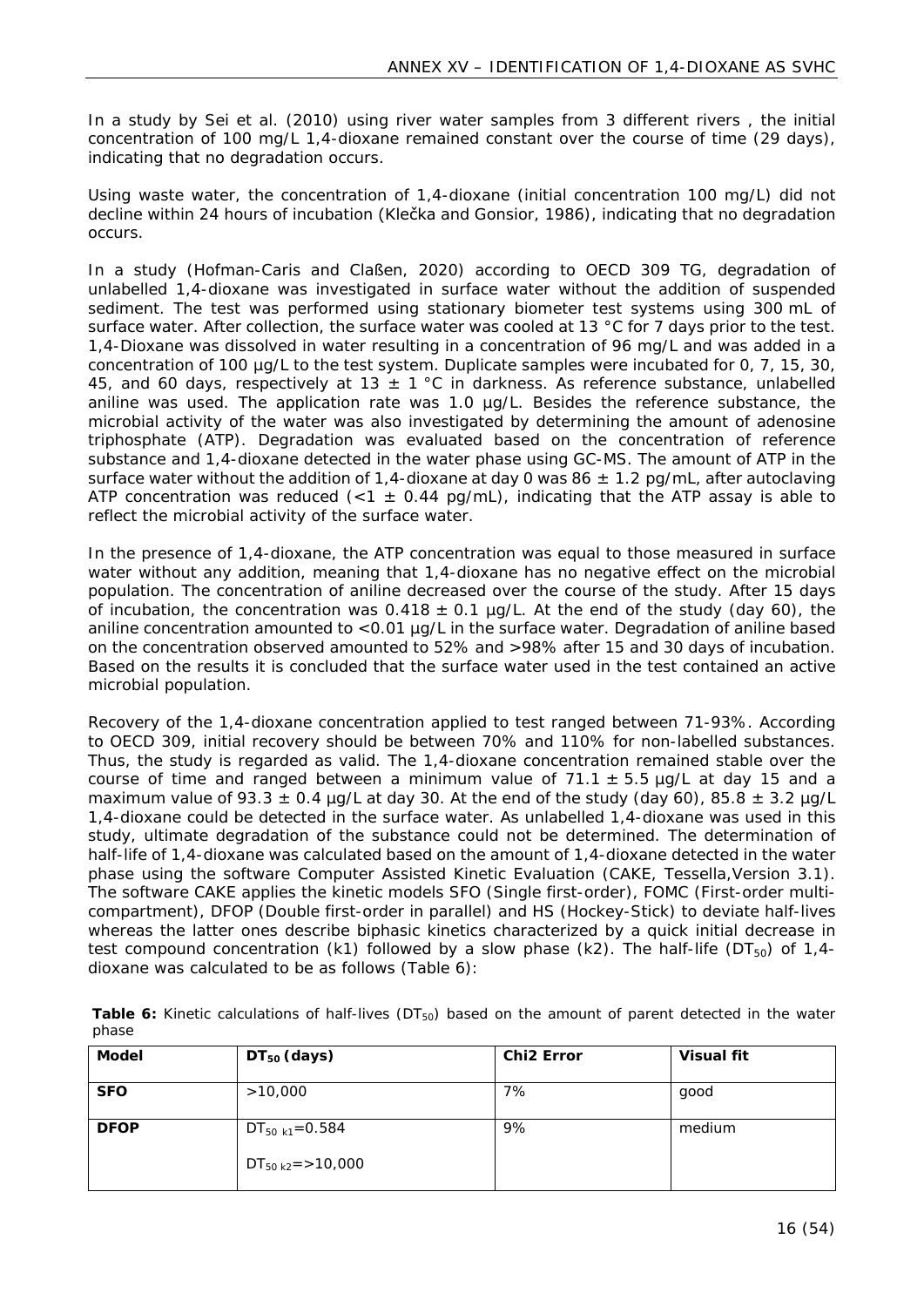| НS          | $DT_{50 k1} = 86.1$                                                                                                            | 9% | medium |
|-------------|--------------------------------------------------------------------------------------------------------------------------------|----|--------|
|             | $DT_{50 k2}$ = > 10,000                                                                                                        |    |        |
| <b>FOMC</b> | Not applicable as no visual assessment of the fit and residuals as well as<br>estimation of the error percentage was possible. |    |        |

The reliability of the data is considered to be high. In conclusion, 1,4-dioxane is evaluated as not degradable in surface water.

#### **3.1.2.2.** Biodegradation in soil

No standard simulation tests with 1,4-dioxane or other cyclic ethers in soil are available.

After release into soil, degradation of 1,4-dioxane can be strongly influenced by the presence of microorganisms which are capable of degrading 1,4-dioxane and other cyclic ethers. In general, soil microbes at contaminated sites are considered to be incapable of degrading 1,4-dioxane under ambient conditions (Lesage et al., 1990).

In a study using soil microcosms (Kelley et al., 2001), 1,4-dioxane was not degraded during a period of 120 days. The microcosms contained 20 g of soil dissolved in 200 mL basal salt media and 25 mg/L 1,4-dioxane was added. Degradation was monitored using GC-FID analysis.

Using garden soil, no degradation of 100 mg/L 1,4-dioxane within 39 days of incubation was detected (Sei et al., 2010).

In a study with <sup>14</sup>C-1,4-dioxane at a concentration of 10 mg/kg soil, 3-8% of the applied radioactivity were converted to  ${}^{14}CO_2$  after 18-28 days of incubation in a test system containing 185 g soil and 90 mL nutrient solution (Kelley et al., 2001), indicating that ultimate degradation is not a main route of 1,4-dioxane after entering the soil compartment.

In contrast, in contaminated soil spiked with 100 mg/L of 1,4-dioxane, the concentration was reduced within 33 days to below its detection limit (0.8 mg/L), indicating primary degradation of the compound (Sei et al., 2010).

Some non-standard studies with isolated soil bacteria in pure or mixed culture from different locations indicate some potential for biodegradation of 1,4-dioxane (Bernhardt and Diekmann, 1991; Burback and Perry, 1993; Inoue et al., 2016; Parales et al., 1994; Pugazhendi et al., 2015; Sales et al., 2013; Sei et al., 2013; Sock, 1993). However, not all of these studies investigated the identity of the degradation products – only the disappearance of the parent compound was analysed. Therefore, it is not clear whether the decrease in 1,4-dioxane concentration was caused by dissipation or degradation of the parent compound.

The study on the biodegradability of 1,4-dioxane (Zenker et al., 2002) showed that when tetrahydrofuran is added to the test medium 1,4-dioxane is subject to co-metabolic degradation (test material analysis) in a relatively short period. However, the results of this study do not allow extrapolation to degradation under environmental conditions due to the lack of degradation when no tetrahydrofuran is added, a microbial population composition enriched from a 1,4 dioxane contaminated aquifer is used and under the specific test conditions. The study is therefore only applicable to show that 1,4-dioxane is biodegradable under specific conditions.

In conclusion, based on the weight of evidence, 1,4-dioxane is evaluated as not capable to undergo noticeable biodegradation in soil under environmentally relevant conditions.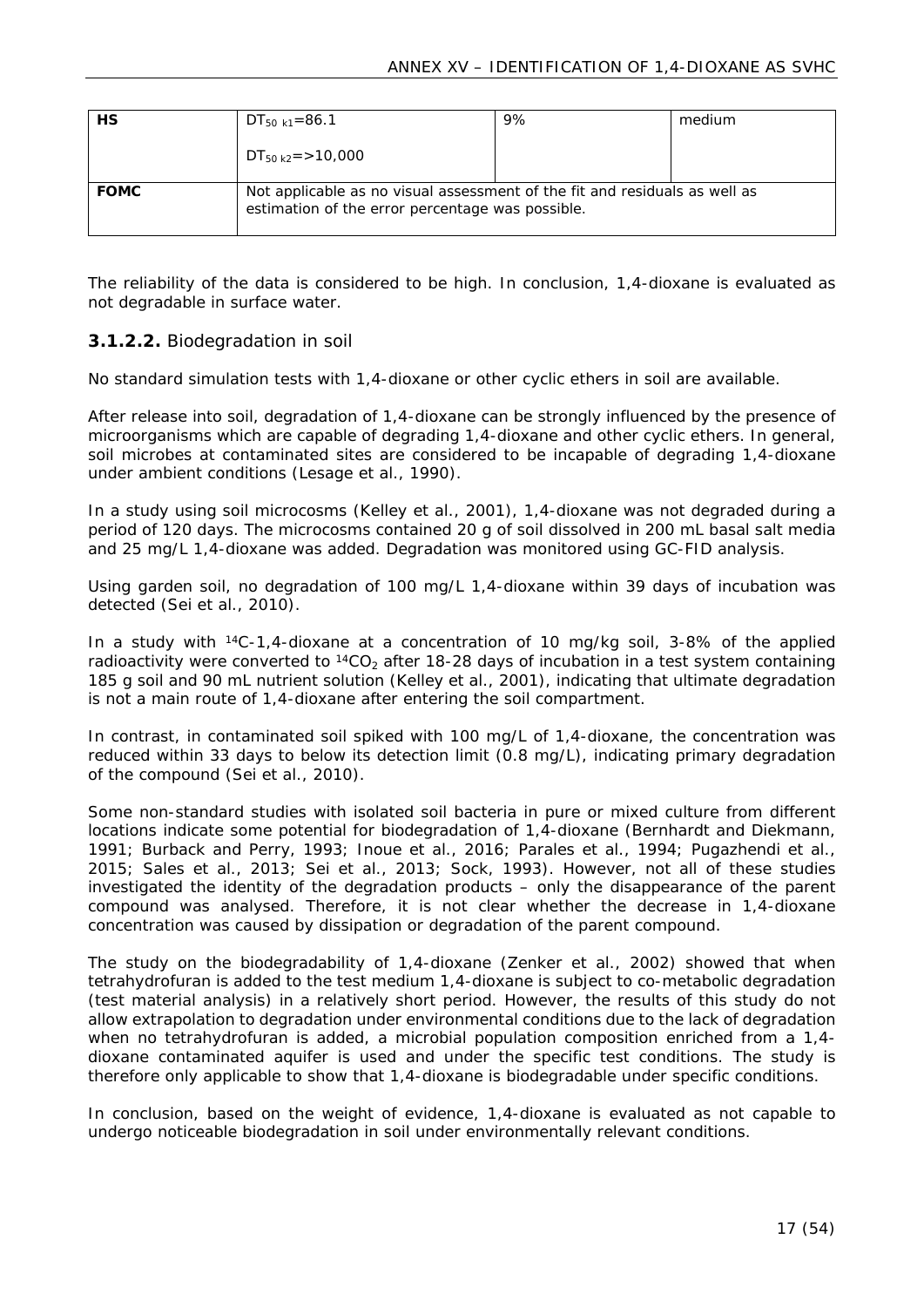## **3.1.2.3.** Summary and discussion on biodegradation

Based on the lack of any primary degradation in water as shown in the screening tests available and other studies on biodegradation and the very high  $DT_{50}$  value of 1,4-dioxane in surface water, it is concluded that the biodegradation of 1,4-dioxane in the aquatic environment is very slow or negligible.

For the soil compartment, based on the weight of evidence, 1,4-dioxane is evaluated as not capable to undergo noticeable biodegradation in soil under environmentally relevant conditions.

#### <span id="page-17-0"></span>**3.1.3. Field data**

Stepien et al. (2014) studied 1,4-dioxane concentration in the influent and effluent of four domestic sewage treatment plants (STP) and found no removal of 1,4-dioxane through the STPs. This suggests that degradation of 1,4-dioxane under environmental conditions will be very limited, as for STPs.

## <span id="page-17-1"></span>**3.1.4. Summary and discussion of degradation**

Based on its chemical structure, 1,4-dioxane is expected to be highly stable due to the heterocyclic ether structure. Abiotic degradation of 1,4-dioxane by hydrolysis and phototransformation in air and water is expected to be negligible based on the chemical structure and QSAR predictions.

In screening tests regarding ready degradability negligible mineralisation occurred, even after an extended study period or utilisation of adapted inoculum. This data demonstrates that the substance is potentially persistent / potentially very persistent according to the screening criteria of REACH Annex XIII.

On the basis of the observed lack of any primary degradation in water (Kim, 2007; Klečka and Gonsior, 1986; Sei et al., 2010) and soil (Kelley et al., 2001; Sei et al., 2010), there is already very strong evidence, that the substance might be rated to be persistent or even very persistent in water and soil. This hypothesis was confirmed by the very high  $DT_{50}$  (SFO)  $\geq 10,000$  days of 1,4-dioxane in a surface water simulation test with surface water (Hofman-Caris and Claßen, 2020). This result confirms that the substance qualifies as very persistent in water according to the persistency criteria of REACH Annex XIII.

Considering the data on abiotic and biotic degradation, it is concluded that 1,4-dioxane is persistent and very persistent in the aquatic compartment and in soil.

## <span id="page-17-2"></span>**3.2. Environmental distribution**

#### <span id="page-17-3"></span>**3.2.1. Adsorption/desorption**

On the ECHA dissemination website, the result of two QSAR estimations are available for the substance. These were conducted with the computer program KOCwin (v2.00; part of EPIsuite v4.10, US EPA (2012)). The log  $K_{OC}$  was calculated by utilizing the Molecular Connectivity Index (MCI) in the first study and an estimate for the log  $K_{OC}$  on basis of the octanol/water partition coefficient (log K<sub>OW</sub>) in the second one. The results are log K<sub>OC</sub> = 0.42 (2020, MCI method) and log K<sub>oC</sub> = 0.51 (2020, K<sub>ow</sub> method). A value for log K<sub>oC</sub> of 0 is also reported for 1,4-dioxane. This value was calculated with EPIWIN SRC PCKOCWIN v1.66 in 2007.

In the EU Risk Assessment Report for 1,4-dioxane a K<sub>oc</sub> of 7.1 L/kg, respectively log K<sub>oc</sub> = 0.85 calculated with QSAR for non-hydrophobics from log  $K_{OW} = -0.32$  acc. to the EU TGD (1996) was reported (EU-RAR, 2002).

Arp and Hale (2019) evaluated for all substances registered as of May 2017 whether or not they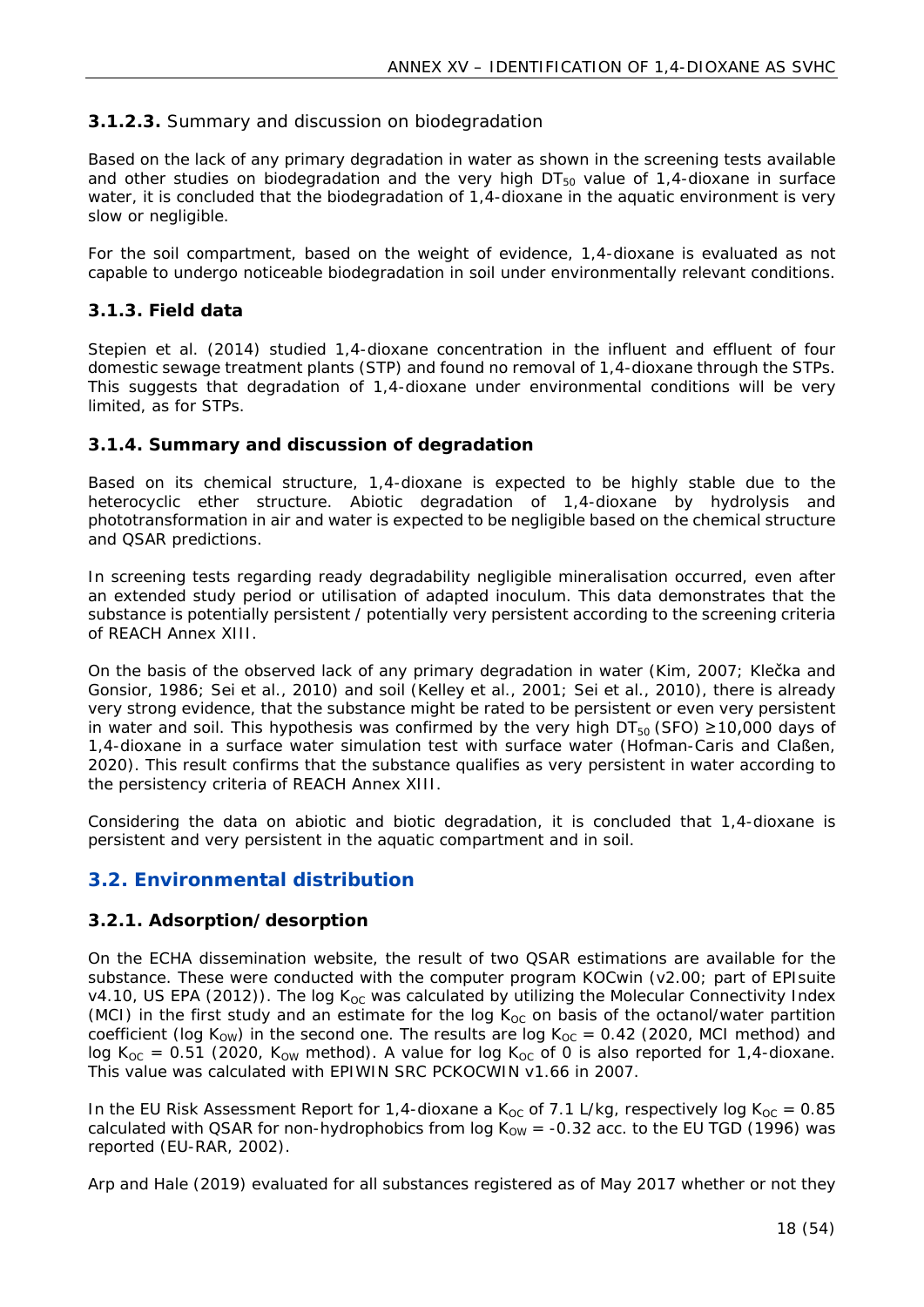fulfil the criteria for PMT/vPvM as defined in the published UBA assessment scheme (Neumann and Schliebner, 2019). For their evaluation Arp and Hale not only used registration data available via ECHA's dissemination site but also additional data from other sources. For 1,4-dioxane they found that the lowest experimentally derived value for the substance was log  $K_{OC} = -0.5$  (Arp and Hale, 2019).

DiGuiseppi et al. (2016) analysed the adsorption behavior of 1,4-dioxane. They concluded that with a log  $K_{OC} = 0.42$  the substance will only weakly adsorb to organic matter.

QSAR calculations conducted with the model KOCwin v2.01 from EPI Suite v4.11 (US EPA, 2002- 2012) and the SMILES code as input for the purpose of the report resulted in a log  $K_{OC} = 0.595$ (K<sub>OW</sub> method) respectively log K<sub>OC</sub> = 0.421 (MCI method) for 1,4-dioxane.

The chemical structure of 1,4-dioxane reveals the non-ionic nature of the substance. Therefore, binding processes on non-organic soil constituents such as clay minerals are unlikely.

According to Zenker et al. (2003) sorption is not expected to be a significant attenuation process for 1,4-dioxane due to its miscibility with water. Further information is available from the study by Stepien et al. (2014), which showed only very low concentration decline after a filtration step with activated carbon. This study confirms the low sorption potential of 1,4-dioxane.

In conclusion, the available data for the substance provides clear evidence that adsorption will not be a relevant pathway of removal of 1,4-dioxane. This refers to removal from aqueous media in the environment, but also refers to removal from aqueous media in technical environments such as sewage treatment plants or drinking water purification installations. Once emitted to the water cycle, the major amount of the substance is expected to remain in it.

For the purpose of further assessments of environmental distribution and fate the value of log  $K_{OC} = 0.85$  from the EU Risk Assessment Report (EU-RAR, 2002) was used.

## <span id="page-18-0"></span>**3.2.2. Volatilisation**

Volatilisation describes the tendency of a substance to evaporate from the water phase.

Volatility was calculated by using the equation R.16-4 for the Henry's Law constant according to Guidance Document R.16 (ECHA, 2016):

$$
HENRY = \frac{VP * MOLW}{SOL}
$$

<span id="page-18-1"></span>**Table 7:** Volatilisation

| Variable     | Expression              | Unit                                                           | Value |
|--------------|-------------------------|----------------------------------------------------------------|-------|
| $VP(*)$      | Vapour pressure         | [Pa]<br>(@12 °C)                                               | 1890  |
| <b>MOLW</b>  | Molecular<br>weight     | [g/mol]                                                        | 88.12 |
| $SOL(*)$     | Water solubility        | [g/L]<br>$(\text{\textcircled{a}}12 \text{ }^{\circ}C)$        | 891.2 |
| <b>HENRY</b> | Henry's law<br>constant | $[Pa*3/mol]$<br>$(\text{\textcircled{a}}12 \text{ }^{\circ}C)$ | 0.187 |

(\*) values taken from **[Table 3](#page-10-1)** and extrapolated from the individual test temperature of the specific endpoint to European average environmental temperature of 12 °C by applying the Arrhenius equation.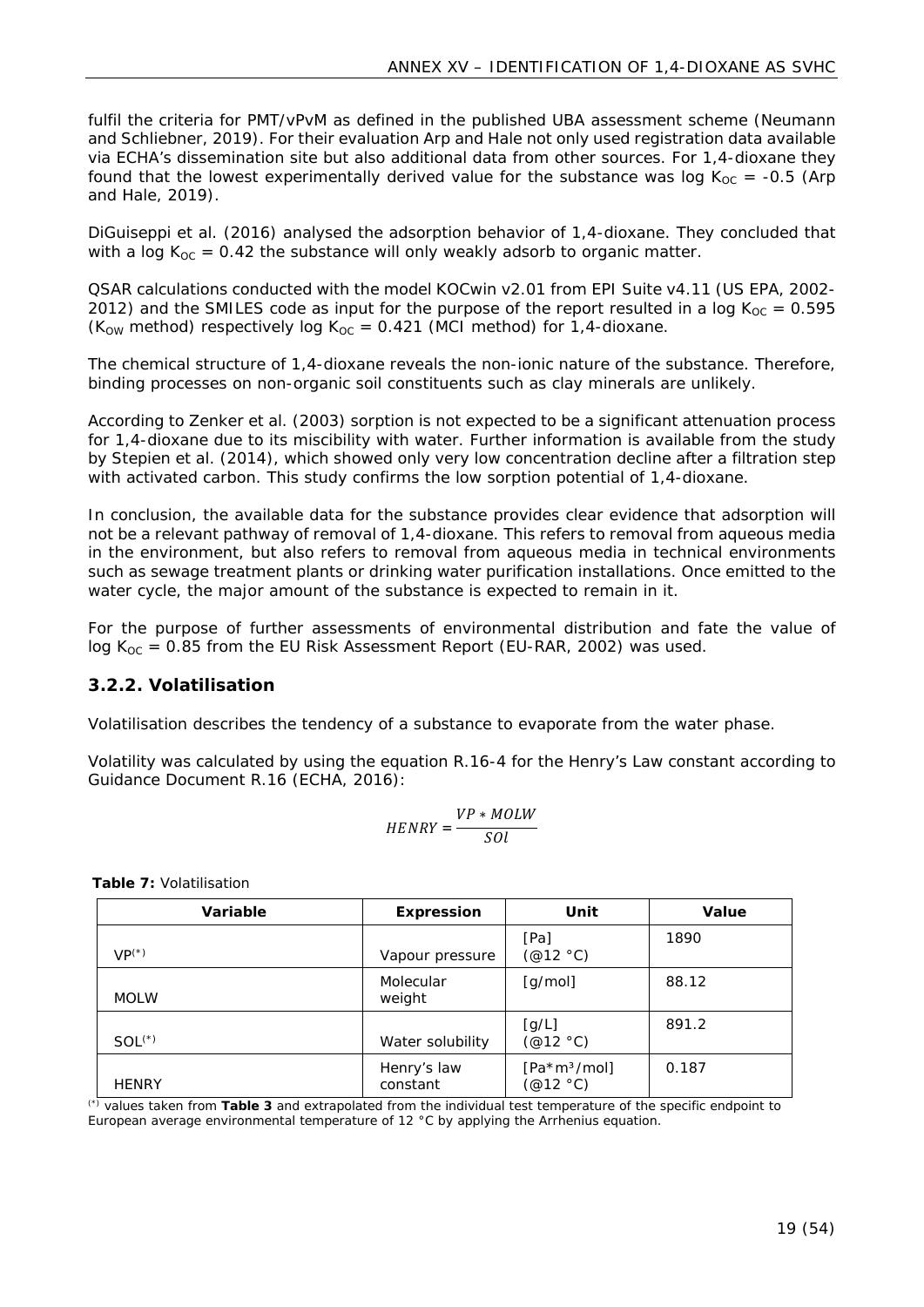With a Henry's Law constant of 0.187 Pa $*$ m<sup>3</sup>/mol the substance qualifies as moderately volatile from water at the averaged European temperature of 12 °C. The uncertainty for this result by applying temperature correction for the input parameters is expected to be negligible. Commonly, slightly volatile substances are defined by falling below the threshold of 0.1 Pa\*m<sup>3</sup>/mol, whereas highly volatile substance are expected to exceed the threshold of 100 Pa\*m³/mol, as reported in OECD TG 309 "Aerobic Mineralisation in Surface Water – Simulation Biodegradation Test".

Another parameter describing the distribution of a substance between air phase and water phase is the partition coefficient air-water  $(K_{AW})$ . This can easily be calculated by using the equation R.16-5 as set out in ECHA Guidance Document R.16:

$$
K_{AW} = \frac{HENRY}{R*T} = -4.1
$$
 (displayed here as log K<sub>AW</sub>)

with R being the gas constant (8.314 Pa\*m<sup>3\*</sup>mol<sup>-1\*</sup>k<sup>-1</sup>) and T the temperature at the air-water interface (285 K).

In conclusion the available data clearly indicates that volatilisation is not a major pathway of removal of 1,4-dioxane from the water phase.

## <span id="page-19-0"></span>**3.2.3. Distribution modelling**

#### *Distribution in sewage treatment plants*

The Simple Treat model predicts the share of degradation of a substance in a municipal STP together with the ratio of substance being released to surface waters, respectively the ratio emitted to air or retained in sewage sludge. The Simple Treat distribution model is generally accepted and included in various standard computerised models, such as EPISuite, EUSES and Chesar.

Using water solubility, vapour pressure from **[Table 3](#page-10-1)** together with the data on adsorption behaviour from section 3.2.1 and applying an elimination rate constant k=0/h for biodegradation of "not readily biodegradable" substances in the STP following the requirements of Table R.16- 10 set out in ECHA Guidance R.16. Simple Treat provides the following distribution pattern for a municipal STP:

| Summary of distribution $(*)$ | $(\%)$ |
|-------------------------------|--------|
| to air                        | 0.8    |
| to water                      | 99.1   |
| via primary sludge            | 0.1    |
| via surplus sludge            | 0.0    |
| degraded                      | 0.0    |
| total                         | 100.0  |

<span id="page-19-1"></span>**Table 8:** Distribution pattern for a municipal STP

(\*) distribution according to SimpleTreat 3.0 (debugged version, Feb 1997)

The outcome of the distribution modelling suggests that currently applied standard waste water treatment processes in principle have no influence on the concentration of 1,4-dioxane in sewage water. Virtually the whole amount of 1,4-dioxane entering the sewer system is emitted to surface water in the follow-up. Only a small amount (0.8%) is emitted to air, where transport is assumed to occur via aerosol particles.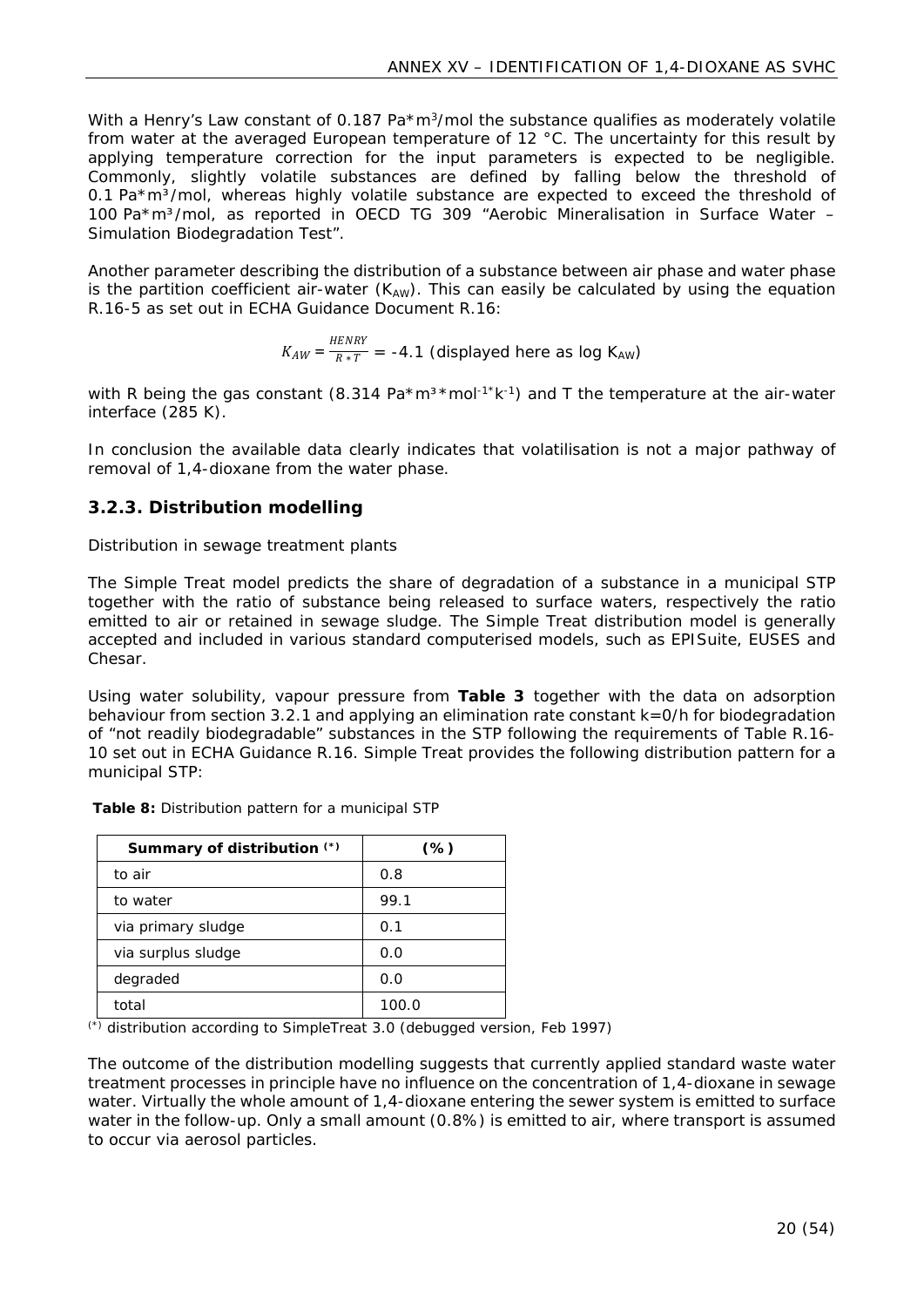#### *Distribution processes between environmental compartments*

The generally accepted distribution model is the MacKay Level III fugacity model covering the environmental compartments air, water, sediment and soil. The model is for example included in the EPI Suite-Toolbox, developed by the U.S. Environmental Protection Agency (US EPA, 2002- 2012). The model offers the option to calculate the distribution between different compartments starting with one or several compartments of initial release (air, water, soil), but also to assume multiple combinations by runs using permutations of air, water and soil release rates as either 0 or 1000 kg/h.

The outcome of the Level III distribution predictions is provided below. Input parameters for water solubility, vapour pressure and log Kow calculated internally by EPI Suite were overwritten with the corresponding physical-chemical parameters from **[Table 3](#page-10-1)** in this document. The data of the mass amount provided in the following tables represents the distribution in equilibrium state.

<span id="page-20-0"></span>**Table 9:** Initial release to soil only

|          | Mass amount (percent) |
|----------|-----------------------|
| Air      | 0.4                   |
| Water    | 18.8                  |
| Soil     | 80.8                  |
| Sediment | 0.036                 |

<span id="page-20-1"></span>**Table 10:** Initial release to water only

|          | Mass amount (percent) |
|----------|-----------------------|
| Air      | 0.12                  |
| Water    | 99.7                  |
| Soil     | 0.034                 |
| Sediment | 0.19                  |

<span id="page-20-2"></span>**Table 11:** Initial release to air only

|          | Mass amount (percent) |
|----------|-----------------------|
| Air      | 65.3                  |
| Water    | 16.2                  |
| Soil     | 18.5                  |
| Sediment | 0.031                 |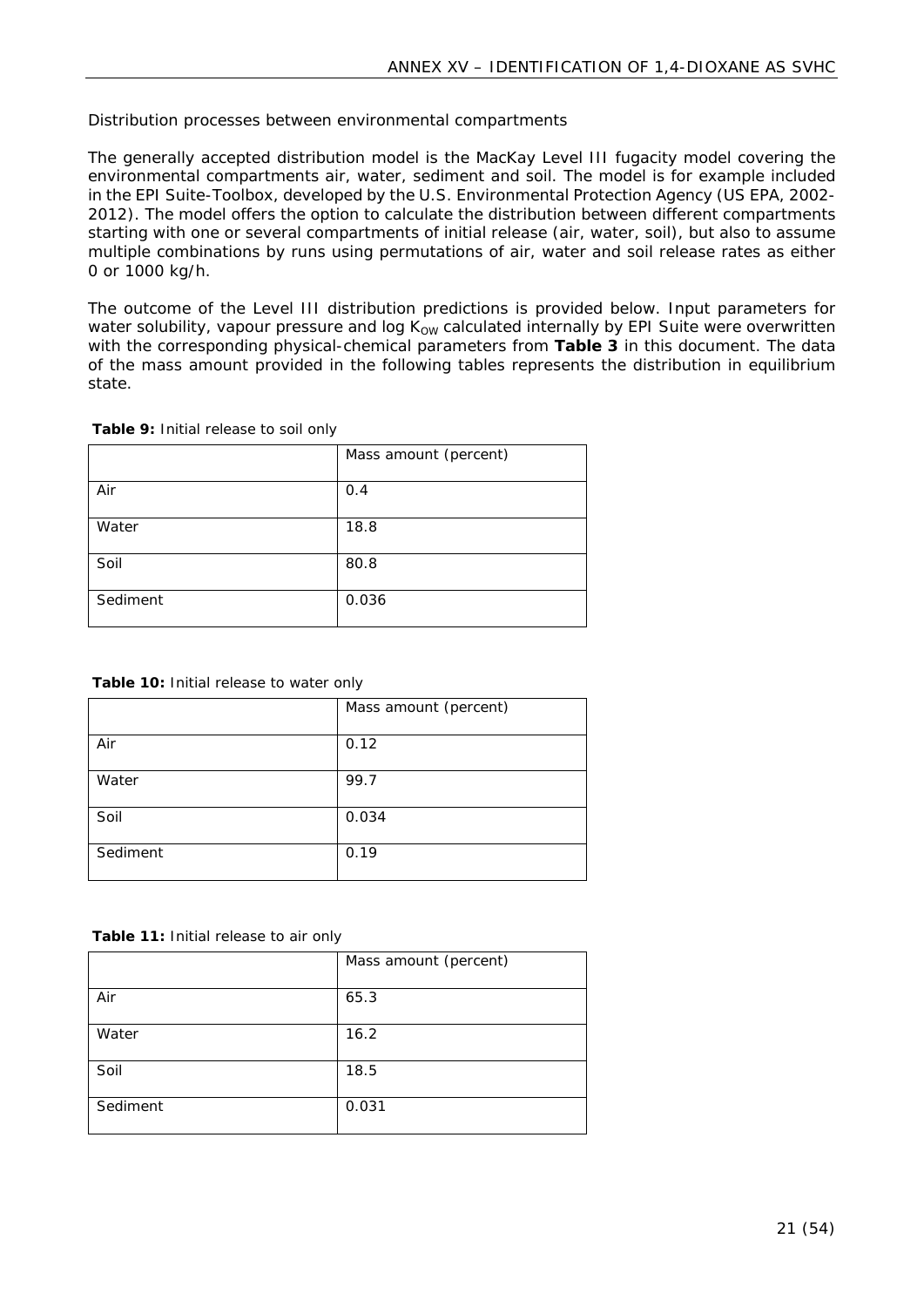<span id="page-21-1"></span>

| Table 12: Multiple Level III release |  |
|--------------------------------------|--|
|--------------------------------------|--|

|          | Mass amount (percent) |
|----------|-----------------------|
| Air      | 2.65                  |
| Water    | 44.7                  |
| Soil     | 52.6                  |
| Sediment | 0.087                 |

Distribution modelling predicts that once released to a specific single compartment, the substance will predominantly remain in it. The calculation for multiple level III releases shows that the substance will predominantly end up in the water and soil compartment.

#### *Mobility in the environment*

As explained in section [3.2.1](#page-17-3) with log K<sub>OC</sub> = 0.85 (EU-RAR, 2002) the substance has a low potential for adsorption on organic matter and clay minerals. This log  $K_{\text{OC}}$  is far below the proposed vM criteria (log K<sub>OC</sub>  $\leq$  3; Neumann and Schliebner (2019)), suggesting that 1,4dioxane is very mobile in the environment.

As consequence of the conclusions drawn by Zenker et al. (2003) and Stepien et al. (2014) regarding the high water solubility and low sorption potential to organic and inorganic matter, it becomes obvious that the primary pathway of environmental distribution is via aqueous media. With this in mind the logical consequence is that 1,4-dioxane in air is washed out from the atmosphere due to precipitation and will reach the soil compartment or surface water. Due to low sorption of the substance there will be no retention in soil and the substance will easily reach groundwater which is widely used as source for raw water processed for drinking water production.

#### <span id="page-21-0"></span>**3.2.4. Field data**

#### *Findings in drinking water*

Studies investigating 1,4-dioxane levels in Europe's drinking waters are rare.

1,4-Dioxane was addressed in a drinking water monitoring campaign in Frankfurt/Main (Magg et al., 2013). In total 12 samples were analysed, 7 samples contained 1,4-dioxane with an average concentration of  $>0.22$  µg/L ( $c_{\text{max}} = 0.58$  µg/L).

Recently, the study by Karges et al. (2018) published a German-wide survey of 1,4-dioxane contamination in finished drinking water (FDW) obtained by managed aquifer recharge systems. 80% of the FDW samples, collected from April 2015 to February 2016, contained 1,4-dioxane in concentrations between 0.034 µg/L to 2.05 µg/L.

The efficiency of the Sant Joan Despí drinking water treatment plant in Catalonia, Spain (mouth of Llobregat river) was investigated between March 2015 and January 2018. The plant supplies drinking water to a population of more than three million people with an average production of 450,000 m<sup>3</sup>/day. The authors reported an average concentration of 1,4-dioxane in finished drinking water of 1062  $\pm$  923 ng/L between March 2016 and January 2018, with a maximum value of 4356 ng/L (n=89) (Carrera et al., 2019).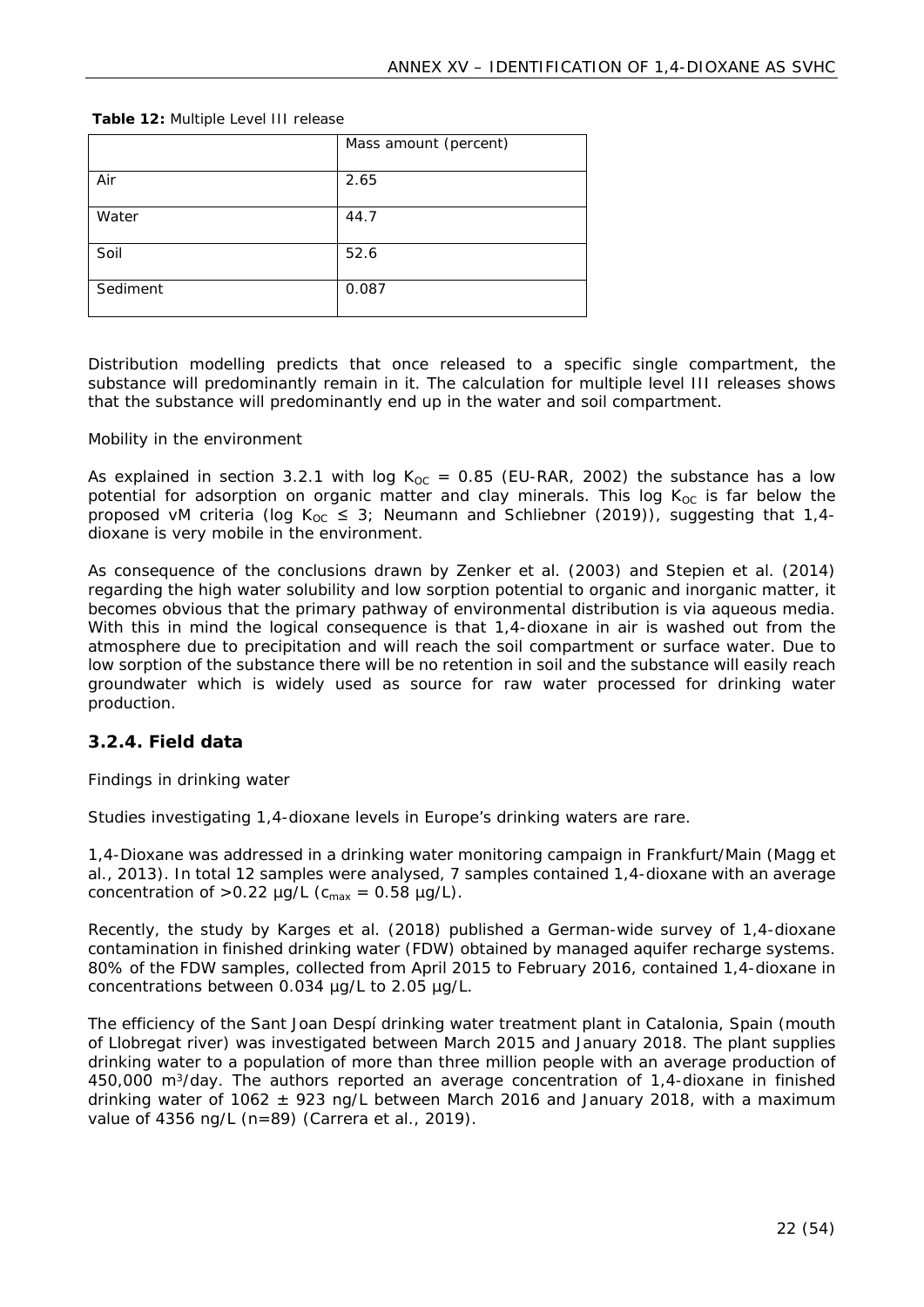In the scope of the Unregulated Contaminant Monitoring Rule (UCMR3) 1,4-dioxane occurrence was examined in U.S. public drinking water systems from January 2013 to December 2015<sup>4</sup>. The substance was detected in 21% of the 4864 public water systems (PWS) and exceeded the health-based reference concentration (0.35 μg/L) at 6.9% of these systems. In terms of the source water types the authors reported a detection frequency of 1,4-dioxane in samples from groundwater sources of 12% and in samples from surface water sources 10% (Adamson et al., 2017).

Tap water from 6 cities in Kanagawa Prefecture in Japan collected in 1995 to 1996 was analysed for its contamination with 1,4-dioxane. The author of the study reported concentrations of 1,4 dioxane in all tap water samples  $(n=12)$  between 0.2  $\mu q/L$  to 1.5  $\mu q/L$  (Abe, 1997).

Although current detailed knowledge on the occurrence of 1,4-dioxane in drinking waters is limited, it is evident that the substance is found in drinking water in Europe, U.S. and Japan. It is well known that 1,4-dioxane is difficult to remove from water due to common water processing techniques (Carrera et al. (2019) and references within). Therefore, findings of 1,4-dioxane in drinking waters usually originate either from contaminated surface water or from contaminated ground water used in drinking water production.

## *Findings in groundwater*

75% of EU inhabitants depend on groundwater for their drinking water supply (EU COM, 2019). However, only few data are available on occurrence of 1,4-dioxane in groundwater bodies across Europe.

Due to its high solubility in water and its low log  $K_{OC}$ , 1,4-dioxane easily migrates to groundwater and matrix diffusion processes in aquifers take place (see chapter 3.2.1). 1,4-Dioxane was used in the past as a stabiliser for chlorinated solvents (e.g. 1,1,1-trichloroethene (TCA) and others). Therefore, 1,4-dioxane is found in groundwater from industrial areas with historic contaminations of chlorinated solvents (Adamson et al. (2014); Carrera et al. (2019); Pollitt et al. (2019) and references within these). The use of TCA has been banned since 1996 (Karges et al., 2020), so that a decrease in concentrations of 1,4-dioxane over time could be expected. However, there appear to be no studies available that prove this trend.

A recent study investigated groundwater samples from selected sites in Germany, where the authors suspected the occurrence of 1,4-dioxane. The authors collected groundwater samples downstream of a detergent manufacturing plant, from landfill sites and sites with known volatile chlorinated hydrocarbon (VCH) pollution. In total 44 groundwater samples were analysed during October and November 2014. In all samples 1,4-dioxane was detected in levels above the limit of quantification (LOQ) in a concentration range between 0.04 µg/L to 152.11 µg/L (Karges et al., 2018). Although, none of the sampled ground water sites is used for the drinking water production directly, the authors critically note the proximity between three of the investigated sites to drinking water catchment sites.

OVAM<sup>5</sup> commissioned a study on the presence of 1,4-dioxane and other additives of 1,1,1trichloroethane in groundwater in Flanders. The study was performed on the basis of random sampling measurements of 1,4-dioxane at sites in Flanders with known 1,1,1-trichloroethane groundwater contamination between August to September 2016 and between February to May 2017. Amongst others it was concluded that 1,4-dioxane was identified in groundwater at all 16 measurement locations with a maximum of 1,4-dioxane concentration of 26,000 μg/L, and at 13 out of 16 sites the 1,4-dioxane limit in groundwater (50 μg/L) was exceeded (OVAM, 2017).

The study by (Carrera et al., 2017) investigated the occurrence of 1,4-dioxane at the lower Llobregat River basin (Spain). The authors collected 70 samples from 5 groundwater wells during

<sup>4</sup> https://www.epa.gov/dwucmr/third-unregulated-contaminant-monitoring-rule

<sup>&</sup>lt;sup>5</sup> Flemish public service authority with responsibility for aspects of circular economy policies and monitoring the soil quality in Flanders.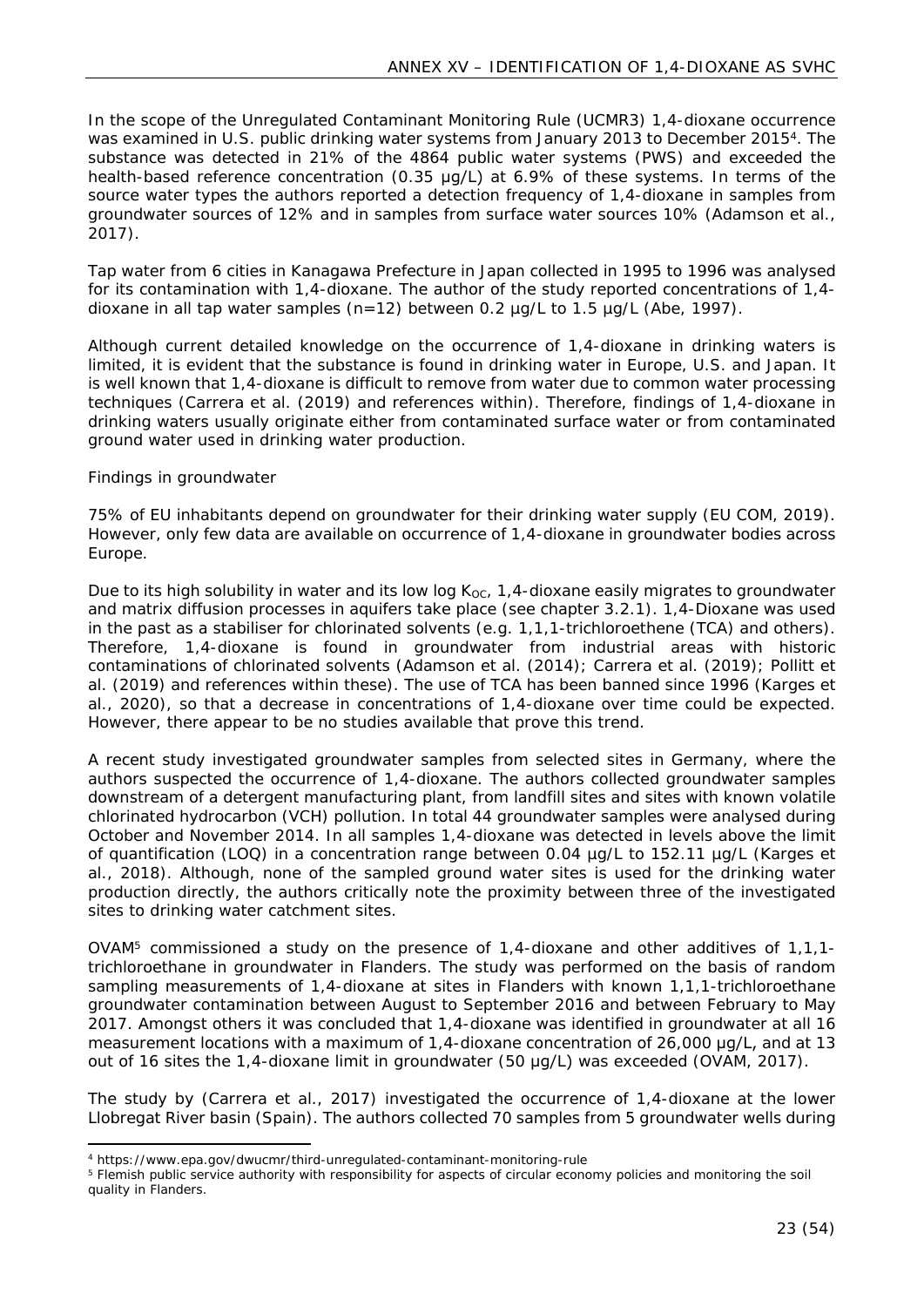October and November 2015 and found increasing concentrations of 1,4-dioxane downstream at the left side of the Llobregat river. Measured mean levels ranged from 1.68 µg/L to 50.5 µg/L with a maximum of 241 ug/L.

Monitoring data on findings from groundwater for 149 samples were collected by the Austrian Environment Agency in 2019. 1,4-Dioxane concentrations within the samples ranged from 0 µg/L to 14 µg/L, with 95% of the samples having a concentration of 0.25 µg/L or lower. In 111 samples, 1,4-dioxane concentration was below the LOD and in 12 samples below the LOQ (UBA AT, 2020).

1,4-Dioxane contaminations in groundwater are mainly investigated in US and Japan (e.g. Abe (1999); Adamson et al. (2014); Anderson et al. (2012); Zenker et al. (2003)). These reports demonstrate the co-occurrence of 1,4-dioxane contamination with 1,1,1-trichloroethane (TCA) and trichloroethylene (TCE) release/presence in groundwater bodies. Historical emission sources for those groundwater contaminations are US Air Force sites and chemical plants, where 1,4 dioxane was used as solvent, or as stabilising agent for TCA and other chlorinated solvents (Abe, 1999; Anderson et al., 2012).

Interesting to note is, that (Adamson et al., 2017) investigated the factors influencing the frequency of 1,4-dioxane detections in the U.S. As one of those factors the source water type (groundwater source and surface water source) was identified. A more even distribution of samples containing 1,4-dioxane from the different source water types (12% of groundwater samples and 10% of surface water samples) is reported. The authors state that "*the ratio for source water type based on detection frequency (1.25 in favor of groundwater) is relatively modest*". Two explanations were given:

- *1.* "*the releases to surface water from wastewater and industrial discharges provide a greater loading to the environment than is often assumed"*
- 2. *"portion of the 1,4-dioxane released to groundwater is reaching surface water*".

#### *Findings in Surface Waters*

River bank filtration water has a remarkable share of the total water used for drinking water production (e.g. Germany 17% (Karges et al., 2018), the Netherlands: 5-6% (Geudens and van Grootveld, 2017)).

For 1,4-dioxane, the concentration of the substance in surface water impacts the concentration of the river bank filtrate, which is used for the production of drinking water. In line with this, Stepien et al. (2014) demonstrated for Rhine water samples, that neither bank filtration nor purification of raw water was capable of removing 1,4-dioxane. Surface water monitoring results are available for the river Rhine (Fleig et al., 2017; RIWA, 2016; RIWA, 2018; Röden et al., 2016). Measurements since 2011 indicate that the concentration of 1,4-dioxane in Rhine river water and its tributary remain at a constant level over the years (Fleig et al., 2017; LANUV, 2019; RIWA, 2016; RIWA, 2018). Measured concentrations are above the target value, proposed by the European River Memorandum (ERM), of 0.1 µg/L (IAWR et al., 2013). A current report by LANUV (2019) reported basal levels of 1,4-dioxane between 1 to 2 µg/L near Lobith (Rhine, DE), and maximum levels above 5 µg/L in rivers Rhine and Lippe.

Stepien et al. (2014) studied 1,4-dioxane concentration in the influent and effluent of four domestic sewage treatment plants (STP), 111 surface water samples and bank filtrate and drinking water of two drinking water facilities. The authors found no removal of 1,4-dioxane through the STPs. Further, Stepien et al. (2014) reported concentrations of 1,4-dioxane in the river Oder reached 2.2 µg/L, and 0.86 µg/L in both the rivers Main and Rhine during 2012-2013. The concentrations of 1,4-dioxane increased with increasing distance from the spring.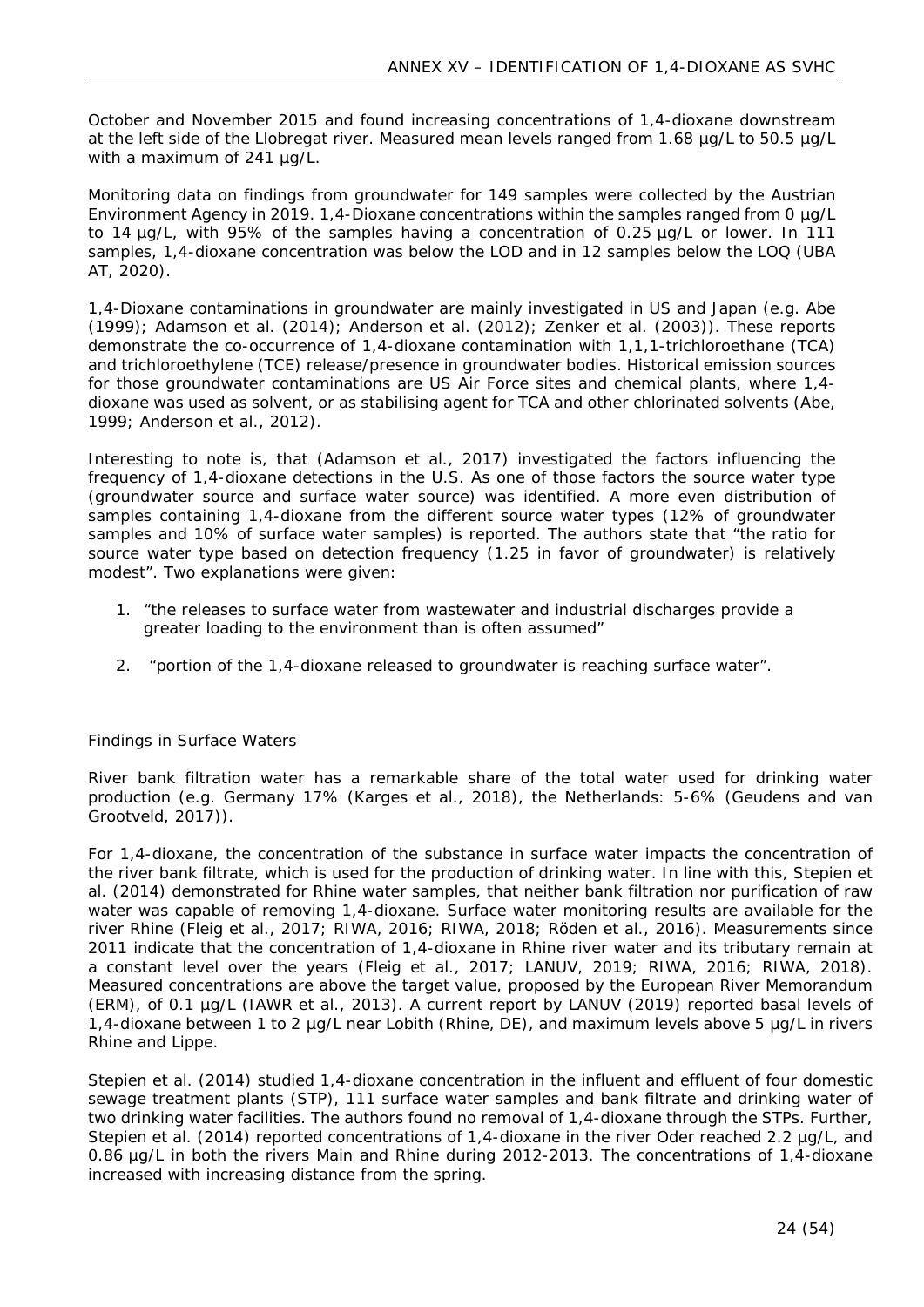Motivated by recent findings of 1,4-dioxane in German river waters, the Bavarian Environment Agency initiated an ongoing monitoring campaign in 2016. For the river Lech and one tributary, concentrations of up to 5.5 µg/L, and for the river Inn and one tributary concentrations of up to 4.9 µg/L and 100 µg/L, respectively, were found. Analysis of raw water, obtained from wells strongly influenced by Lech bank filtrate, revealed 1,4-dioxane concentrations of up to 3.3 – 5.0 µg/L (Rüdel et al., 2020).

Monitoring data comprising 31 samples of selected surface waters in Austria were collected by the Austrian Environment Agency in 2019. 1,4-Dioxane concentrations within the samples ranged from 0 µg/L to 1.6 µg/L, with 95% of the samples having a concentration of 0.25 µg/L or lower. In 20 samples 1,4-dioxane concentration was below the LOD and in two samples below the LOQ (UBA AT, 2020).

## <span id="page-24-0"></span>**3.2.5. Summary and discussion of environmental distribution**

The available information on adsorption/desorption behaviour of the substance predominantly consists of QSAR information. The results are in the range of log  $K_{OC} = -0.5$  (Arp and Hale, 2019) to log  $K_{OC} = 0.85$  (EU-RAR, 2002). Together with the results of Zenker et al. (2003) and Stepien et al. (2014) the data is sufficient to prove that the substance will not adsorb at organic matter and clay minerals.

With a Henry's Law constant of 0.187 Pa $*$ m<sup>3</sup>mol<sup>-1</sup> at the European annual average temperature of 12 °C the substance has a moderate trending to low volatility from aqueous media.

Once reaching the water compartment, the substance will predominantly remain in it as adsorption, volatilisation and - as explained in section [3.1](#page-12-1) - degradation processes have only little effect on the substance concentration once it is emitted into the environment.

Distribution modelling with SimpleTreat indicates that there will be in principle no retention of the substance in sewage treatment plants. Fugacity level III distribution modelling indicates that the substance to a large extent may remain in the compartment of its initial release. But due to the high water solubility (1000 g/L) and the very low adsorption potential the substance will be washed out from the atmosphere and from soil and is finally expected to remain in the water compartment.

Based on this evidence it becomes obvious that the substance is capable to accumulate not only in surface waters but also in groundwater. Both are sources of raw water used for drinking water production. Indeed, the available monitoring data show that 1,4-dioxane has been detected in groundwater, surface water and drinking water in Europe.

## <span id="page-24-1"></span>**3.3. Removal from the environment, decontamination and purification**

Techniques to remove 1,4-dioxane from environmental media are important in order to have the possibility to reduce contamination and lower environmental and human exposure. As 1,4 dioxane tends to partition to the aqueous phase due to its properties of high water solubility and low adsorption potential, purification techniques for water are most relevant. 1,4-Dioxane has been detected in surface water, groundwater and in treated drinking water. Removal techniques suitable for drinking water treatment plants are therefore essential, while the purification of wastewater is equally important.

Stepien et al. (2014) measured 1,4-dioxane concentrations in the influent and effluent of four domestic sewage treatment plants (STP) during 2012-2013. No removal of 1,4-dioxane by STP treatment was observed. The STPs all treated household sewage and indirect discharges from industries and served populations between 73 000 and 750 000. For three STPs, the average concentration of 1,4-dioxane in the influent was 0.262 – 0.516 µg/L and the concentrations in the effluents were comparable, showing that there was no removal of 1,4-dioxane. These three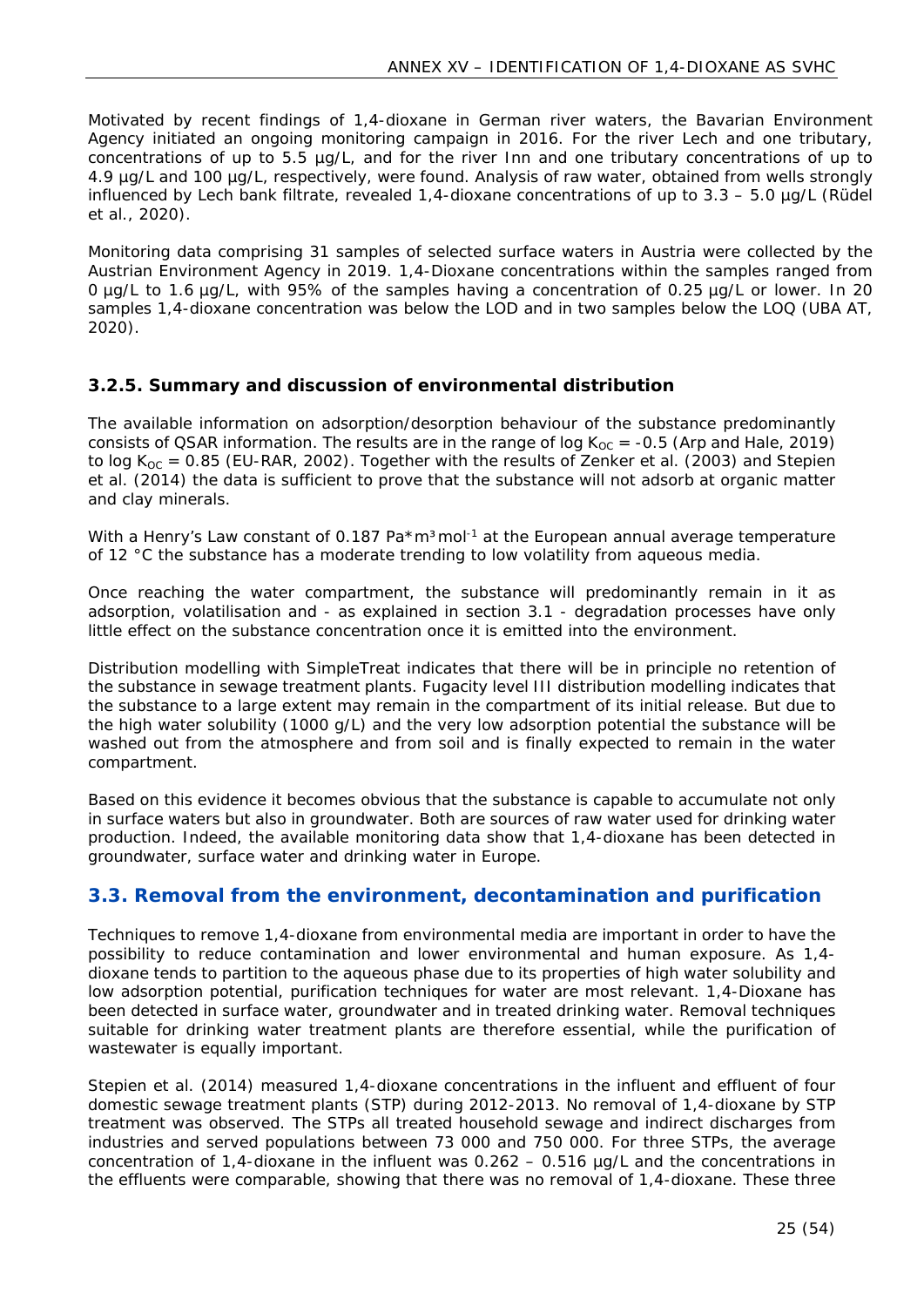STPs used mechanical, biological, nitrification and phosphorus removal treatment techniques. For the fourth STP, the average concentration of 1,4-dioxane in the influent was 0.833 µg/L and the average effluent concentration increased dramatically to 62 µg/L. This STP used an additional denitrification treatment step and the increase in 1,4-dioxane was due to impurities in the methanol used in the postanoxic denitrification process.

Stepien et al. (2014) also investigated the efficiency of bank filtration. In 2012 and 2013, two drinking water treatment (DWT) facilities that utilise bank filtered surface water from the Rhine River for drinking water production were investigated for the presence of 1,4-dioxane. Sample collection of the DWT 1 was performed in 2012. A total of 11 water samples were obtained: 9 from multilevel wells, one raw water sample after bank filtration, and a drinking water sample. The raw water at the DWT 1, consisting of 75% bank filtration water and 25% groundwater from natural groundwater recharge, contained 670 ng/L of 1,4-dioxane. Once the water passed through the treatment process (ozonation, aeration, and a two-layer activated carbon filtration) the concentration decreased to 490 ng/L.

DWT 2 was sampled in 2013. One river sample, a raw water sample, and two drinking water samples were obtained. At the DWT 2, the concentration of 1,4-dioxane in the raw water sample (following ozonation, aeration, and gravel filtration) was 650 ng/L. Once the water passed through another filtration step with activated carbon, the average concentration of 1,4-dioxane dropped to 600 ng/L (n=2) in the drinking water. At the same time as the sampling in DWT 2, two Rhine River samples were obtained in which an average concentration of 1,4-dioxane of 770 ng/L was determined. These results demonstrate that neither bank filtration nor purification of the raw water was capable of removing 1,4-dioxane significantly.

Röden et al. (2016) investigated the efficiency of 1,4-dioxane removal of bank filtration and filtering with activated carbon filters (Röden et al., 2016). The authors used a well-characterised bank filtration site at the lower river Rhine. Samples of river water (n=55) were taken from November 2014 to June 2015 and samples of bank filtrate (n=17) from January 2015 to September 2015. On average the river samples contained 0.6  $\mu$ g/L and the bank filtrate samples 0.45 µg/L 1,4-dioxane, leading the authors to conclude that the substance is only marginally removed during subsurface passage.

To analyse the efficiency of a granular activated carbon filter the authors collected samples from the inlet  $(n=4)$  and outlet  $(n=4)$  of the granular activated carbon (GAC) filter at a DWT plant at lower Rhine region from January 2015 to June 2015. Concentrations of 1,4-dioxane in the influent to the activated carbon filter stage averaged 0.33 µg/L. In the effluent, only a marginally lower concentration with a somewhat smaller fluctuation range could be determined. The authors concluded that removal of 1,4-dioxane during activated carbon filtration does not occur in practice.

Carrera et al., 2019 investigated the efficiency of the Sant Joan Despí drinking water treatment plant in Catalonia, Spain (mouth of Llobregat river). The plant supplies drinking water to a population of more than three million people with an average production of 450,000 m<sup>3</sup>/day. Four seasonal sampling campaigns were carried out during 2015 to determine the removal efficiency at each treatment step including ozonation, granular activated carbon filters, ultrafiltration and reverse osmosis. The authors report a removal of 1,4-dioxane using ozonation by 32  $\pm$  18%, GAC filtration by 12%, ultrafiltration by 4 – 9%, and reverse osmosis by 70 – 85% (Carrera et al., 2019).

Broughton et al, compares three different treatment technologies for removal of 1,4‐dioxane from water (Broughton et al., 2019): advanced oxidation processes (AOPs), granular activated carbon (GAC), and synthetic media. AOPs were shown to be effective in reducing 1,4-dioxane in water. However, applying AOPs can result in the formation of various by-products. These reaction by-products might compete at the subsequent scavenging resulting in more energy consumption and the need for higher scavenger capacities and therefore higher operation and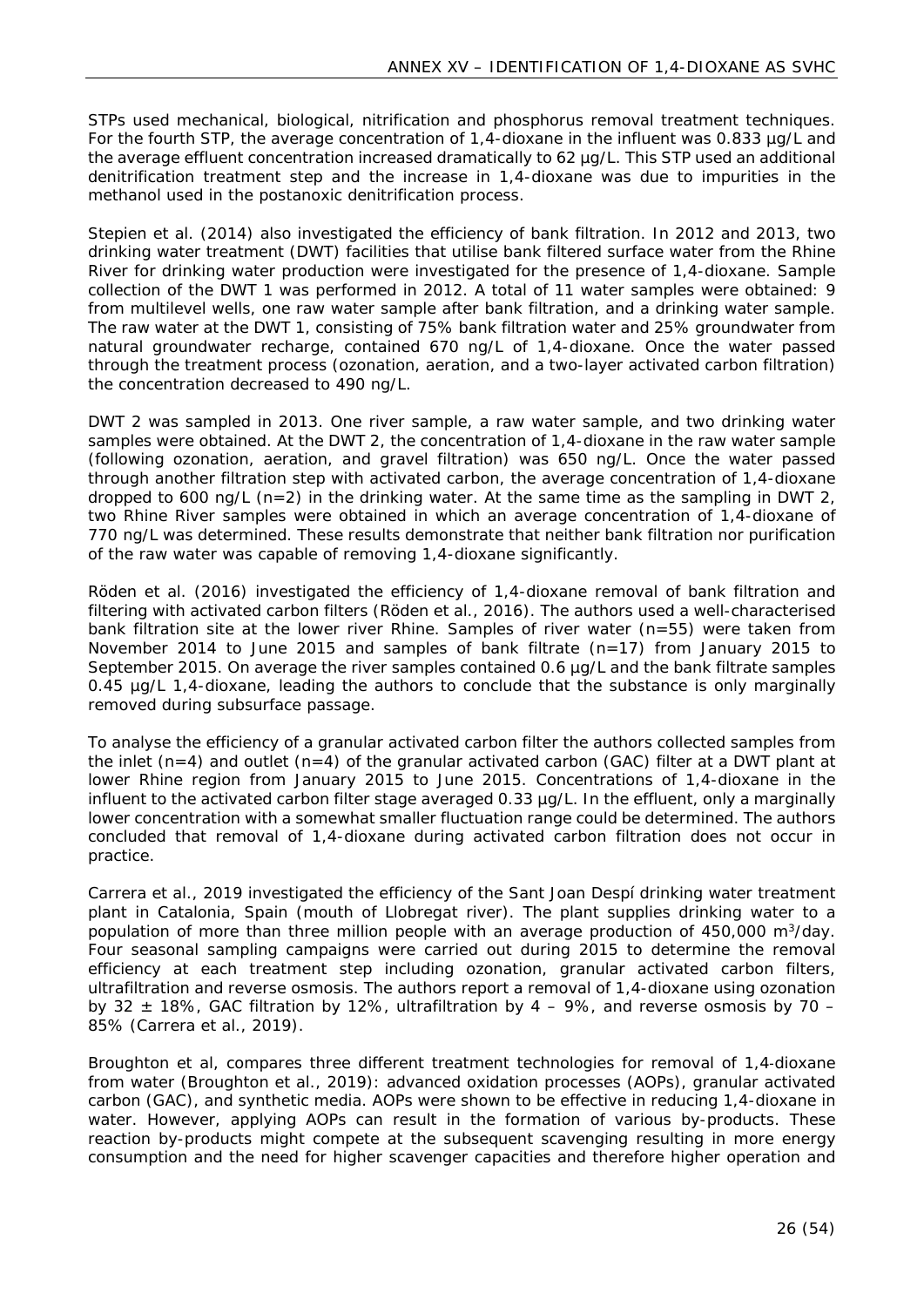maintenance costs. Additionally, potentially toxic compounds might be formed in incomplete oxidation processes.

GAC was proven to be efficient at reducing high concentrations of 1,4-dioxane from 100s to 10 µg/L. Due to the chemical properties and GACs physical characteristics, the authors conclude that CAG filtration cannot achieve 1,4-dioxane concentrations below 10 µg/L.

For a synthetic adsorbent a high removal efficiency of 1,4-dioxane to concentrations below 0.04 µg/L is described. Further, the authors indicate, that no undesirable by-products are formed when using the synthetic adsorbent. The practical applicability was demonstrated in a single case study for remediation of contaminated groundwater in the U.S.

## <span id="page-26-0"></span>**3.4. Data indicating potential for long-range transport**

The intrinsic substance behaviour of mobility in aquatic environments is already evaluated in section [3.2](#page-17-2). For decision making, whether 1,4-dioxane is capable to reach remote areas the OECD LRTP Tool (version 2.2; OECD 2009) was utilised.

Since no information about degradation half-lives in each different environmental compartment is available from simulation studies, an estimate was undertaken by utilising the tables R.16-11 and R.16-12 from the REACH technical guidance R.16 (ECHA, 2016) for environmental exposure assessment. These tables provide half-lives for biodegradation in surface water, bulk soil and sediment respectively. The predicted half-lives are based on results of standardised (screening) tests on biodegradability.

Common to both applied tables, these do not provide any specific half-life values for substances being "not biodegradable". Since no value equals "infinite" in the tables the guidance suggests to use various values for the prediction and provides information that the upper boundary for half-life in the EUSES model is 10,000 days.

Three different calculations were conducted. The first one is a best-case calculation assuming that 1,4-dioxane is able to fulfil the criteria for being "inherently biodegradable", although various information in section [3.1](#page-12-1) shows this is not the case. The second calculation is expected to represent a pragmatic worst-case for the substance being "not biodegradable" according to the results from screening tests only. The last one utilises the DegT(50) determined from the result of the OECD 309 test for the water compartment, whereas the DegT(50) applied for soil is the upper boundary half-life for EUSES because applying this value in case of an unconfined upper  $DT_{50}$  is widely accepted.

Input parameters being identical in all calculations have been:  $log K_{OW} = -0.27$  (see [Table 3](#page-10-1)); distribution coefficient air-water log  $K_{AW} = -4.1$  (see section [3.2.2\)](#page-18-0); degradation half-life in the atmosphere 13.7 h (see section [3.1.1.2.1](#page-12-4)). It needs to be mentioned that the degradation halflife for water used in the worst-case scenario LRTP modelling is much lower than an experimentally determined  $DT_{50} > 10,000$  days obtained in a simulation test according to OECD 309 (detailed in [3.1.2.1.3](#page-14-0)).

| Scenario                      | DegT50(water)<br>for calculation | DegT50(soil)<br>for calculation | Characteristic<br>travel distance | Overall<br>half-life<br>$(P_{ov})$ | Transfer<br>efficiency<br>(%) |
|-------------------------------|----------------------------------|---------------------------------|-----------------------------------|------------------------------------|-------------------------------|
| "inherently<br>biodegradable" | 150 days<br>(extrapolated)       | 300 days<br>(extrapolated)      | 335 km                            | 195 days                           | 0.078                         |
| "not<br>biodegradable"        | $1000$ days<br>(extrapolated)    | 3000 days<br>(extrapolated)     | 1420 km                           | 841 days                           | 0.081                         |

<span id="page-26-1"></span>**Table 13:** LRTP modelling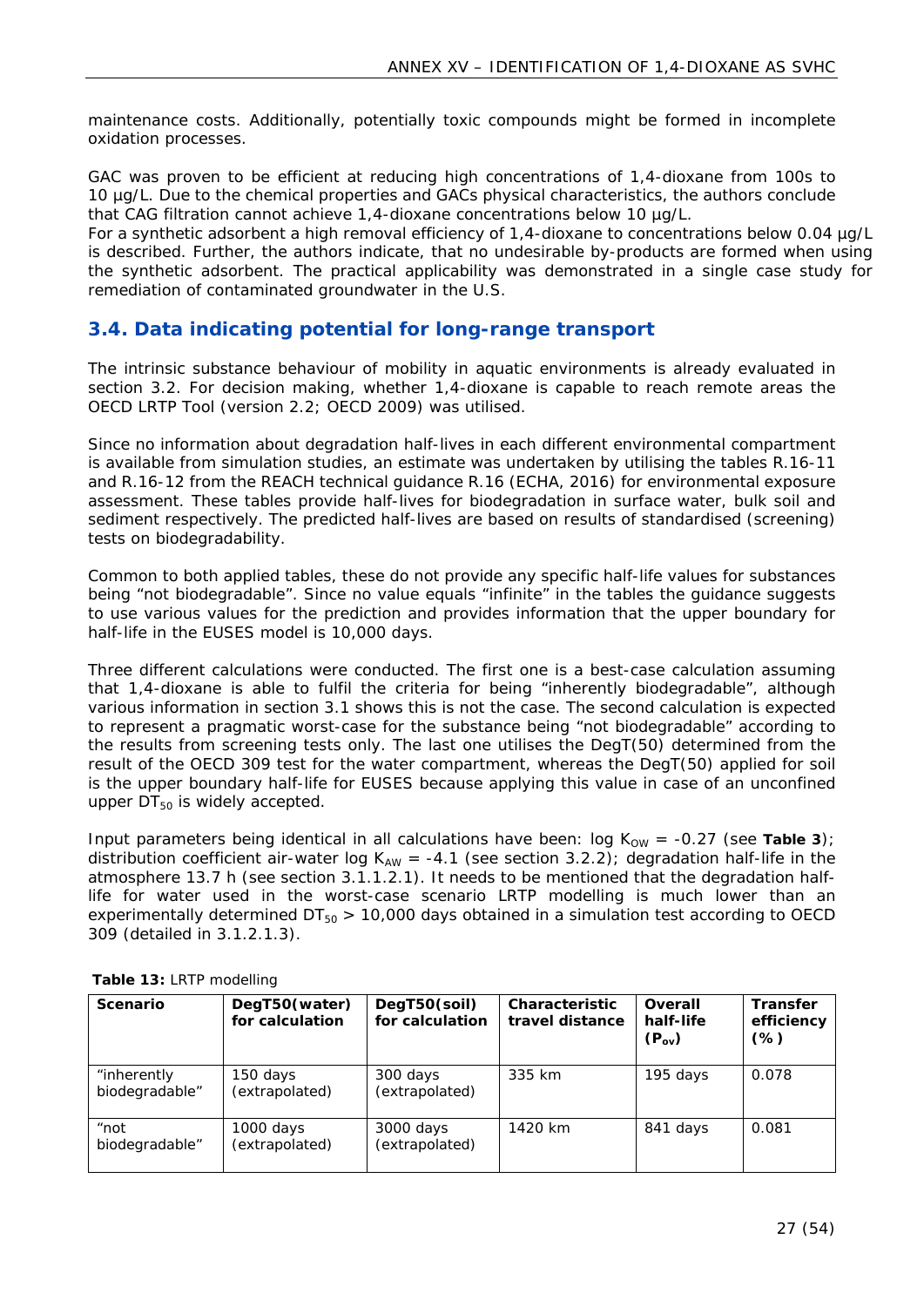| DegT50(water) /<br>"not<br>biodegradable"<br>(soil) | 10000 days<br>(measured;<br>OECD 309) | 10000 days<br>(extrapolated;<br>upper limit of<br>EUSES) | 2917 km | 1771 days | 0.086 |
|-----------------------------------------------------|---------------------------------------|----------------------------------------------------------|---------|-----------|-------|
|                                                     |                                       |                                                          |         |           |       |

The P<sub>ov</sub> boundary is 195 days (P<sub>ov</sub> of  $a$ -HCH) and the LRTP boundaries are 5097 km (CTD of PCB 28) and 2.248 % (TE of PCB-28).

It seems that the overall persistence  $(P_{ov})$  of 1,4-dioxane is comparable to POP substances.

The OECD LRTP Tool also provides a graphical output for the relationship of the calculated values Characteristic Travel Distance (CTD) and overall Persistency in the environment  $(P_{ov})$ . The tool compares the outcome with the criteria for long range transport of POPs. In case the substance fits in the lower left sector of the graph, the substance clearly does not show POP-like behaviour. If the substance fits in the upper right sector, then it would show POP-like behaviour, whereas fitting into the two other remaining sectors would require further expert judgement but definitely showing potential for being transported over a longer distance from the point of emission to the place of final deposition. The graphical output of the three runs for 1,4-dioxane are provided in the three figures below.



<span id="page-27-0"></span>Figure 1: Graphical output for CTD of 1,4-dioxane assuming substance being "inherently biodegradable".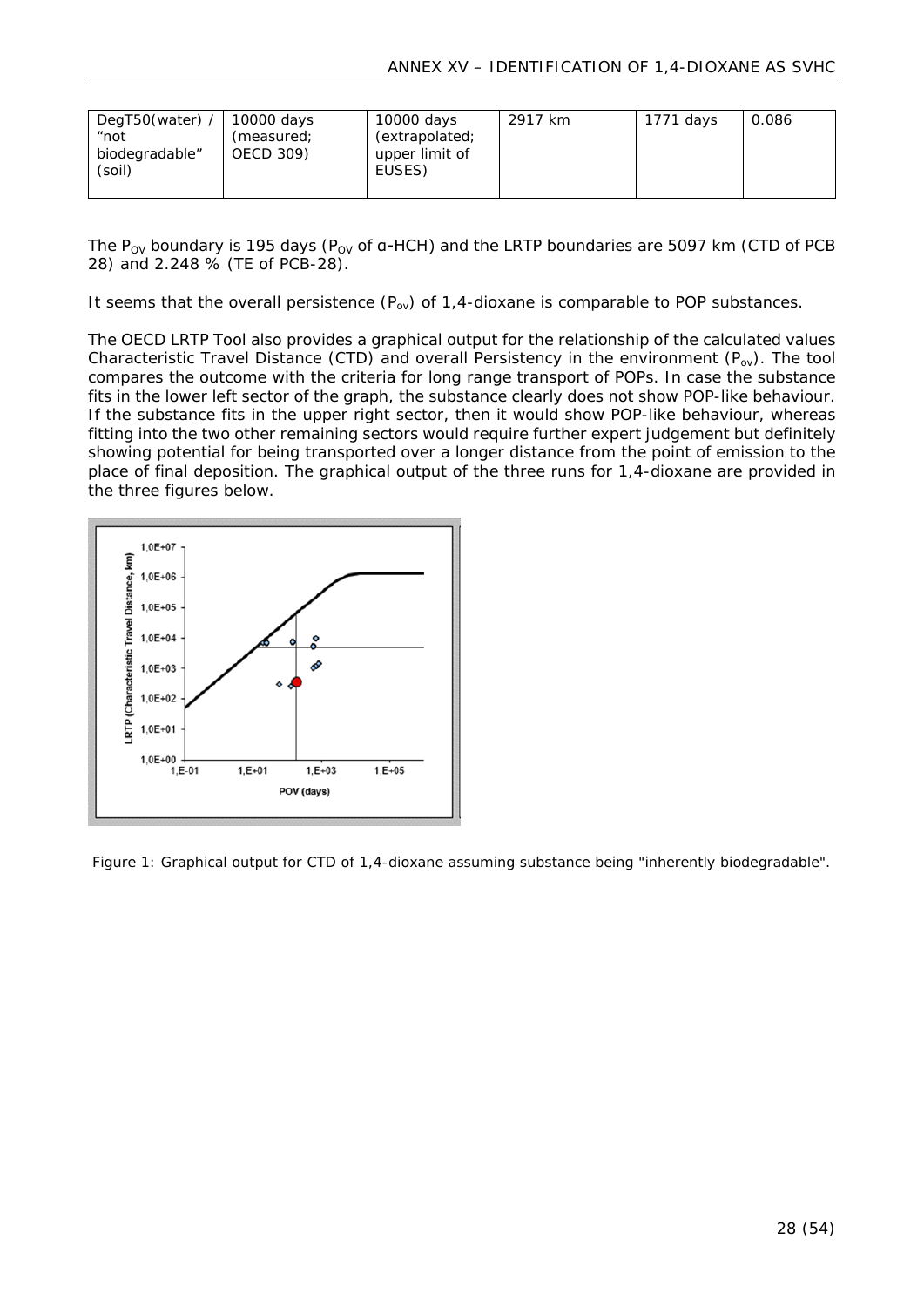

<span id="page-28-0"></span>Figure 2: Graphical output for CTD of 1,4-dioxane assuming substance being "not biodegradable".



<span id="page-28-1"></span>Figure 3: Graphical output for CTD of 1,4-dioxane for measured degradation half-life in water and estimated value for soil.

When looking at [Figure 1](#page-27-0), 1,4-dioxane would be exactly at the threshold between "no POP-like behaviour" (lower left sector) and the potential for being transported in the environment over larger distances. In [Figure 2](#page-28-0) and [Figure 3](#page-28-1) the results of the calculations with the assumed degradation half-lives for "not biodegradable" and the hybrid of measured and estimated values trend towards the "POP-like behaviour" (upper right sector). Having in mind that the substance has a low tendency to volatilise from aqueous media due to the low Henry constant it can be concluded, that 1,4-dioxane will not necessarily follow the behaviour of the "classic" POPs which typically are "hoppers". For those "hoppers" the long-range transport is the result of a repetitive process of volatilisation and deposition allowing them to reach remote areas. Quite the contrary, it is noticeable that 1,4-dioxane is still able to travel nearly 3000 km while predominantly staying in the water phase.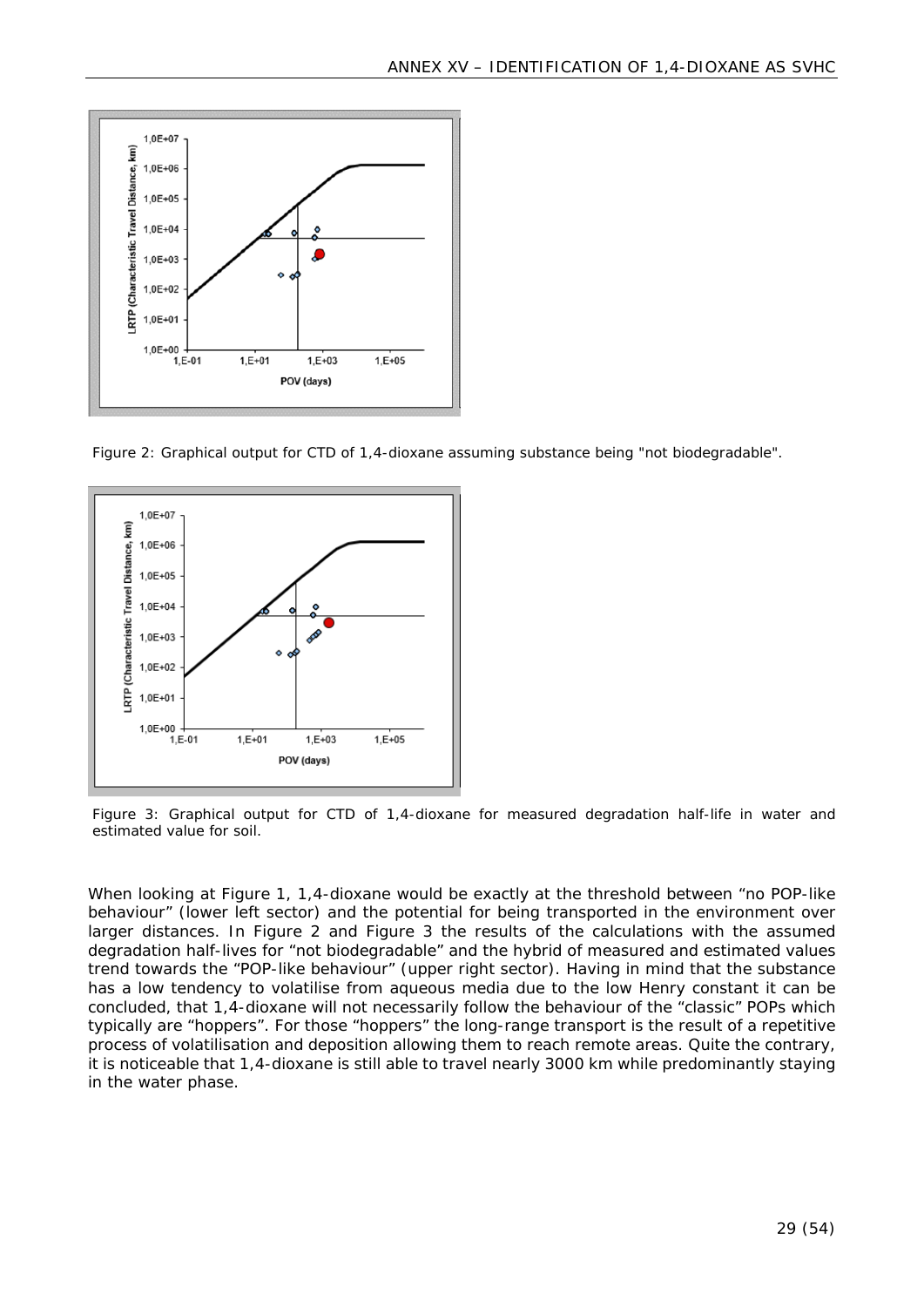#### *Summary*

Because of the substance's high water solubility, the low volatility from water and the low potential for adsorption, water will be the dominant transport media in the environment once the substance is released. The OECD tool for Long Range Transport Potential (LRTP) predicts a characteristic travel distance (CTD) of 2917 km together with an overall persistence ( $P_{\alpha\nu}$ ) of 1771 days for 1,4-dioxane, using the outcome from the OECD 309 for the degradation half-life of the substance in the aquatic compartment and the recommendations of REACH guidance R.16 for the proxy for environmental half-life in soil. Even when considering this LRTP prediction as a rough estimate because no results from environmental simulation tests in soil are available as input parameters, the results indicate that 1,4-dioxane is capable to reach regions far away from the point of initial emission, thus indicating the concern for this substance to be subject to long range transport.

## <span id="page-29-0"></span>**3.5. Bioaccumulation**

#### <span id="page-29-1"></span>**3.5.1. Bioaccumulation in aquatic organisms (pelagic and sediment organisms)**

One study on bioaccumulation of 1,4-dioxane in *Cyprinus carpio* according to OECD Guideline 305C is available, utilising the data out of the European Risk Assessment Report for 1,4-dioxane (EU-RAR, 2002). According to this information in a flow-through study, individual *Cyprinus carpio* were tested with two concentrations of 1,4-dioxane for a period of 42 days. The test concentrations were 1 and 10 mg/L. Depending on the test concentration the BCF value in the EU-RAR ranges from 0.2 - 0.7 (mean BCF =  $0.45$ ; MITI, 1992), indicating that 1,4-dioxane is not bioaccumulative. However, study details are limited, e.g. duration of uptake phase and depuration were not reported.

#### <span id="page-29-2"></span>**3.5.2. Bioaccumulation in terrestrial organisms (soil dwelling organisms, vertebrates)**

No standard study on bioaccumulation of 1,4-dioxane or other cyclic ethers in terrestrial organisms are available.

#### <span id="page-29-3"></span>**3.5.3. Field data**

No field data on bioaccumulation of 1,4-dioxane or other cyclic ethers are available.

#### <span id="page-29-4"></span>**3.5.4. Summary and discussion of bioaccumulation**

According to the obtained BCF values bioaccumulation in fish is low. However, details on the study are lacking. The log  $K_{\text{OW}}$  of 1,4-dioxane was -0.27, indicating that the substance has a low bioaccumulation potential.

In conclusion, 1,4-dioxane is evaluated as not bioaccumulative.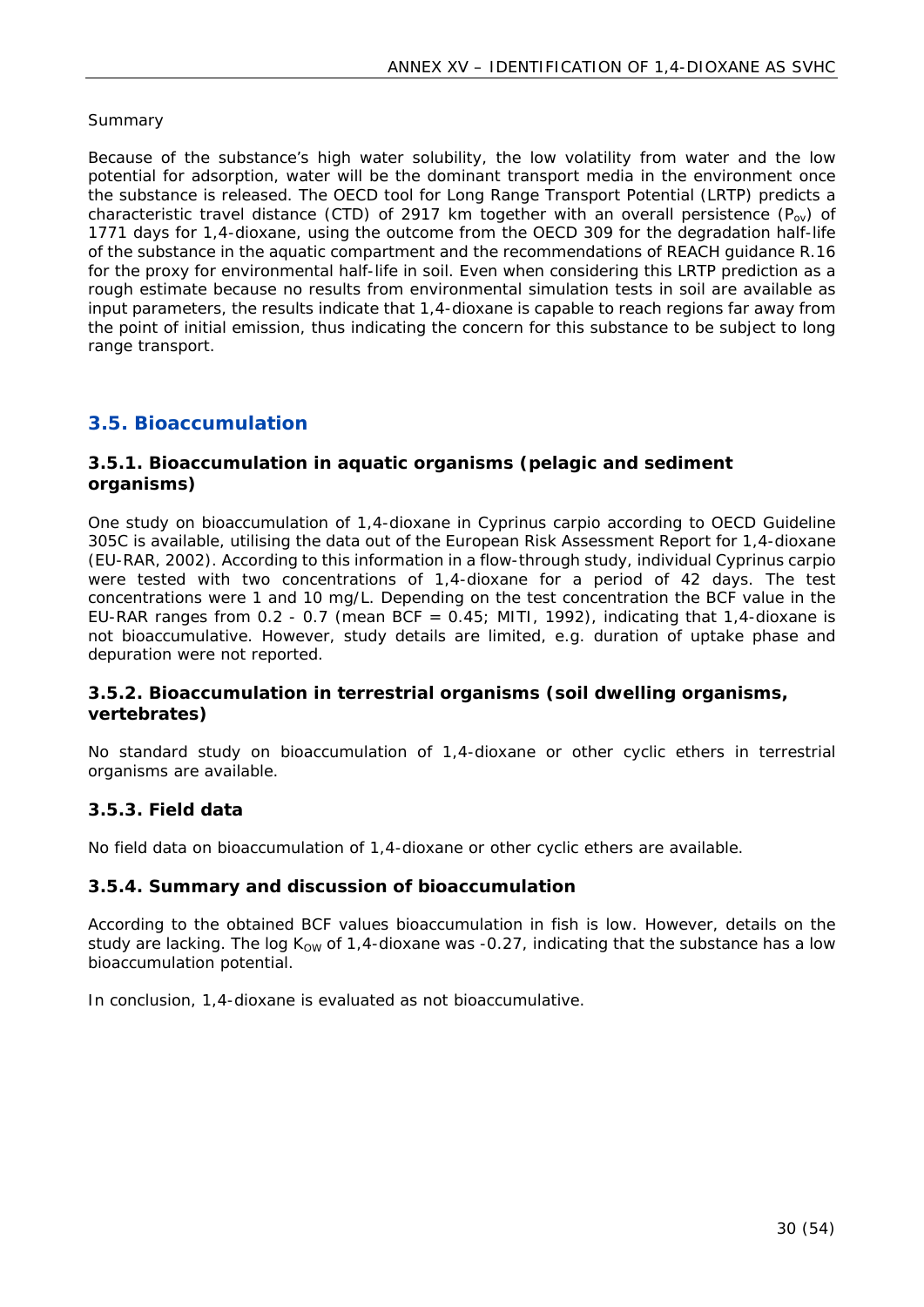## <span id="page-30-0"></span>**4. Human health hazard assessment**

The Risk Assessment Committee (RAC) has concluded that 1,4-dioxane fulfils the criteria for classification as carcinogenic Carc. 1B; H350 (see section [2\)](#page-11-0), based on evidence of carcinogenicity in different tissues observed in two species at reasonable dose levels. The classification has been included in the draft 17th ATP to CLP[2](#page-11-3). It is of relevance for the assessment of 1,4-dioxane as a substance of very high concern according to Article 57 f), i.e. under the Tcriterion of REACH Annex XIII; Section 1.1.3 b).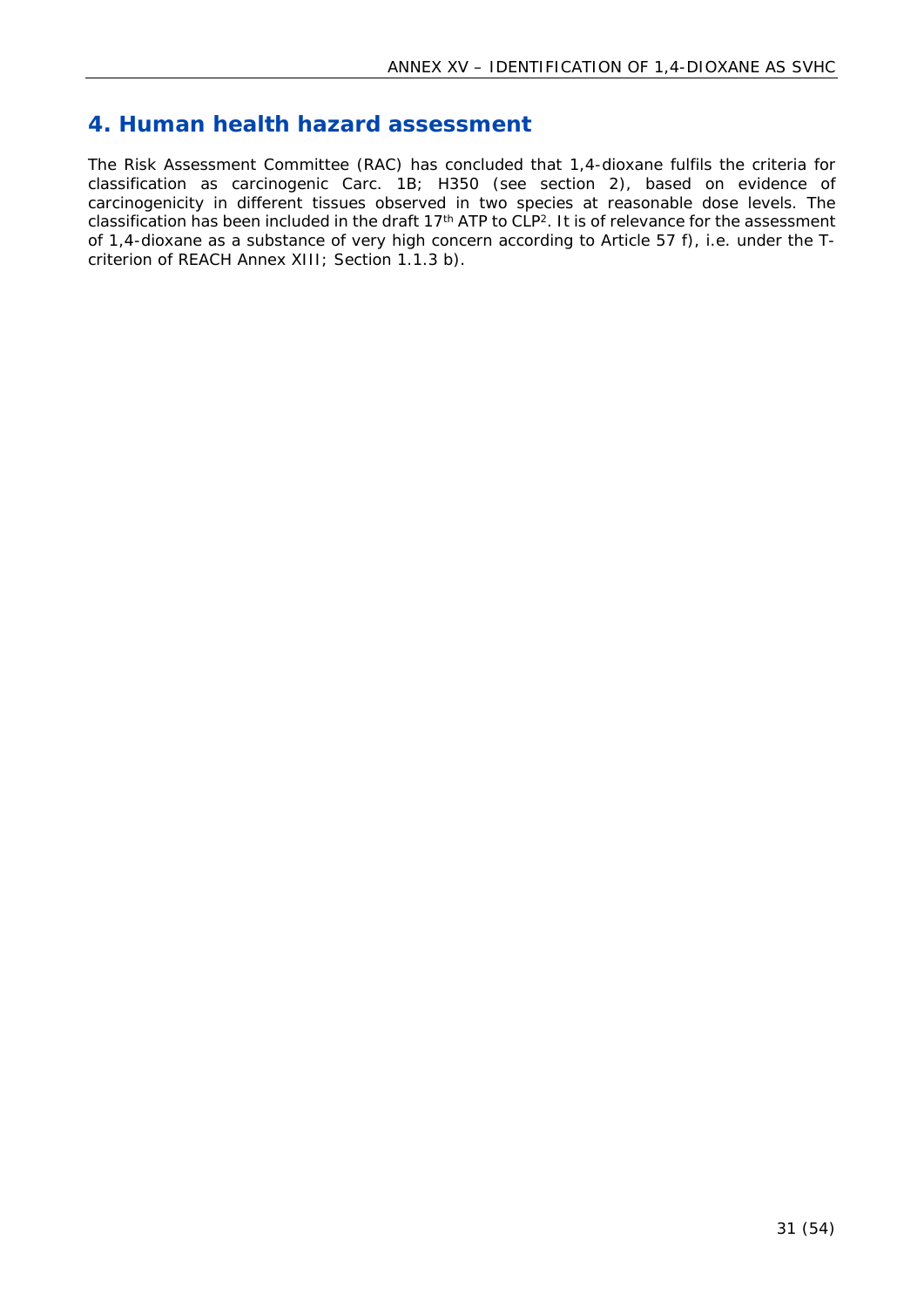## <span id="page-31-0"></span>**5. Environmental hazard assessment**

Only studies are listed that are available in the registration dossier, on the ECHA dissemination site or in the European risk assessment report (EU-RAR, 2002). No study reports were available for the ecotoxicity studies. Unless otherwise stated the information presented in this SVHC dossier is taken from the registration dossier as published on the ECHA dissemination site[3](#page-12-5).

## <span id="page-31-1"></span>**5.1. Aquatic compartment (including sediment)**

## <span id="page-31-2"></span>**5.1.1. Fish**

## **5.1.1.1.** Short-term toxicity to fish

There are several studies available about exposure of fish to 1,4-dioxane.

An acute test was conducted with the test organism *Menidia beryllina* (tidewater silversides), a salt water fish and testing duration of 96 h. No quideline was followed. The  $LC_{50}$  was not reached at the highest test concentration of 320 mg/L (LC<sub>50</sub> is >320 mg/L (nominal), a theoretical LC<sub>50</sub> (by extrapolation) would be 6,700 mg/L, this value was given on the ECHA dissemination site and in the EU-RAR (EU-RAR, 2002)). However, an extrapolation 20 times higher than the highest test concentration is not realistic.

A test similar to OECD 203 was conducted with *P.promelas* and a testing duration of 96 h. The LC<sub>50</sub> was 13,000 mg/L nominal. The test is also listed in the EU-RAR (EU-RAR, 2002).

A study with *P.promelas* and a testing duration of 96 h and an LC<sub>50</sub> of 10,800 mg/L (nominal) was reported. The method specified a special acute fish toxicity test system by the Center for Lake Superior Environmental Studies (University of Wisconsin-Superior). The test is also listed in the EU-RAR (EU-RAR, 2002).

Furthermore, there is a third acute test with *P.promelas* with an exposure duration of 96 h. The testing method is the same as in the test above. The  $LC_{50}$  reported is 9,850 mg/L. The test is also listed in the EU-RAR (EU-RAR, 2002).

A prolonged toxicity test with *Oryzias latipes* (rice fish) according to OECD TG 204 is available. The testing duration is 21 days. The effect concentration is  $LC_{50} > 100$  mg/L (nominal, analytically verified).

Seven more acute toxicity fish tests with several species, partly with testing duration lower than 96 h, are listed in the EU-RAR (EU-RAR, 2002) with effect values  $LC_{50} > 100$  mg/L.

#### **5.1.1.2.** Long-term toxicity to fish

The chronic fish test was conducted according to an internal test method "ET-15-1987-1 Embryolarval-toxicity test", equivalent to OECD 210. The test began with embryos of *Pimephales promelas.* The testing duration was 32 d in a flow-through design. Analytical verification of test concentrations showed that measured concentrations were in the range of 96 to 102% of the nominal concentration. The nominal//measured (mean) concentrations were: 150 mg/L//145 mg/L; 100 mg/L//99.7 mg/L; 65 mg/L//65.3 mg/L; 42 mg/L//40.3 mg/L; 27 mg/L//27.6 mg/L (sampling days for analytic: 0, 4, 5, 11, 15, 18, 22, 26, 29). No effects on hatching, day of hatch, number of deformed larvae, larvae survival and weight were seen. The NOEC is specified to be ≥145 mg/L (initially measured, however in the IUCLID the measured concentrations were specified to be mean concentrations). In the EU-RAR the NOEC for this test is reported to be >103 mg/L, recalculated from a "maximum acceptable toxicant concentration"  $(MATC/\sqrt{2}=NOEC)$ ,  $(EU-RAR, 2002)$ .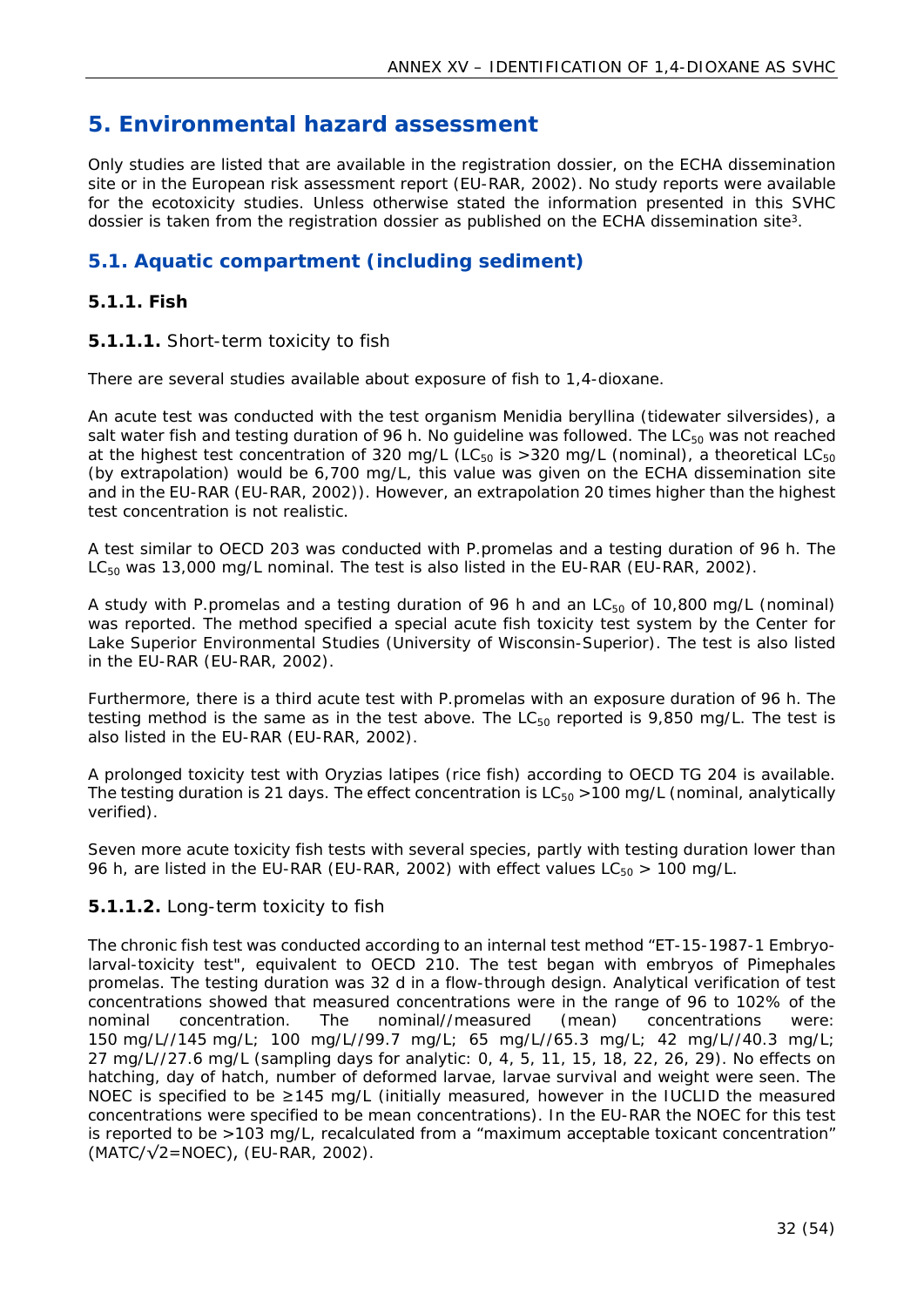## <span id="page-32-0"></span>**5.1.2. Aquatic invertebrates**

#### **5.1.2.1.** Short-term toxicity to aquatic invertebrates

The study was conducted according to OECD TG 202 with *D. magna* in a semi-static test and duration of 48 h. The  $EC_{50}$  was >1000 mg/L (nominal, analytically verified). In the EU-RAR (EU-RAR, 2002) three other short-term toxicity tests with aquatic invertebrates are listed with  $EC_{50}$  > 100 mg/L. Two of them only have a testing duration of 24 h.

#### **5.1.2.2.** Long-term toxicity to aquatic invertebrates

A test with *Ceriodaphnia dubia* according to guideline EPA-600/4-85-014 is available (EU-RAR, 2002). The testing duration is 7 d. The nominal concentrations are 625; 1,250; 2,500; 5,000; 10,000 mg/L in a semi-static test. Analytical monitoring is not specified. The NOEC is reported as 625 mg/L and the LOEC is 1,250 mg/L (nominal).

A *Daphnia magna* reproduction test according to OECD TG 211 was conducted with a duration of 21 d. No information about the testing regime is available (Japanese study). According to this study the NOEC is 1000 mg/L.

## <span id="page-32-1"></span>**5.1.3. Algae and aquatic plants**

A toxicity test on *Pseudokirchneriella subcapitata* was conducted according to guideline OECD 201 with a duration of 72 h. The ErC50 was >1000 mg/L and the NOErC  $\geq$  1000 mg/L.

An alga test according to ISO 8692 with the test organism *Scenedesmus quadricauda* showed after 8 d testing duration an  $EC_{50}$  of 5,600 mg/L (growth rate or biomass not specified), reported as toxic threshold concentration. This test was also reported in the European risk assessment report (EU-RAR, 2002).

Another algae test was conducted with the species *Scenedesmus quadricauda* with a testing duration of 8 days. The test result was an  $EC_{50}$  of 575 mg/L (nominal) for biomass, reported as toxic threshold concentration (as the effect value only for biomass is given it was not further considered). This test was also reported in the European risk assessment report (EU-RAR, 2002).

#### <span id="page-32-2"></span>**5.1.4. Sediment organisms**

No information on toxicity to sediment organisms were available.

#### <span id="page-32-3"></span>**5.1.5. Other aquatic organisms**

No information on toxicity to other aquatic organisms were available.

## <span id="page-32-4"></span>**5.2. Terrestrial compartment**

#### <span id="page-32-5"></span>**5.2.1. Toxicity to terrestrial plants**

A toxicity test on seed germination/root elongation using the species lettuce (*Lactuca sativa)* with duration of 3 d was conducted. A guideline was not followed and only this one species was tested. The substrate type was agar  $(0.5\%)$ . An  $EC_{50}$  (1,450 mg/L) was determined for water. Since the proportion of agar in the test substrate was negligible, this value for water was multiplied with the factor for standard soil density of 1.5. The  $EC_{50}$  was 2,175 mg/kg soil dw. The range of concentration tested was not specified. The test serves as basis for the endpoint summary at ECHA's dissemination website and is also reported in the European risk assessment report (EU-RAR, 2002).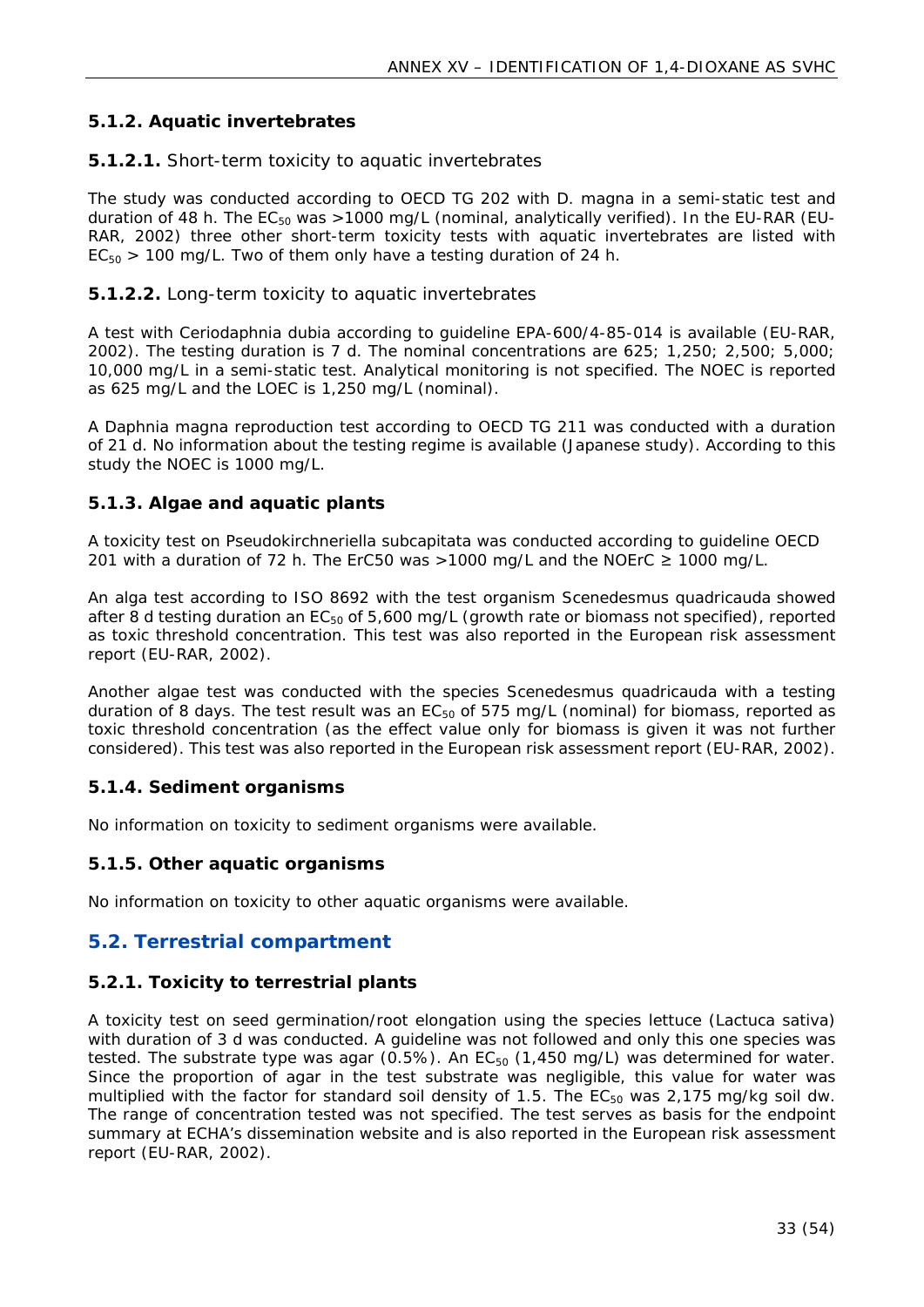## <span id="page-33-0"></span>**5.2.2. Toxicity to soil micro organisms**

No information on toxicity to soil micro-organisms were available.

#### <span id="page-33-1"></span>**5.2.3. Toxicity to terrestrial invertebrates**

In the European risk assessment report (EU-RAR, 2002) information on a test with the pupae of the flesh fly *Sarcophaga crassipalpis* is available. 1,4-Dioxane (5 µL) was applied topically to the pupal cutical. No mortality appeared during diapause. Development and termination of the diapause was monitored based on the oxygen consumption. 32% of the organisms terminated the diapause prematurely. Out of these, 56% developed normally to adult insects. The EU-RAR referred to (Denlinger, 1980).

## <span id="page-33-2"></span>**5.3. Atmospheric compartment**

No information on hazards posed to the atmospheric compartment was available.

## <span id="page-33-3"></span>**5.4. Microbiological activity in sewage treatment systems**

The European Risk Assessment Report for 1,4-dioxane (EU-RAR, 2002) reports a 16h NOEC for *Pseudomonas putida* of 2,700 mg/L and a short-term respiration inhibition test with industrial activated sludge in which no effects were found up to a concentration of 2000 mg/L.

## <span id="page-33-4"></span>**5.5. Toxicity to birds**

No information on toxicity to birds were available.

### <span id="page-33-5"></span>**5.6. Summary and discussion of toxic effects**

On aquatic organisms effects were only observed at high concentrations >100 mg/L. The NOEC in a long-term toxicity test with aquatic invertebrates was 625 mg/L.

The T-criterion of REACH Annex XIII is considered to be fulfilled based on the recently adopted RAC opinion concluding that 1,4-dioxane should be classified as Carc 1B. This classification was also included in the draft 17<sup>th</sup> ATP to CLP<sup>[2](#page-11-3)</sup>.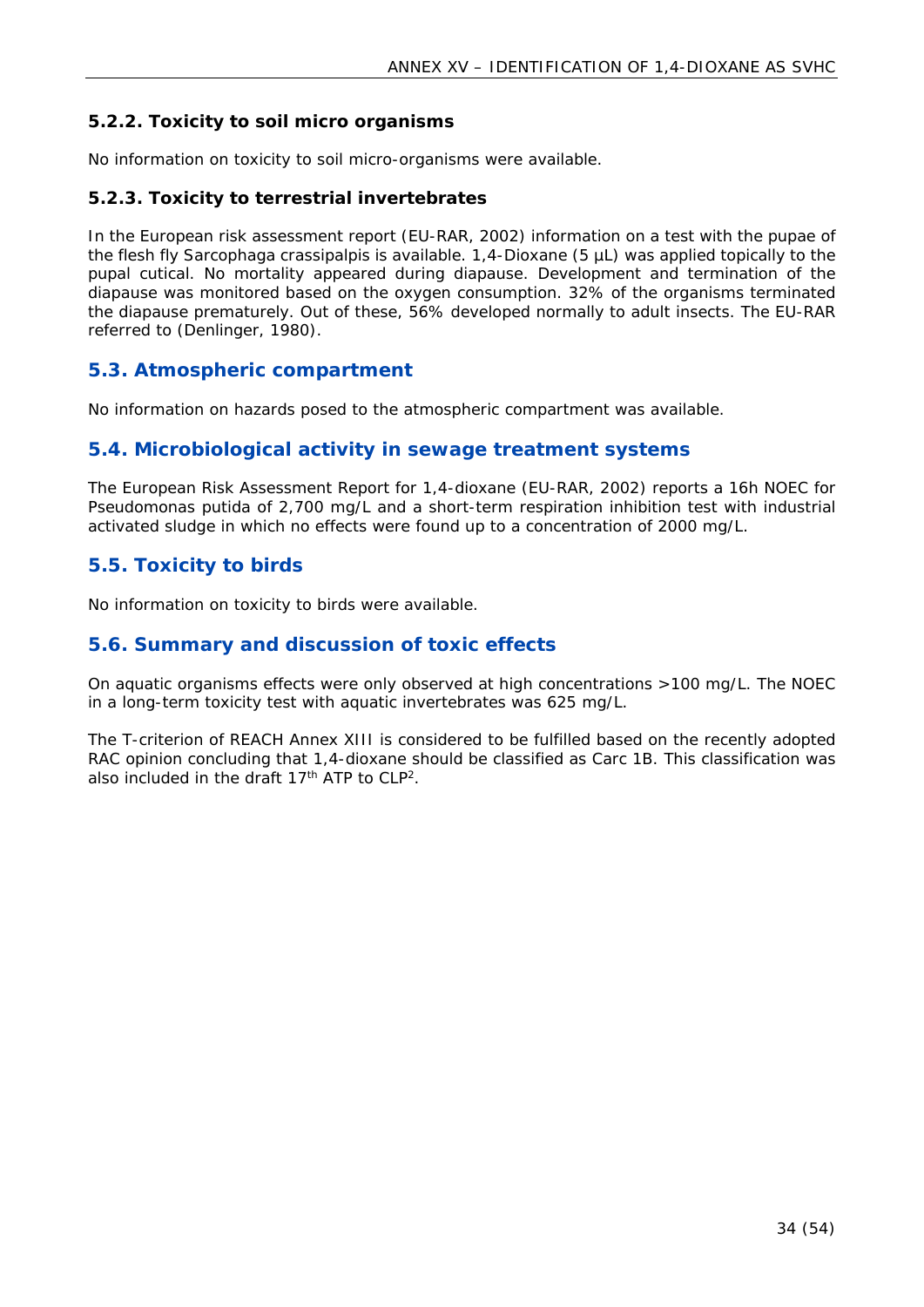## <span id="page-34-0"></span>**6. Conclusions on the SVHC Properties**

## <span id="page-34-1"></span>**6.1. CMR assessment**

Section is not relevant for the identification of 1,4-dioxane as SVHC in accordance with Article 57 (f) REACH.

## <span id="page-34-2"></span>**6.2. PBT and vPvB assessment**

Section is not relevant for the identification of 1,4-dioxane as SVHC in accordance with Article 57 (f) REACH.

## <span id="page-34-3"></span>**6.3. Equivalent level of concern assessment**

#### <span id="page-34-4"></span>**6.3.1. Summary of the data on hazardous properties**

#### **6.3.1.1.** Persistency/Degradation

Abiotic degradation of 1,4-dioxane by hydrolysis and phototransformation in air and water is regarded as negligible. Screening tests regarding ready degradability show negligible mineralisation, even after an extended study period and utilisation of adapted inoculum. This data demonstrates that the substance is to be evaluated as potentially persistent / potentially very persistent according to the screening criteria of REACH Annex XIII.

There is a lack of any primary degradation in water (Kim, 2007; Klečka and Gonsior, 1986; Sei et al., 2010) and soil (Kelley et al., 2001; Sei et al., 2010). Even while no specific degradation half-lives under environmental conditions were provided in these studies, they provide very strong evidence, that the substance can be rated as very persistent according to the criteria of REACH Annex XIII.

This previous hypothesis was confirmed by a simulation test on degradation in surface water (Hofman-Caris and Claßen, 2020), where a very high  $DT_{50}$  (SFO)  $\geq 10,000$  days was obtained for 1,4-dioxane. This value exceeds the threshold for very persistent substances in water (halflife in water >60 days) according to the criteria of REACH Annex XIII by several orders of magnitude.

In overall conclusion and considering the available data on abiotic and biotic degradation, it is concluded that 1,4-dioxane is persistent and very persistent in the environment in the water compartment according to the criteria of REACH Annex XIII.

#### **6.3.1.2.** Mobility in the environment

The substance is completely miscible with water (water solubility used for assessment  $=$ 1000 g/L) and has a log  $K_{OC}$  of 0.85 (EU-RAR, 2002) indicating a low potential for adsorption on organic matter and clay minerals and a high water solubility. These intrinsic substance properties indicate that the substance will partition primarily to the water compartment and will undergo environmental distribution via aqueous media, easily reaching groundwaters. The substance is regarded as mobile based on the criteria defined in Neumann and Schliebner (2019), suggesting that 1,4-dioxane is very mobile in the environment. The available monitoring data show that 1,4-dioxane has been detected in groundwater, surface water and drinking water in Europe.

**6.3.1.3.** Decontamination and removal of 1,4-dioxane from the environment and from drinking water

Due to the preference for the aqueous phase in the environment, the most important compartment for 1,4-dioxane decontamination is water. 1,4-Dioxane is not readily removed with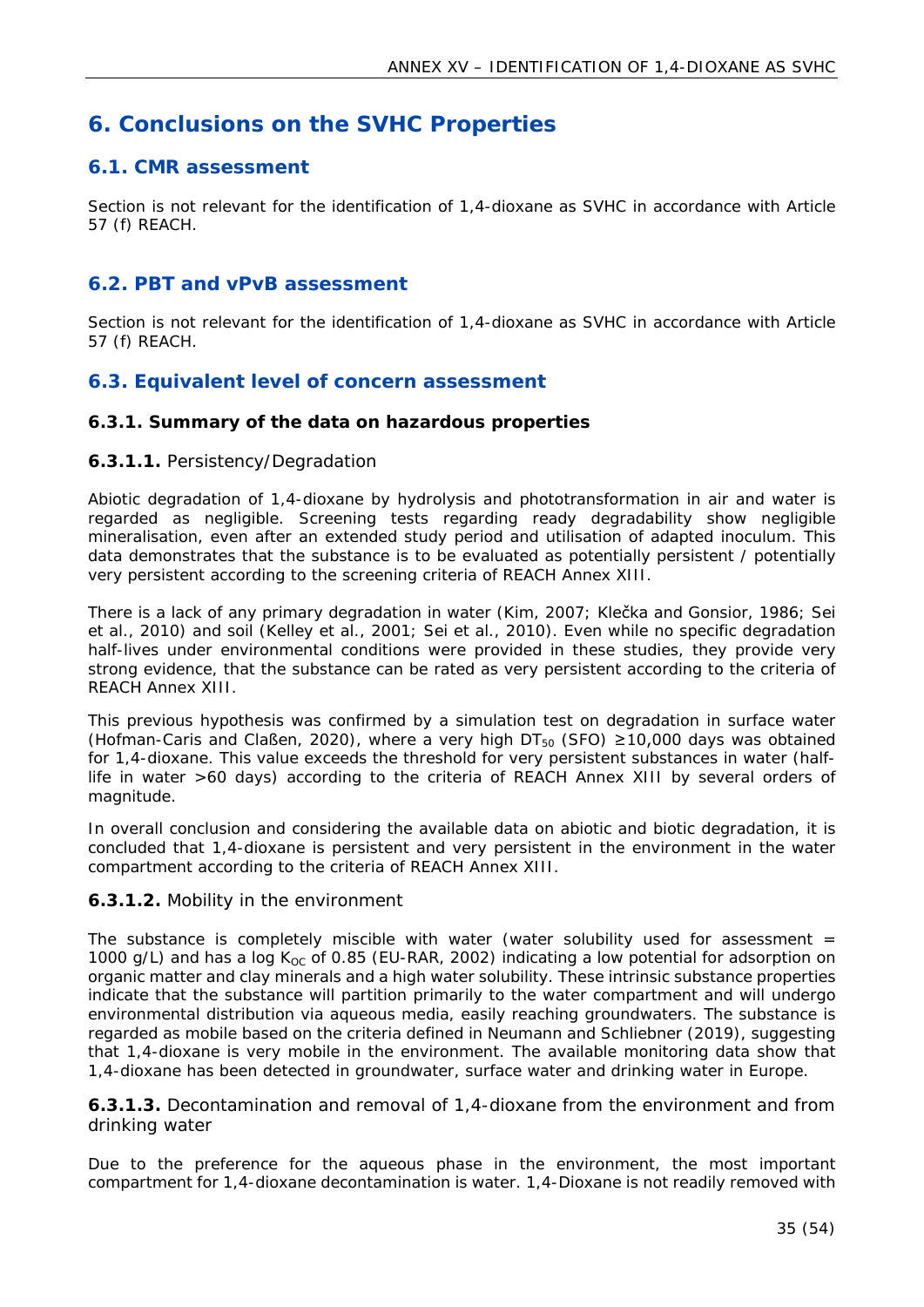conventional water purification techniques. The high water solubility and low sorption potential of 1,4-dioxane make the substance mobile in water and also difficult to remove from water as it only has a low potential to adsorb to materials and prefers to remain in the water phase. This makes it difficult to remove from drinking water, contaminated groundwater, wastewater and industrial effluents. Elaborated measures, like advanced oxidation processes, subsurface heating, bio-/phytoremediation were applied in pilot studies on contaminated groundwater sites. The available methods to remove 1,4-dioxane from drinking water to lower human exposure to this carcinogen are expensive and energy intensive and are not common in drinking water plants.

#### **6.3.1.4.** Potential for long-range transport via water

Because of 1,4-dioxane's high water solubility, low volatility from water and low potential for adsorption, water will be the dominant transport media in the environment once the substance is released. In combination with its long environmental half-life, there is a potential for widespread contamination of the water environment.

The OECD tool for Long Range Transport Potential (LRTP) predicts a characteristic travel distance (CTD) of 2917 km together with an overall persistence  $(P_{ov})$  of 1771 days for 1,4-dioxane. This indicates that 1,4-dioxane is capable of reaching regions far away from the point of initial emission.

#### **6.3.1.5.** Human Health effects

The Risk Assessment Committee (RAC) has concluded that 1,4-dioxane fulfils the criteria for classification as carcinogenic Carc. 1B. This classification was also included in the draft 17th ATP to CLP[2](#page-11-3) and is of relevance for the assessment of 1,4-dioxane as a substance of very high concern according to Article 57 (f), i.e. under the T-criterion of REACH Annex XIII; Section 1.1.3 b).

<span id="page-35-0"></span>**6.3.2. Concerns arising from the substance properties**

**6.3.2.1.** Concern for an irreversible and increasing presence in the environment

The properties of 1,4-dioxane of persistency, mobility and potential for long range transport lead to an irreversible presence in the environment and in particular cause contamination of the aquatic environment.

Monitoring programs show a constant, if not increasing, contamination of surface waters in Europe. As explained in chapter 3.2.4, background concentrations above the limit value derived at the European River Memorandum (ERM) of 0.1 µg/L are exceeded in areas of the rivers Rhine, Main, Lech and Oder. In a monitoring campaign done in Bavaria in the year 2016, surface water of the rivers Lech and Inn were analysed for their 1,4-dioxane concentrations. In the study concentrations up to 5.5 µg/L and 4.9 µg/L were found, respectively. The concentration in the rivers seems to increase with increasing anthropogenic influence on the water quality of the rivers by discharges.

1,4-Dioxane is reported in groundwaters sampled in Germany, Belgium and Spain at concentrations between 0.04 µg/L and 241 µg/L.

Due to the global water cycle and the fact that the aqueous compartments are all well connected, the high persistency and the high mobility of 1,4-dioxane lead to long distance transport processes in the environment. The properties of 1,4-dioxane of high persistency and mobility are likely to cause a transport across water bodies to pristine oceans and groundwaters raising the concern that any effects caused by the substance might also occur at remote locations from the origin of release.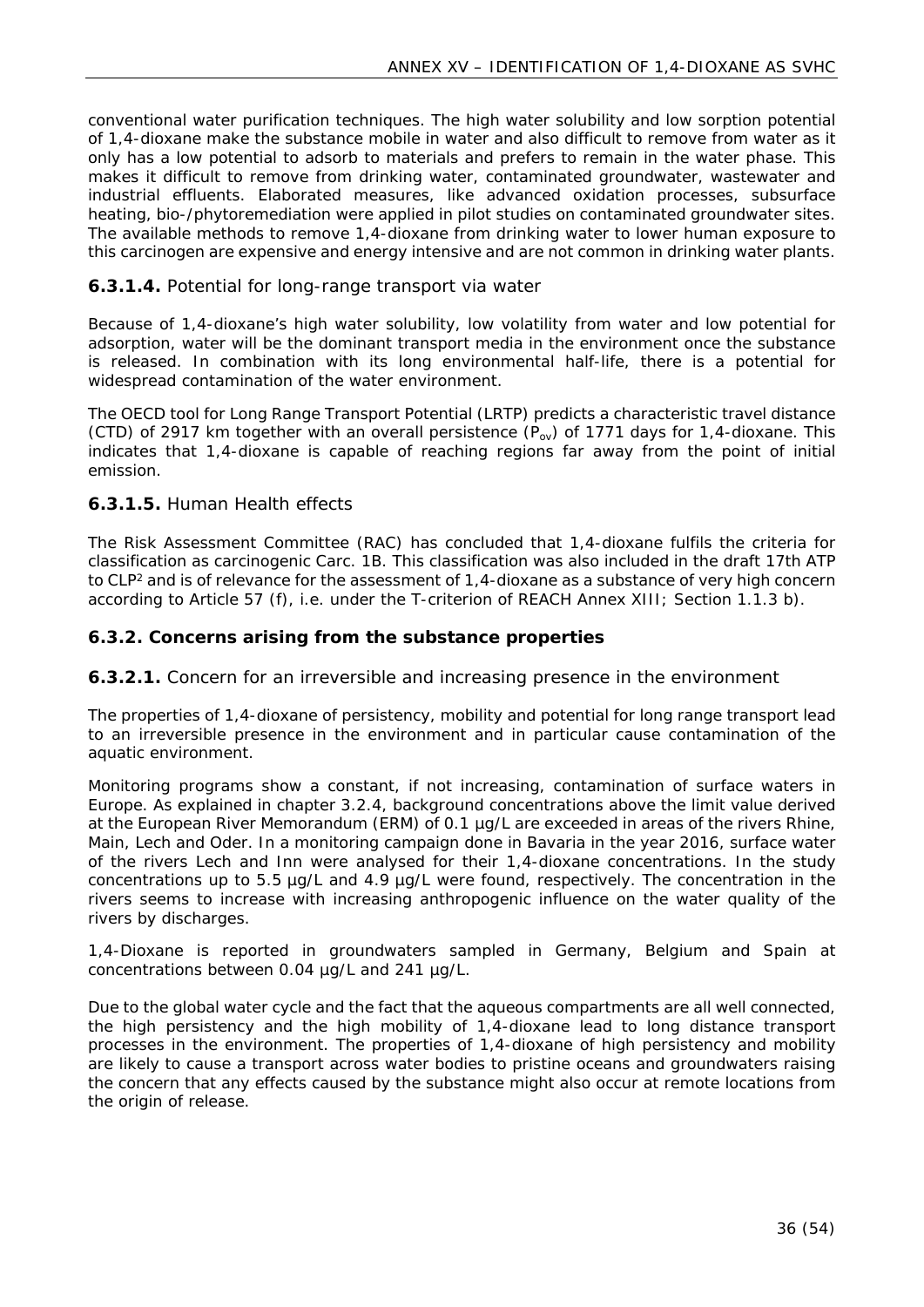## **6.3.2.2.** Decontamination of 1,4-dioxane from the environment and from drinking water resources

It is known that it is difficult to remove 1,4-dioxane from the water cycle. Studies described by Röden et al. (2016) and Stepien et al. (2014) , analysed the behaviour of 1,4-dioxane during river bank filtration and filtration with activated carbon at the drinking water production facility. The analysis showed that only a small portion of 1,4-dioxane is removed via river bank filtration and filtration with activated carbon does not remove the substances from water.

Four seasonal sampling campaigns were carried out over a year to determine the removal efficiency of the dioxanes and dioxolanes at each step of a drinking water treatment process including ozonation, granular activated carbon filters (GAC filters), ultrafiltration and reverse osmosis treatments were carried out in Spain. The authors report a removal of 1,4-dioxane using ozonation by 32  $\pm$  18%, GAC filtration by 12%, ultrafiltration by 4 – 9%, and reverse osmosis by 70 – 85% (Carrera et al., 2019).

Although some techniques have been shown to reduce 1,4-dioxane concentrations in a drinking water treatment plant, it should be noted that these techniques are not commonly used and are highly energy demanding. Due to the lack of abiotic and biotic degradation potential of 1,4 dioxane and typically a co-presence of substances being degradable more easily, it is expected that there is no removal by the sewage treatment plants and the overall amount of 1,4-dioxane releases to the environment is not reduced in sewage treatment plants.

## **6.3.2.3.** Human Health effects

Water is used for drinking and cooking each day and it is the basis of all food over the whole life of humans. According to the German Association for Nutrition (DGE) the water intake for adolescents and adults is approximately 1500 mL per day (DGE, 2020). Furthermore 1,4-dioxane can also be taken up by inhalation, for example when showering. This substance is classified as carcinogenic for humans (Carc. 1B), that is why its presence in drinking water is of high concern.

#### **6.3.2.4.** Societal concern

Article 7.3 of the Water Framework Directive (2000/60/EC) stipulates that "Member States shall ensure the necessary protection for the bodies of water identified with the aim of avoiding deterioration in their quality of water to reduce the level of purification treatment required in the production of drinking water." Due to its mobility and persistence, 1,4-dioxane is found in surface water, groundwater and produced drinking water. Decontamination can only be achieved at high societal costs, if at all. Furthermore, 1,4-dioxane is carcinogenic for humans who will be exposed via consumption and use of drinking water. Consequently, there is societal concern for the presence of 1,4-dioxane in drinking water that requires immediate action.

#### **6.3.2.5.** Continuous presence in water results in continuous exposure of humans and environment

The presence of 1,4-dioxane in surface waters is expected to predominantly result from releases from sewage treatment plants into receiving water because the techniques applied in sewage treatment plants are not capable to remove 1,4-dioxane from the waste water due to its high persistency and low adsorption potential.

As explained in section [3.4](#page-26-0) the characteristic travel distance (CTD) of 1,4-dioxane calculated with the OECD LRTP tool is 2917 km with a  $P_{ov}$  of 1771 days. Even when not fulfilling CTD of POPs because 1,4-dioxane predominantly remains in the water phase instead of being subject to a repeated process of volatilisation and deposition, it is clear from this estimate that 1,4 dioxane is capable to reach regions far away from the point of initial release by aqueous distribution, for example via surface waters.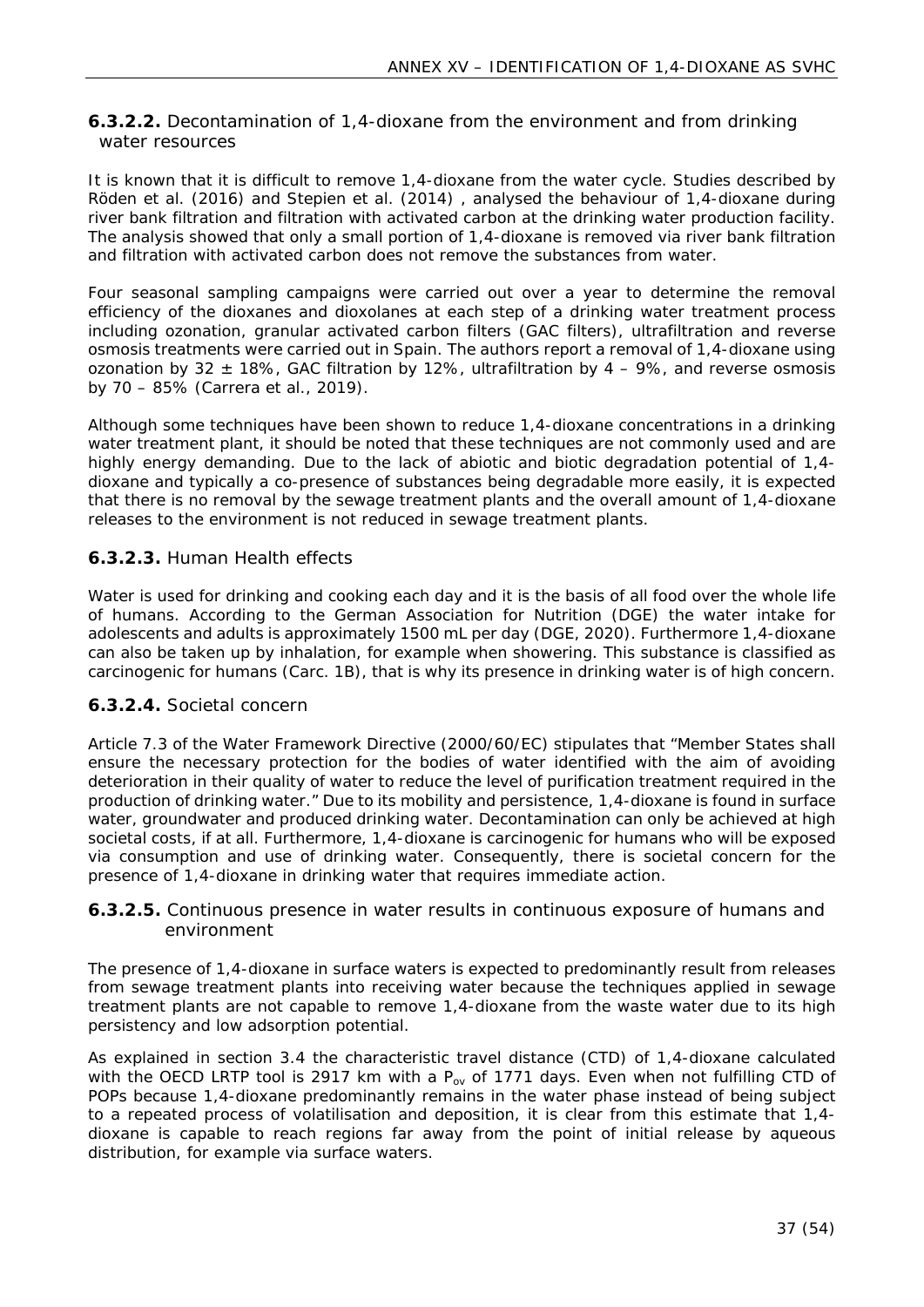The use of surface water as a source for drinking water production is not uncommon. The application of this raw water source depends on the local conditions, for example a lack of ground water in areas with karst geohydrology or the need for deep injection for the purpose of groundwater infiltration. Due to the substance's intrinsic lack of degradability and lack of adsorption potential, 1,4-dioxane is capable to permeate bank filtration (direct use in case of bank filtration) and soil horizons (indirect use in case of deep injection). This hypothesis is confirmed by field data as presented in section [3.2.4.](#page-21-0)

As explained in section 3.2.4., the various standard purification techniques do not affect the residual concentration of 1,4-dioxane in drinking water at the end. By using surface water as raw water sources directly or indirectly and due to the continuous presence of 1,4-dioxane in those, the drinking water purification installations are continuously stressed due to the difficulty and costs of decontamination and remediation techniques.

If release of 1,4-dioxane to the environment continues, the concentration of 1,4-dioxane in groundwater and surface water (both drinking water resources) may increase over time due to high persistency. Data show that after release to the environment 1,4-dioxane reaches the drinking water. Humans could be exposed to 1,4-dioxane over the whole life which is highly alarming as the substance is classified as carcinogenic. For these reasons and in application of the precautionary principle the release of 1,4-dioxane to the environment should be prevented.

#### **6.3.2.6.** Long term effects are unknown

Once 1,4-dioxane is in the environment it is hard to remove. Contaminated areas might be sources of continued releases into the environment long after phase-out of 1,4-dioxane, resulting in long-lasting or even irreversible exposure of wildlife of all trophic levels. Although available aquatic studies do not show effects or only at high concentrations, no information is available about other effects to the environment, e.g. on ecotoxic effects to non-model species, keeping also in mind the classification as Carc. 1B. Long term effects of the substance at low levels are possible but unknown, yet. Furthermore, other long-term effects on humans may be detected after low-level, long-term exposure in drinking water. Due to persistency of the substance, intergenerational effects should be considered. Mixture toxicity effects with other stressors cannot be ruled out. A safe concentration of 1,4-dioxane cannot be derived and a quantitative risk assessment cannot be performed.

#### <span id="page-37-0"></span>**6.3.3. Equivalent level of concern assessment**

The level of concern is considered very high in particular due to the combination of the following concern elements:

- Concern for an irreversible and increasing presence in the environment
- Decontamination of 1,4-dioxane from the environment and from drinking water resources is difficult and resource-intensive
- Potential for irreversible and increasing contamination of surface water and groundwater
- 1,4-Dioxane fulfils the criteria for classification as carcinogenic Carc. 1B
- High societal concern for the presence of 1,4-dioxane in drinking water sources
- Continuous presence in water results in continuous exposure of humans and environment
- Long-term effects are unknown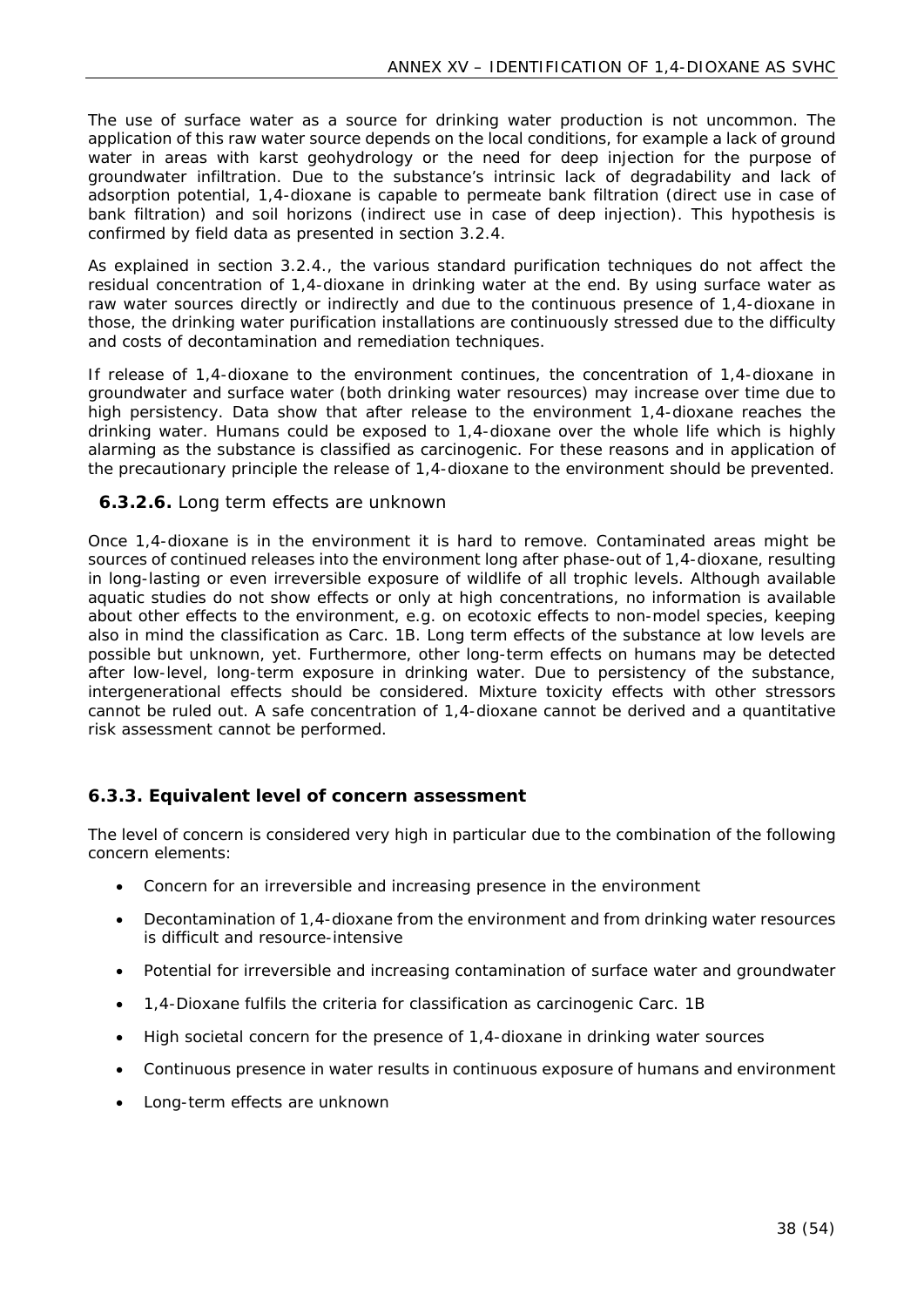## <span id="page-38-0"></span>**6.3.4. Conclusion on hazard properties and ELoC assessment**

1,4-Dioxane is proposed to be identified as substance of very high concern according to Article 57(f) of regulation 1907/2006 (REACH) due to scientific evidence of probable serious effects to the environment and human health (men via environment). The scientific evidence gives rise to an equivalent level of concern to substances covered by Article 57 (a) to (e).

#### *Intrinsic properties*

Abiotic degradation of 1,4-dioxane by hydrolysis and phototransformation in air and water is regarded as negligible. Based on the weight of evidence, 1,4-dioxane is evaluated as not capable to undergo noticeable biodegradation in soil under environmentally relevant conditions Degradation of 1,4-dioxane was investigated in surface water according to OECD 309 TG, resulting in a calculated  $DT_{50}$  (SFO)  $\geq 10,000$  days. Considering the data on abiotic and biotic degradation, 1,4-dioxane is considered to fulfil the P/vP criteria (half-life in water>60 days) of REACH Annex XIII.

The substance is completely miscible with water (water solubility used for assessment  $=$ 1000 g/L) and has a log  $K_{oc}$  of 0.85 indicating a low potential for adsorption on organic matter and clay minerals. These intrinsic substance properties lead to a high mobility in water. Additionally, the intrinsic substance properties indicate that the substance will partition primarily to the water compartment and will undergo environmental distribution via aqueous media, easily reaching groundwaters.

The high water solubility and low sorption potential of 1,4-dioxane make the substance difficult to remove from water as it only has a low potential to adsorb to materials and prefers to remain in the water phase.

Because of 1,4-dioxane's high water solubility, low volatility from water and low potential for adsorption, water will be the dominant transport media in the environment once the substance is released. In combination with its long environmental half-life, there is a potential for widespread contamination of the water environment.

The OECD tool for Long Range Transport Potential (LRTP) predicts a characteristic travel distance (CTD) of 2917 km together with an overall persistence  $(P_{ov})$  of 1771 days for 1,4-dioxane. This indicates that 1,4-dioxane is capable of reaching regions far away from the point of initial emission.

The Risk Assessment Committee (RAC) has concluded that 1,4-dioxane fulfils the criteria for classification as carcinogenic Carc. 1B. The classification has been included in the draft 17th ATP to CLP. This classification is of relevance for the assessment of 1,4-dioxane as a substance of very high concern according to Article 57 (f), i.e. under the T-criterion of REACH Annex XIII; Section 1.1.3 b).

#### *Concerns arising from the substance properties*

Available information on persistency, mobility and potential for long range transport of 1,4 dioxane, gives rise to the concern, that once the substance is released to the environment, the contamination will hardly be reversible. This assumption is supported by a study that analysed the behaviour of 1,4-dioxane during river bank filtration and filtration with activated carbon at the drinking water production facility. The analysis showed that only a small portion of 1,4 dioxane is removed via river bank filtration and filtration with activated carbon. 1,4-Dioxane was not removed from water. Furthermore, a temporal and spatial distribution from the point of release is to be considered. It needs to be considered that as long as 1,4-dioxane is released to the environment, the environmental levels might increase.

The concern raised by 1,4-dioxane is triggered by individual properties as well as by combination of its properties. Persistence and mobility allow the substance to be dispersed far beyond the sites of release via transport in the water environment. The substance stays in the environment even if releases of the substance have already ceased, as can be concluded from the substance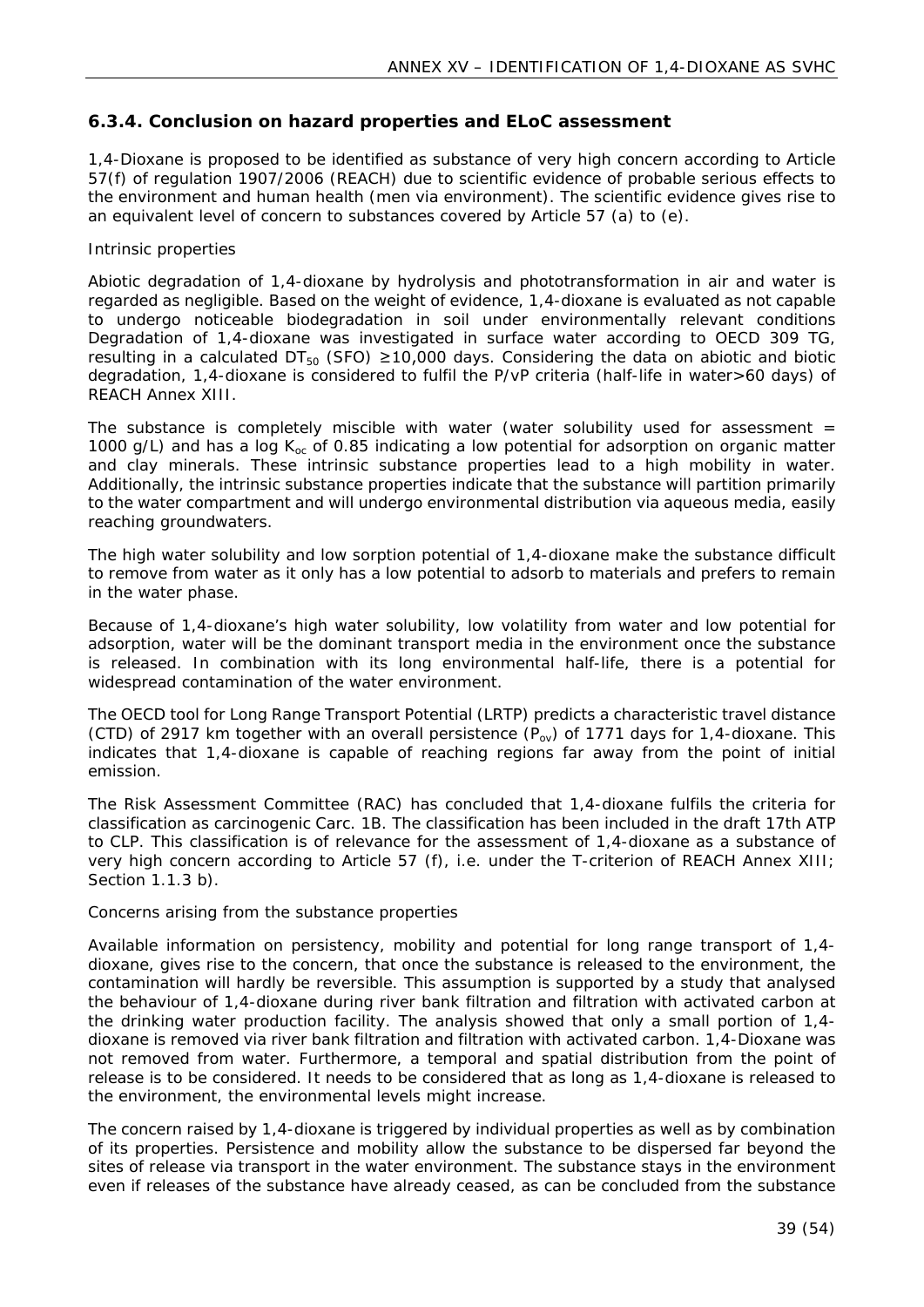properties and the recurring findings in groundwater samples. The persistency, mobility and toxicity (carcinogenicity) and in addition the irreversibility of the contamination of the aquatic compartment compromises the quality of drinking water resources.

The substance properties and the irreversibility of the contamination give rise to the concern of increasing exposure to wildlife and men via environment due to contaminated water.

The very high persistency and its mobility result in an increasing pollution of the aquatic environment. 1,4-Dioxane is difficult to remove once emitted to the aquatic environment. 1,4- Dioxane poses a threat to the resources of our drinking water, as due to its persistency and mobility, 1,4-dioxane can bypass river bank filtration and filtration with activated carbon, raising the concern of a continuous exposure of humans via drinking water. Any remediation efforts of contaminated drinking water resources will cause high costs to society. As the substance is very mobile causing a rapid distribution from the point source, remediation measures become even more difficult.

Due to the properties of 1,4-dioxane (persistency, mobility, long-range transport and carcinogenicity) it is not possible to derive a safe concentration limit for the environment. Monitoring data demonstrate the presence of 1,4-dioxane in surface water, groundwater and even drinking water across the globe. Sources of emission in the vicinity are seldom apparent.

The substance properties like persistency and mobility suggest that the substance might pose a risk on a global scale. It follows that human health and the environment might be affected by 1,4-dioxane on a global scale.

Due to its mobility and persistence, 1,4-dioxane is found in surface water, groundwater and produced drinking water. Decontamination can only be achieved at high societal costs, if at all. Furthermore, 1,4-dioxane is carcinogenic and humans will be exposed via consumption and use of drinking water. Consequently, there is societal concern for the presence of 1,4-dioxane in drinking water that requires immediate action.

A supporting concern is that although available aquatic studies do not show effects or only at high concentrations, no information is available about other effects to the environment, e.g. on ecotoxic effects to non-model species, keeping also in mind the classification as Carc. 1B. Long term effects of the substances at low levels are possible but unknown, yet.

#### *Equivalent level of concern*

The level of concern is considered very high in particular due to the combination of the following concern elements:

- Concern for an irreversible and increasing presence in the environment
- Decontamination of 1,4-dioxane from the environment and from drinking water resources is difficult and resource-intensive
- Potential for irreversible and increasing contamination of surface water and groundwater
- 1,4-Dioxane fulfils the criteria for classification as carcinogenic Carc. 1B
- High societal concern for the presence of 1,4-dioxane in drinking water sources
- Continuous presence in water results in continuous exposure of humans and environment
- Long-term effects are unknown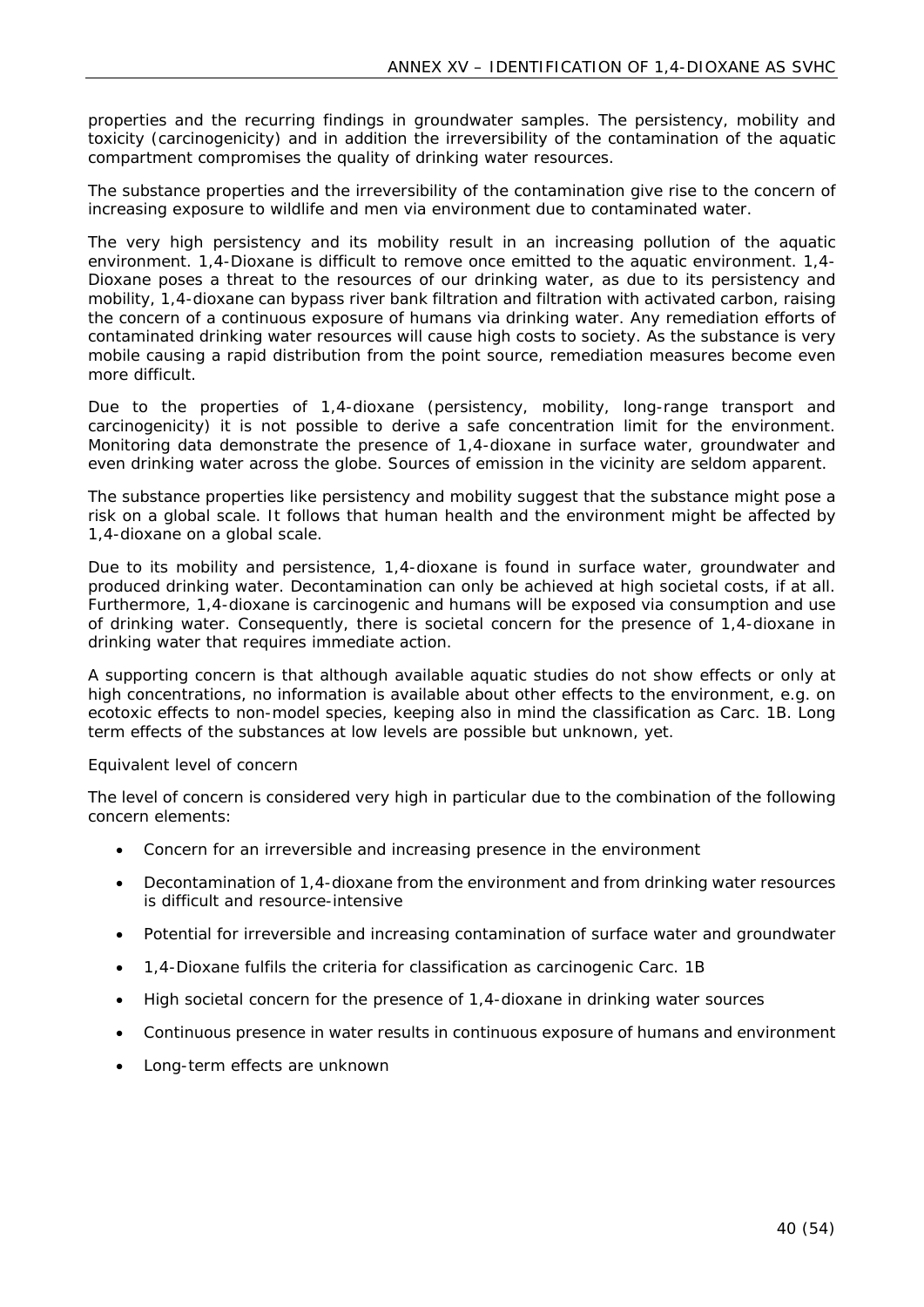#### *Conclusion*

Although the carcinogenic properties of 1,4-dioxanealone would be sufficient to assess it as a substance of very high concern, it is the combination of its substance properties causing higher concern to the environment and human health (men via environment). The combined intrinsic properties which demonstrate scientific evidence of probable serious effects to human health and the environment and which give rise to an equivalent level of concern are the following: very high persistence, high mobility in water, potential for long-range transport in water, difficulty of remediation and water purification. The observed probable serious effects for human health and the environment are carcinogenicity. Together, these elements lead to a very high potential for irreversible effects.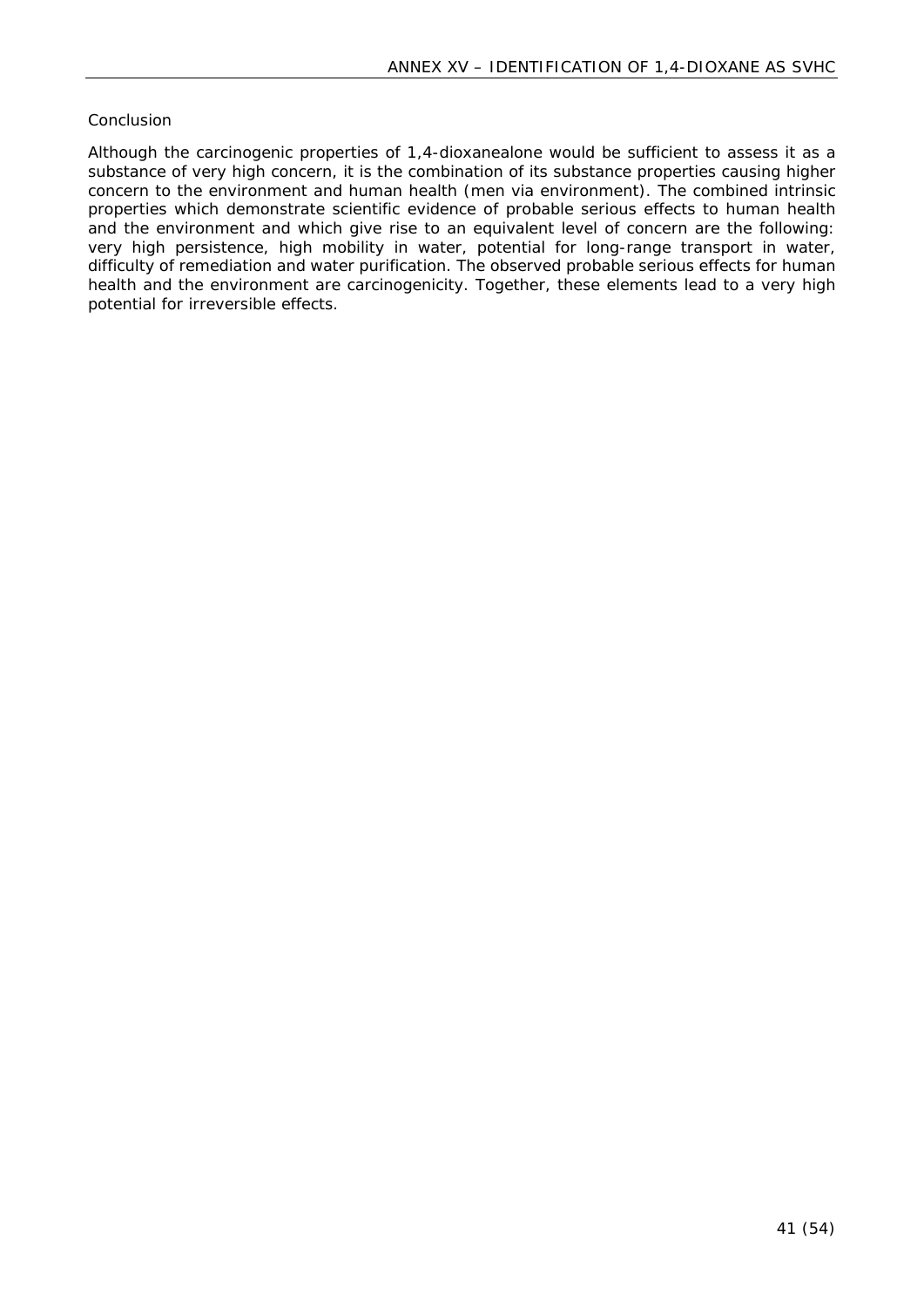## <span id="page-41-0"></span>**References for Part I**

Abe A. (1997): Determination method for 1, 4-dioxane in water samples by solid phase extraction-GC/MS. Journal of Environmental Chemistry 7 (1), 95-100

Abe A. (1999): Distribution of 1,4-dioxane in relation to possible sources in the water environment. Science of the Total Environment 227 (1), 41-47. DOI: [https://doi.org/10.1016/S0048-9697\(99\)00003-0](https://doi.org/10.1016/S0048-9697(99)00003-0)

Adamson D.T., Mahendra S., Walker K.L., Rauch S.R., Sengupta S., and Newell C.J. (2014): A Multisite Survey To Identify the Scale of the 1,4-Dioxane Problem at Contaminated Groundwater Sites. Environmental Science & Technology Letters 1 (5), 254-258. DOI: 10.1021/ez500092u

Adamson D.T., Piña E.A., Cartwright A.E., Rauch S.R., Hunter Anderson R., Mohr T., and Connor J.A. (2017): 1,4-Dioxane drinking water occurrence data from the third unregulated contaminant monitoring rule. Science of the Total Environment 596-597, 236-245. DOI: 10.1016/j.scitotenv.2017.04.085

Anderson R.H., Anderson J.K., and Bower P.A. (2012): Co-occurrence of 1,4-dioxane with trichloroethylene in chlorinated solvent groundwater plumes at US Air Force installations: Fact or fiction. Integrated Environmental Assessment and Management 8 (4), 731-737. DOI: 10.1002/ieam.1306

Arp H. and Hale S. (2019): REACH: Improvement of guidance and methods for the identification and assessment of PM/PMT substances. Project number: FKZ 3716 (67), 416

Bernhardt D. and Diekmann H. (1991): Degradation of dioxane, tetrahydrofuran and other cyclic ethers by an environmental Rhodococcus strain. Applied microbiology and biotechnology 36 (1), 120-123

Broughton A., Sepulveda A., Foster K., Kruk T., Nickelsen M.G., Gillan M., and Mohr T.K.G. (2019): 1,4‐Dioxane: Emerging technologies for an emerging contaminant. Remediation Journal 29 (4), 49-63. DOI: 10.1002/rem.21613

Burback B.L. and Perry J.J. (1993): Biodegradation and biotransformation of groundwater pollutant mixtures by Mycobacterium vaccae. Applied and Environmental Microbiology 59 (4), 1025-1029

Carrera G., Vegué L., Boleda M.R., and Ventura F. (2017): Simultaneous determination of the potential carcinogen 1, 4-dioxane and malodorous alkyl-1, 3-dioxanes and alkyl-1, 3 dioxolanes in environmental waters by solid-phase extraction and gas chromatography tandem mass spectrometry. Journal of Chromatography A 1487, 1-13

Carrera G., Vegué L., Ventura F., Hernández-Valencia A., Devesa R., and Boleda M.R. (2019): Dioxanes and dioxolanes in source waters: Occurrence, odor thresholds and behavior through upgraded conventional and advanced processes in a drinking water treatment plant. Water Research 156, 404-413

Denlinger D.L. (1980): Stimulatory effect of organic solvents on initiating development in diapausing pupae of the flesh fly, Sarcophaga crassipalpis and the tobacco hornworm, Manduca sexta. Physiological Entomology 5, 7-15

DGE (2020): <https://www.dge.de/wissenschaft/referenzwerte/wasser/>

DiGuiseppi W., Walecka‐Hutchison C., and Hatton J. (2016): 1, 4‐dioxane treatment technologies. Remediation Journal 27 (1), 71-92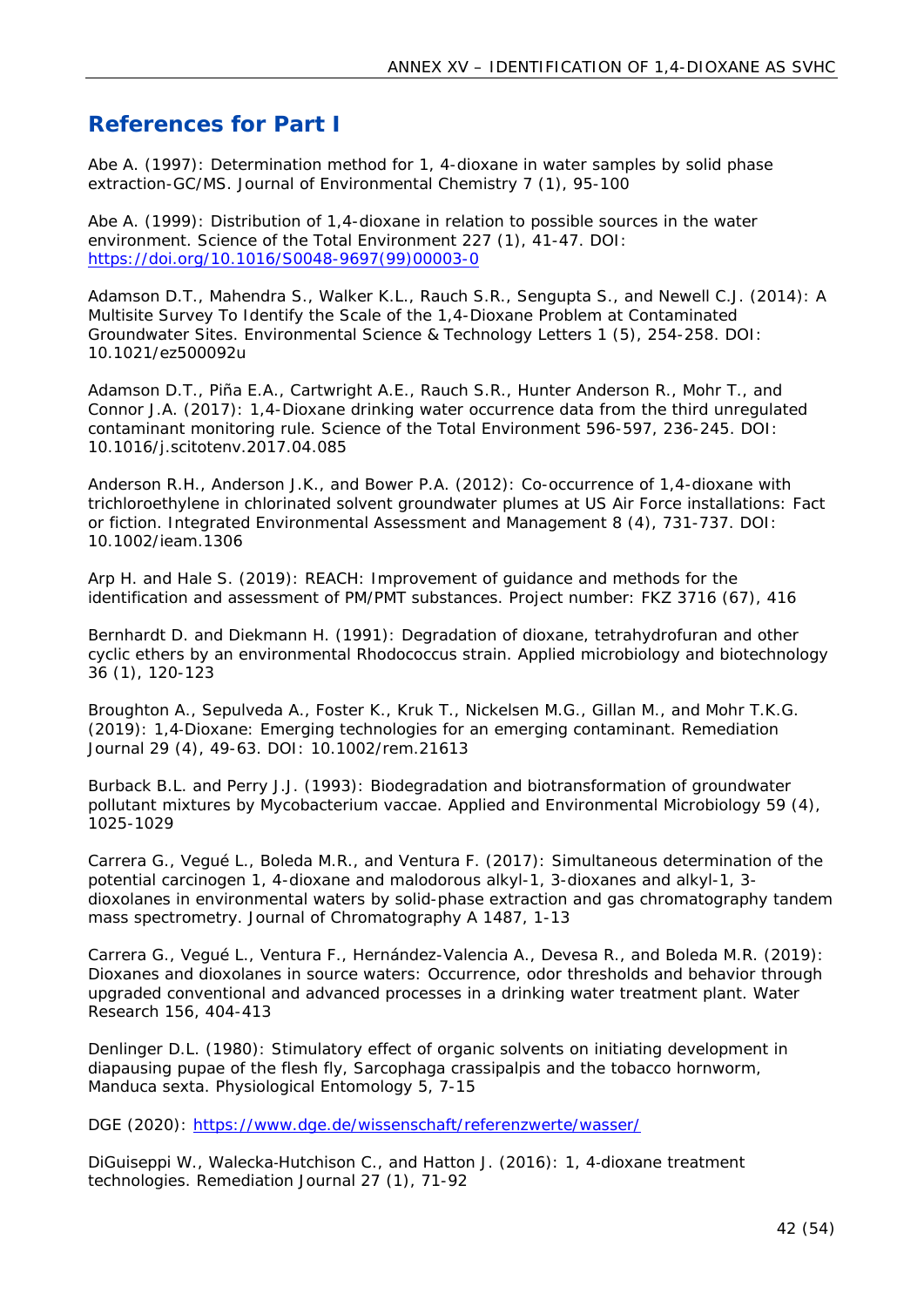ECHA (2016): Guidance on Information Requirements and Chemical Safety Assessment - Chapter R.16: Environmental Exposure Assessment. European Chemicals Agency, Helsinki. [http://echa.europa.eu/web/guest/guidance-documents/guidance-on-information](http://echa.europa.eu/web/guest/guidance-documents/guidance-on-information-requirements-and-chemical-safety-assessment)[requirements-and-chemical-safety-assessment](http://echa.europa.eu/web/guest/guidance-documents/guidance-on-information-requirements-and-chemical-safety-assessment)

ECHA (2017): Guidance on Information Requirements and Chemical Safety Assessment - Chapter R.11: PBT/vPvB assessment. European Chemicals Agency, Helsinki. [http://echa.europa.eu/web/guest/guidance-documents/guidance-on-information](http://echa.europa.eu/web/guest/guidance-documents/guidance-on-information-requirements-and-chemical-safety-assessment)[requirements-and-chemical-safety-assessment](http://echa.europa.eu/web/guest/guidance-documents/guidance-on-information-requirements-and-chemical-safety-assessment)

EU-RAR (2002): EU Risk Assessment Report - 1,4-dioxane

EU COM (2019): Groundwater as a resource. European Commission (last accessed 21.01.2020)

Fleig M., Brauch H.-J., and Schmidt K.C. (2017): Wesentliche Ergebnisse aus dem ARW-Untersuchungsprogramm

Geudens P.J.J.G. and van Grootveld J. (2017): Dutch Drinking Water Statistics 2017. Association of Dutch water companies (Vewin)

Hofman-Caris R. and Claßen D. (2020): Persistencey of gabapentin, 1H-benzotriazole, diglyme, DTPA, 1,4-dioxane, melamine and urotropin in surface water - Testing of chemicals according to the OECD 309 guideline

IAWR, RIWA, AWE, IAWD, and AWWR (2013): Memorandum regarding the protection of European rivers and watercourses in order to protect the provision of drinking water. <https://www.iawr.org/publikationen/memoranden/>

Inoue D., Tsunoda T., Sawada K., Yamamoto N., Saito Y., Sei K., and Ike M. (2016): 1,4- Dioxane degradation potential of members of the genera Pseudonocardia and Rhodococcus. Biodegradation 27 (4), 277-286. DOI: 10.1007/s10532-016-9772-7

Karges U., Becker J., and Puttmann W. (2018): 1,4-Dioxane pollution at contaminated groundwater sites in western Germany and its distribution within a TCE plume. Sci Total Environ 619-620, 712-720. DOI: 10.1016/j.scitotenv.2017.11.043

Karges U., Ott D., De Boer S., and Püttmann W. (2020): 1, 4-Dioxane contamination of German drinking water obtained by managed aquifer recharge systems: Distribution and main influencing factors. Science of the Total Environment 711, 134783

Kelley S.L., Aitchison E.W., Deshpande M., Schnoor J.L., and Alvarez P.J.J. (2001): Biodegradation of 1,4-dioxane in planted and unplanted soil: effect of bioaugmentation with amycolata sp. CB1190. Water Research 35 (16), 3791-3800. DOI: [https://doi.org/10.1016/S0043-1354\(01\)00129-4](https://doi.org/10.1016/S0043-1354(01)00129-4)

Kim Y. (2007): Biological impact on the degradation of 1,4-dioxane and 4-chlorophenol in riverwater. Organohalogen Compounds 69

Klečka G.M. and Gonsior S.J. (1986): Removal of 1,4-dioxane from wastewater. Journal of Hazardous Materials 13 (2), 161-168. DOI: [https://doi.org/10.1016/0304-3894\(86\)80016-4](https://doi.org/10.1016/0304-3894(86)80016-4)

Kollig H.P., Kitchens B.E., and Hamrick K.J. (1993): FATE, the environmental fate constants information database. Journal of chemical information and computer sciences 33 (1), 131-134

LANUV (2019): Echo Stoffbericht 1,4-Dioxan, date: 2019/01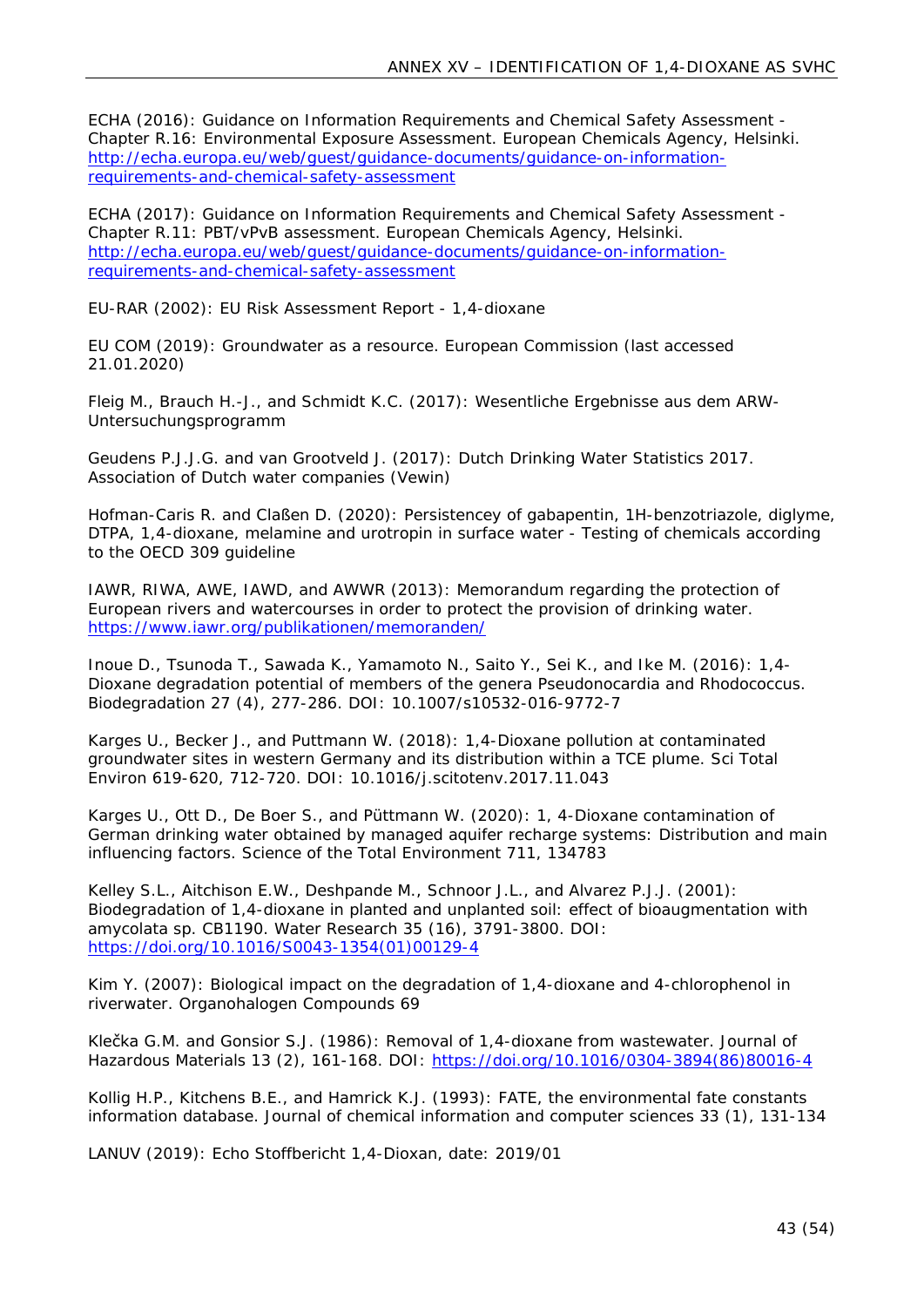Lesage S., Jackson R.E., Priddle M.W., and Riemann P.G. (1990): Occurrence and fate of organic solvent residues in anoxic groundwater at the Gloucester landfill, Canada. Environmental Science & Technology 24 (4), 559-566

Magg K., A.M. T., Stepien D.K., and Püttmann W. (2013): Nachweis und räumliche Verbreitung des Lösungsmittels 1,4-Dioxan im Trinkwasser der Stadt Frankfurt am Main. 18. Jahrestagung der SETAC GLB 2013, Essen

Maurer T., Hass H., Barnes I., and Becker K.H. (1999): Kinetic and Product Study of the Atmospheric Photooxidation of 1,4-Dioxane and Its Main Reaction Product Ethylene Glycol Diformate. The Journal of Physical Chemistry A 103 (26), 5032-5039. DOI: 10.1021/jp990273k

Mohr T.K., Stickney J.A., and DiGuiseppi W.H. (2016): Environmental investigation and remediation: 1, 4-dioxane and other solvent stabilizers. CRC Press. ISBN: 0203489373

Neumann M. and Schliebner I. (2019): Protecting the sources of our drinking water: The criteria for identifying persistent, mobile and toxic (PMT) substances and very persistent and very mobile (vPvM) substances under EU Regulation REACH (EC) No 1907/2006 UBA-Texte 127/2019

OVAM (2017): Additives of chlorinated solvents - 1,4-dioxane in Flanders

Parales R., Adamus J., White N., and May H. (1994): Degradation of 1, 4-dioxane by an actinomycete in pure culture. Applied and Environmental Microbiology 60 (12), 4527-4530

Pollitt K.J.G., Kim J.-H., Peccia J., Elimelech M., Zhang Y., Charkoftaki G., Hodges B., Zucker I., Huang H., and Deziel N.C. (2019): 1, 4-Dioxane as an emerging water contaminant: State of the science and evaluation of research needs. Science of the Total Environment 690, 853- 866

Pugazhendi A., Rajesh Banu J., Dhavamani J., and Yeom I.T. (2015): Biodegradation of 1,4 dioxane by Rhodanobacter AYS5 and the role of additional substrates. Annals of Microbiology 65 (4), 2201-2208. DOI: 10.1007/s13213-015-1060-y

RIWA (2016): Jahresbericht 2015 - Der Rhein

RIWA (2018): Jahresbericht 2017 - Der Rhein

Röden O., Lammert C., and Schmidt K.C. (2016): Untersuchungen zu Vorkommen und Bedeutung von 1,4-Dioxan für die Trinkwassergewinnung aus Rhein-Uferfiltrat

Rüdel H., Körner W., Letzel T., Neumann M., Nödler K., and Reemtsma T. (2020): Persistent, mobile and toxic substances in the environment: a spotlight on current research and regulatory activities. Environmental Sciences Europe 32 (1), 5. DOI: 10.1186/s12302-019- 0286-x

Sales C.M., Grostern A., Parales J.V., Parales R.E., and Alvarez-Cohen L. (2013): Oxidation of the Cyclic Ethers 1,4-Dioxane and Tetrahydrofuran by a Monooxygenase in Two < span  $class = \" named-content genus-specific \" id = \" named-content-$ 1" > Pseudonocardia< /span&gt; Species. Applied and Environmental Microbiology 79 (24), 7702. DOI: 10.1128/AEM.02418-13

Sei K., Kakinoki T., Inoue D., Soda S., Fujita M., and Ike M. (2010): Evaluation of the biodegradation potential of 1,4-dioxane in river, soil and activated sludge samples. Biodegradation 21 (4), 585-591. DOI: 10.1007/s10532-010-9326-3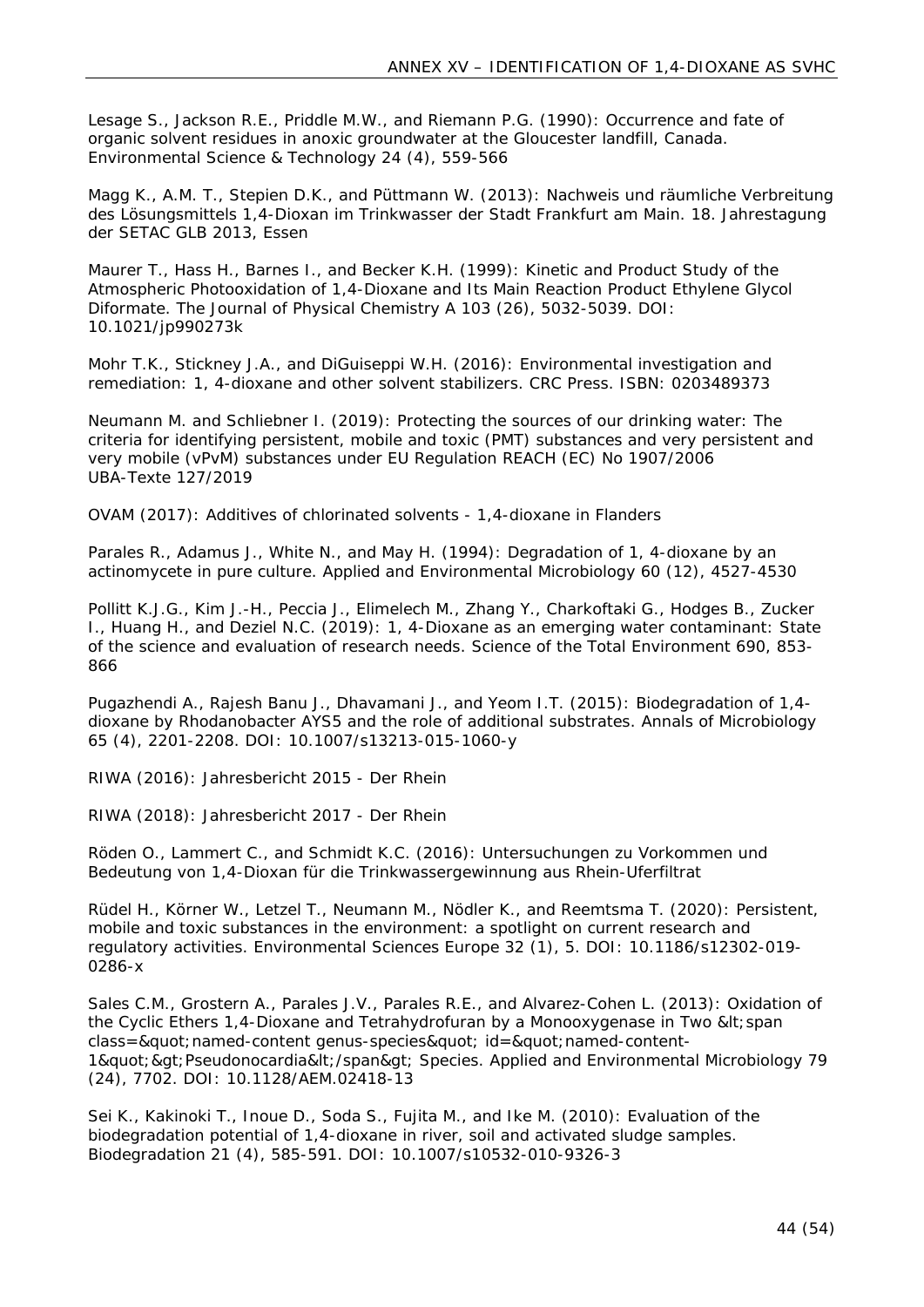Sei K., Oyama M., Kakinoki T., Inoue D., and Ike M. (2013): Isolation and Characterization of Tetrahydrofuran- Degrading Bacteria for 1,4-Dioxane-Containing Wastewater Treatment by Co-Metabolic Degradation. Journal of Water and Environment Technology 11 (1), 11-19. DOI: 10.2965/jwet.2013.11

Sock S.M. (1993): A comprehensive evaluation of biodegradation as a treatment alternative for the removal of 1, 4-dioxane

Stefan M.I. and Bolton J.R. (1998): Mechanism of the Degradation of 1,4-Dioxane in Dilute Aqueous Solution Using the UV/Hydrogen Peroxide Process. Environmental Science & Technology 32 (11), 1588-1595. DOI: 10.1021/es970633m

Stepien D.K., Diehl P., Helm J., Thoms A., and Puttmann W. (2014): Fate of 1,4-dioxane in the aquatic environment: from sewage to drinking water. Water Res 48, 406-419. DOI: 10.1016/j.watres.2013.09.057

UBA AT (2020): unpublished data, personal communication

US EPA (2002-2012): EPI Suite. 4.11 ed. Washington, DC: U.S. Environmental Protection Agency (EPA) Office of Pollution Prevention Toxics and Syracuse Research Company (SRC).

US EPA (2018): Problem Formulation of the Risk Evaluation for 1,4-Dioxane

White G.F., Russell N.J., and Tidswell E.C. (1996): Bacterial scission of ether bonds. Microbiological Reviews 60 (1), 216

Wolfe N.L. and Jeffers P.M. (2000): Hydrolysis. In: Handbook of property estimation methods for chemicals: environmental and health sciences (RS B. and D M., eds.), pp. 311–334. MI, Lewis, Chelsea

Zenker M.J., Borden R.C., and Barlaz M.A. (2002): Modeling Cometabolism of Cyclic Ethers. Environmental Engineering Science 19 (4), 215-228. DOI: 10.1089/109287502760271535

Zenker M.J., Borden R.C., and Barlaz M.A. (2003): Occurrence and treatment of 1, 4-dioxane in aqueous environments. Environmental Engineering Science 20 (5), 423-432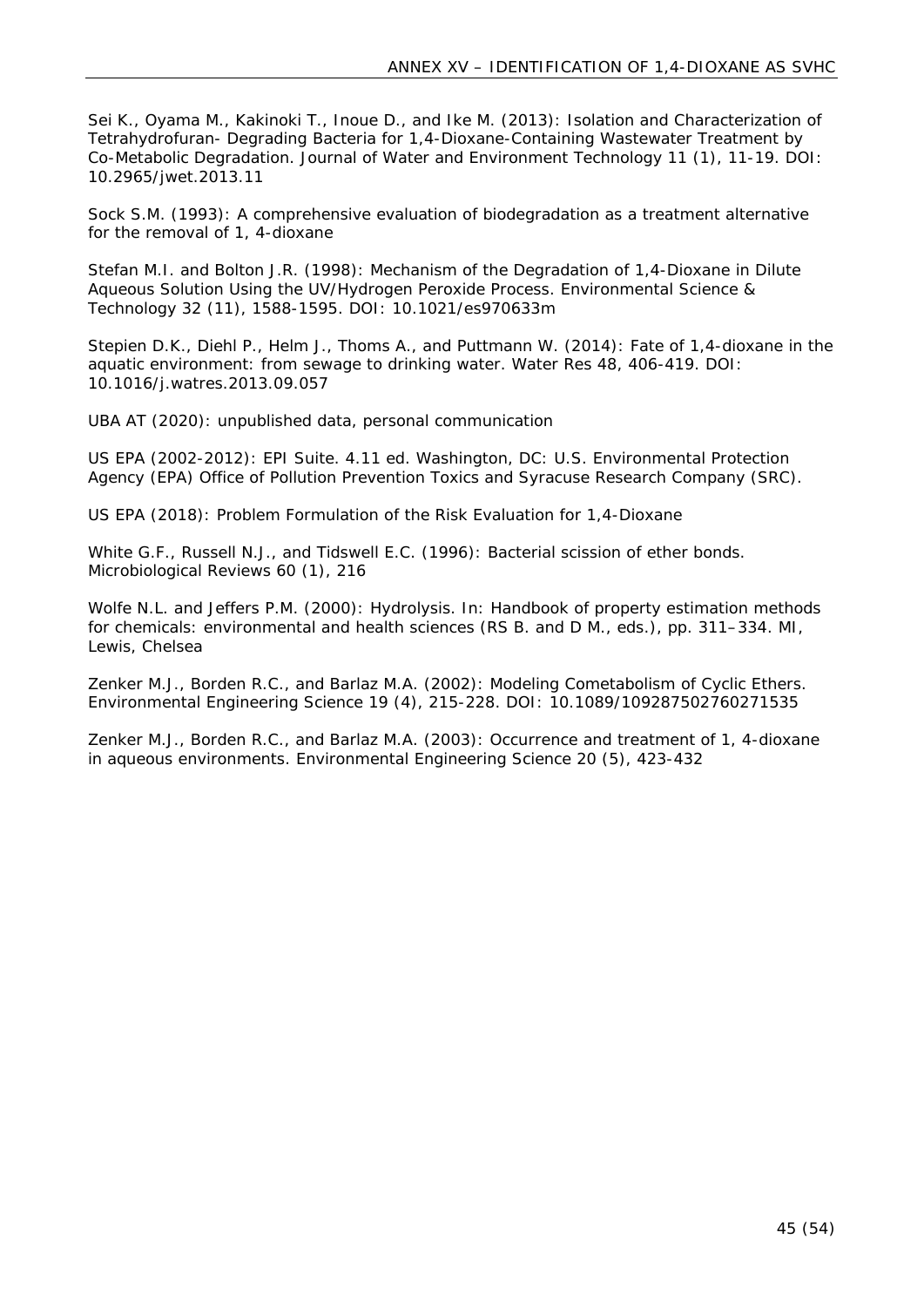# <span id="page-45-0"></span>**Part II**

## <span id="page-45-1"></span>**7. Manufacture, import and export**

## <span id="page-45-2"></span>**7.1. Imports and exports of the substance into and from the EU**

The substance is manufactured and/or imported in the European Economic Area in quantities of **more than 1,000 tonnes per year**. This volume does not take into account any exports into countries not being a member of the EEA.

These numbers do not include amounts of 1,4-dioxane that are constituents or impurities of other registered substances. 1,4-Dioxane is contained in at least 24 substances registered under REACH (as of 05-Aug-2019) with diverse uses, e.g. surfactants used in consumer products. The total amount of these substances placed on the European market is up to 1,000,000 tonnes per year and per individual registered substance.

## <span id="page-45-3"></span>**8. Information on uses of the substance**

## <span id="page-45-4"></span>**8.1. Overview of uses**

1,4-Dioxane is predominantly used as solvent in the synthesis of chemicals. It also can be generated as a by-product during chemical synthesis. As a result, 1,4-dioxane is found as constituent or impurity in other substances. The subsequent table provides a generalised overview for uses of 1,4-dioxane as such or products that contain 1,4-dioxane as constituent.

<span id="page-45-5"></span>**Table 14:** General overview of uses according to public information at ECHA's dissemination site

|                                    | Use(s)                                                                                                                                                                                                                                                                                                                                                                                                                            |
|------------------------------------|-----------------------------------------------------------------------------------------------------------------------------------------------------------------------------------------------------------------------------------------------------------------------------------------------------------------------------------------------------------------------------------------------------------------------------------|
| Uses as<br>intermediate            | Substance is used as an intermediate for the manufacture of another<br>substance. Releases to the environment may occur as a result of regular<br>plant operation, e.g. due to cleaning and maintenance processes.                                                                                                                                                                                                                |
| Formulation                        | Substance is used for the formulation of mixtures. There is no specific<br>information available in which chemical products the substance might be<br>used.<br>Release to the environment of this substance can occur from water-based<br>processes which include cleaning and<br>formulation<br>maintenance<br>operations during regular, batch-wise formulation events.                                                         |
| Uses at<br>industrial<br>sites     | Substance is contained in laboratory chemicals, pH regulators and water<br>treatment products. It is also used as a solvent for the manufacture of<br>other chemicals.<br>Release to the environment of this substance can occur from industrial<br>use: in processing aids at industrial sites, of substances in closed systems<br>with minimal release. Releases are also expected from cleaning and<br>maintenance operations. |
| Uses by<br>professional<br>workers | The substance as such seems to be predominantly used as laboratory<br>chemical.<br>Other reported information at the ECHA dissemination site refer to uses<br>of products where the substance is part of a mixture. This refers to                                                                                                                                                                                                |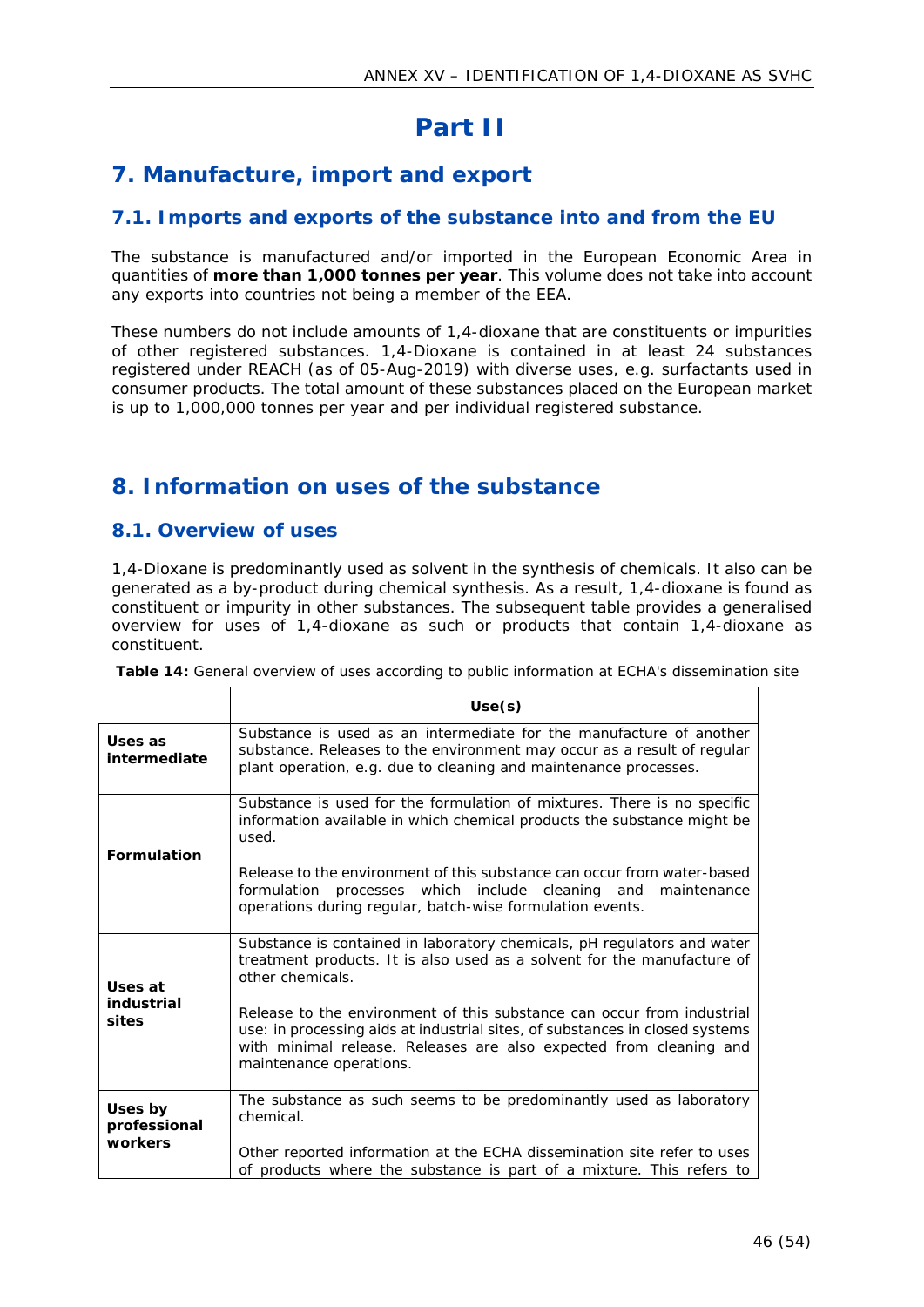|                         | products like, e.g. pH regulators, flocculants, precipitants, neutralisation<br>agents.                                                                                                                                                                                                                                                  |
|-------------------------|------------------------------------------------------------------------------------------------------------------------------------------------------------------------------------------------------------------------------------------------------------------------------------------------------------------------------------------|
|                         | Other potential uses that are provided via ECHA's substance info card <sup>6</sup> ,<br>in which the substance is expected to act as solvent in a mixture, e.g.<br>varnishes, paint and printing inks etc. could not be confirmed from<br>consultation processes with industry.                                                          |
| Consumer<br>Uses        | According to the ECHA dissemination site there are no consumer uses of<br>1,4-dioxane as such that are intended or supported by the registrants of<br>the substance as such. Nevertheless, it cannot be excluded that there<br>are uses of substances or related mixtures, where 1,4-dioxane is<br>contained as constituent or impurity. |
|                         | Therefore, it is not clear whether and over which pathways the substance<br>is emitted into the environment as a result of potentially occurring<br>consumer applications of other substances.                                                                                                                                           |
| Article service<br>life | There is no article service life for 1,4-dioxane reported. There are no<br>indications whether or into which articles the substances might have been<br>processed.                                                                                                                                                                       |
|                         | No data is currently available on the routes by which this substance might<br>be released from articles into the environment.                                                                                                                                                                                                            |

#### *Information on uses of substances which contain 1,4-dioxane according to other regulatory sources*

1,4-Dioxane can also occur as an impurity, either as a residue or as a result of a chemical reaction. As described in Australia's Priority Existing Chemical Report on 1,4-dioxane, it may be present as a residue if used in the reaction medium during manufacture (e.g. of a flame retardant) or as a solvent during purification. 1,4-Dioxane may also be formed as a reaction by-product, particularly in chemicals which are produced by ethoxylation. These include alkyl ether sulphates (anionic surfactants) and other ethoxylated substances, such as alkyl, alkylphenol, and fatty amine ethoxylates; polyethylene glycols and their esters; and sorbitan ester ethoxylates. Uses of these chemicals include food, cosmetic, agricultural/veterinary, therapeutic, household and varied industrial applications (Australian Government, 1998).

#### *Use of 1,4-dioxane in cosmetics:*

According to Annex II of the EU Regulation (EC) No 1223/2009 on cosmetic products the use of 1,4-dioxane in cosmetic products is prohibited. However, it is allowed to use the substance as an auxiliary substance in the manufacture of those cosmetic products provided it is removed completely afterwards, respectively to such a large extent that the residual concentrations can be regarded as unavoidable and technically non-acting residues by technical means. In any case the residual concentration must not result in hazardous effects for human health. In a risk assessment by the Scientific Committee on Consumer Safety of the EU (SCCS) on residual levels of 1,4-dioxane in cosmetics, residual levels ≤10 ppm are considered safe (SCCS/1570/15)<sup>7</sup>. It can be assumed that these values for cosmetics and cosmetic detergents are complied with in practice.

<sup>6</sup> [https://echa.europa.eu/substance-information/-/substanceinfo/100.004.239;](https://echa.europa.eu/substance-information/-/substanceinfo/100.004.239) date of access: 25.01.2021

<sup>7</sup> [https://ec.europa.eu/health/sites/health/files/scientific\\_committees/consumer\\_safety/docs/sccs\\_o\\_194.pdf;](https://ec.europa.eu/health/sites/health/files/scientific_committees/consumer_safety/docs/sccs_o_194.pdf) date of access: 10.08.2020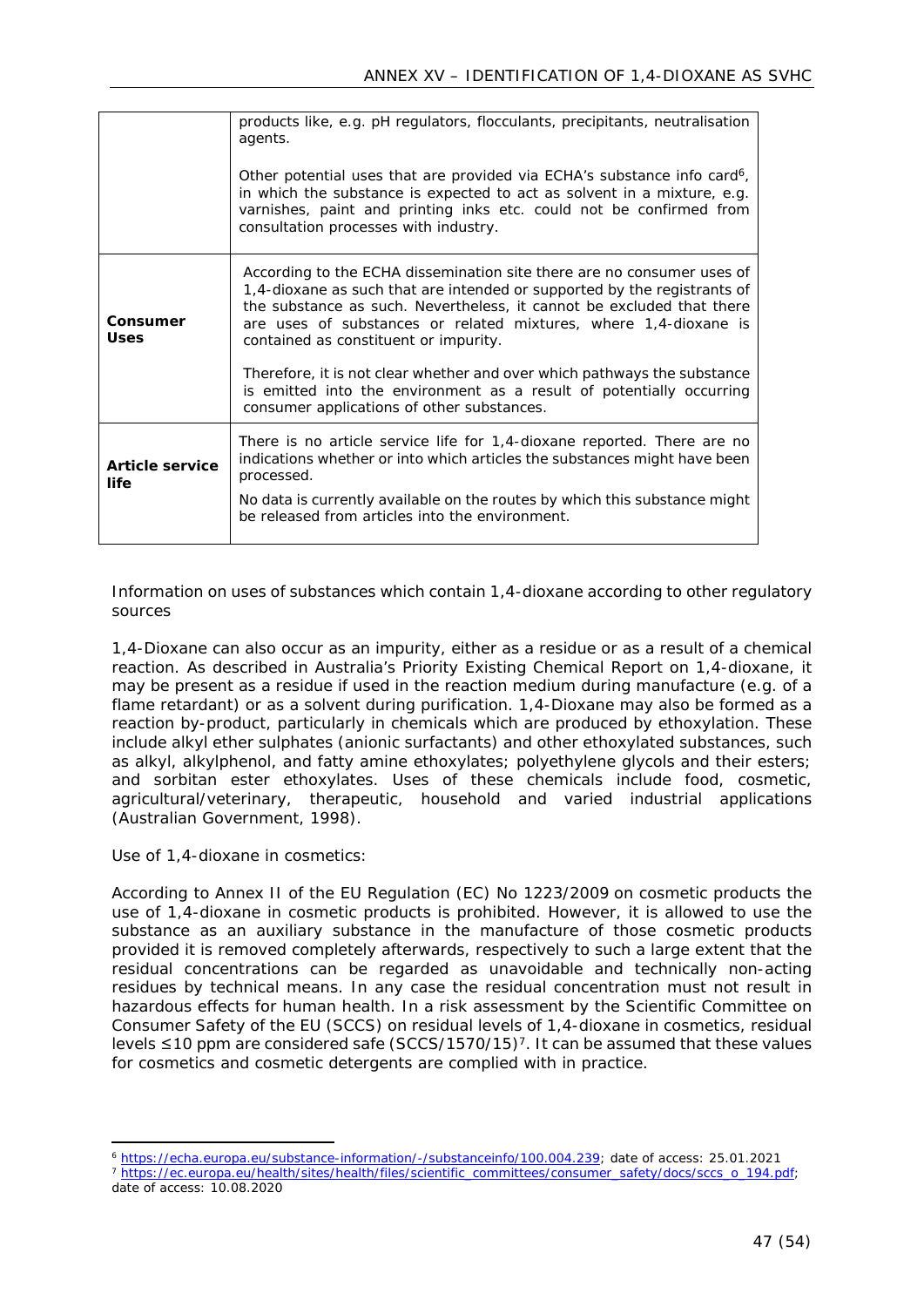*Uses of products containing 1,4-dioxane according to SPIN database<sup>8</sup>*

For the latest reporting year (2017) the database on substances in preparations in Nordic countries (SPIN) reports the following data:

| Country   | $#$ prep | tonnes | Consumer<br>preparations | Confidential             |
|-----------|----------|--------|--------------------------|--------------------------|
| <b>DK</b> | 349      | 15.7   | $\overline{\phantom{a}}$ | $\overline{\phantom{0}}$ |
| <b>SE</b> | 955      | 4.1    | Yes                      | $\overline{\phantom{0}}$ |
| F١        | O        | -      | -                        | Yes                      |
| <b>NO</b> | 40       | 0.0    | Yes                      | -                        |

<span id="page-47-0"></span>**Table 15:** Total uses of 1,4-dioxane (report year 2017)

<span id="page-47-1"></span>

|  | Table 16: Total uses of 1,4-dioxane (report year 2018) |
|--|--------------------------------------------------------|

| Country   | $#$ prep | tonnes | Consumer<br>preparations | Confidential             |
|-----------|----------|--------|--------------------------|--------------------------|
| <b>DK</b> | 176      | 7.5    | $\overline{\phantom{a}}$ | $\overline{\phantom{0}}$ |
| <b>SE</b> | 1184     | 10.4   | Yes                      | $\overline{\phantom{0}}$ |
| F١        | O        | ۰      | $\overline{\phantom{a}}$ | Yes                      |
| <b>NO</b> | 28       | 0.1    | Yes                      | -                        |

The preparations for intended applications indicate that there might be a huge variety of products which might contain 1,4-dioxane. Besides expected industrial applications as such for manufacturing of chemicals, other relevant applications seem to be for example manufacture of paper and paper products, specialised construction activities together with services to buildings and landscape.

From the use categories to be reported for SPIN (use category description scheme UC 62), the highest amount of 1,4-dioxane is used as a solvent (total number of preparations reported: 5; 10.9 tons for reporting year 2017), followed by unspecified "other" uses (total number of preparations reported: 75; 3.4 tons for reporting year 2017).

In addition, a high number of preparations were reported to contain 1,4-dioxane, but with assumed negligible concentrations, based on the information displayed for the use categories. These are cleaning/washing agents (total reported: 270), surface-active agents (total reported: 208), non-agricultural pesticides (total reported: 189), paints, lacquers and varnishes (total reported: 139). There is also a wide variety of applications displayed in the SPIN database, where preparations are notified to contain 1,4-dioxane. It needs to be kept in mind, however, that the SPIN database not only refers to products where substances are intentionally added, but also deals with occurrence of substances as impurities.

Additionally, data from SPIN is not fully representative for the European Economic Region because products and frequency of application may differ between the different geographical regions in the EU.

Based on the data from the notifications, SPIN for 2017 concludes on an exposure potential

<sup>&</sup>lt;sup>8</sup> Source: [www.spin2000.net](http://www.spin2000.net); date of access: 10.08.2020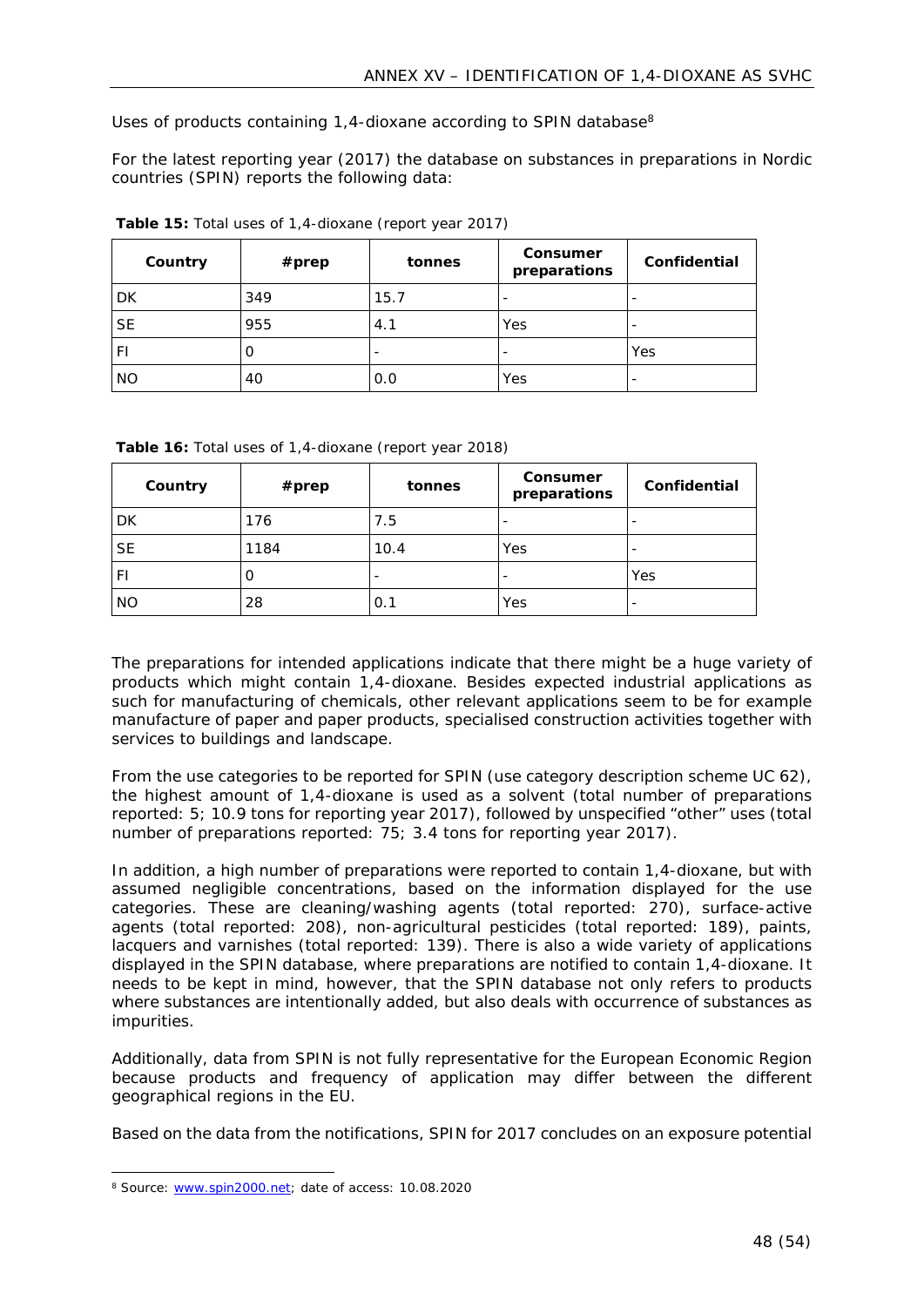for 1,4-dioxane (note: no conclusions available for Finland, because reported information is confidential).

|                            | 6              |     | Use index (UI, max: 5) |                |           |              |                                   |                                                       |   |
|----------------------------|----------------|-----|------------------------|----------------|-----------|--------------|-----------------------------------|-------------------------------------------------------|---|
| (max:<br>Country<br>Quant. | water<br>surf. | air | soil                   | water<br>waste | Consumers | Occupational | (RoU<br>Range of use<br>6<br>max: | $\overline{\mathfrak{S}}$<br>Article index<br>max: 3) |   |
| DK                         | 1              | 5   | 5                      | 3              | 5         | 5            | 5                                 | $\overline{4}$                                        | 3 |
| <b>NO</b>                  |                | 4   | 5                      | 4              | 5         | 5            | 5                                 | 3                                                     | 3 |
| <b>SE</b>                  | 3              | 5   | 5                      | 5              | 5         | 5            | 5                                 | 5                                                     | 3 |

<span id="page-48-0"></span>**Table 17:** Exposure potential of 1,4-dioxane from products, acc. to SPIN database (report year 2017)

<span id="page-48-1"></span>**Table 18:** Exposure potential of 1,4-dioxane from products, acc. to SPIN database (report year 2018)

| $\widehat{\mathbf{D}}$ | Use index (UI, max: 5) |                |          |                |                |           |              |                                   |                                                      |
|------------------------|------------------------|----------------|----------|----------------|----------------|-----------|--------------|-----------------------------------|------------------------------------------------------|
| Country                | (max:<br>Quant.        | water<br>surf. | ir۔<br>ه | soil           | water<br>waste | Consumers | Occupational | (RoU<br>Range of use<br>6<br>max: | $\overline{\mathcal{E}}$<br>Article index<br>max: 3) |
| DK                     | 1                      | $\overline{4}$ | 5        | 3              | 5              | 5         | 5            | $\overline{4}$                    | 3                                                    |
| <b>NO</b>              |                        | 5              | 5        | $\overline{4}$ | 5              | 5         | 5            | 4                                 | 3                                                    |
| <b>SE</b>              | 3                      | 5              | 5        | 5              | 5              | 5         | 5            | 5                                 | 3                                                    |

On the basis of this information there is a strong evidence that in principle all uses of the substance result in relevant releases into all environmental compartments.

*Information on uses and occurrence of 1,4-dioxane according to Römpp encyclopedia on chemistry<sup>9</sup>:*

1,4-Dioxane is used as a universal solvent for natural substances, resins, waxes, cellulose esters and cellulose ethers. It is used in the production of fats and colourants.

<sup>&</sup>lt;sup>9</sup> Source: [https://roempp.thieme.de;](https://roempp.thieme.de) date of access: 11.19.2019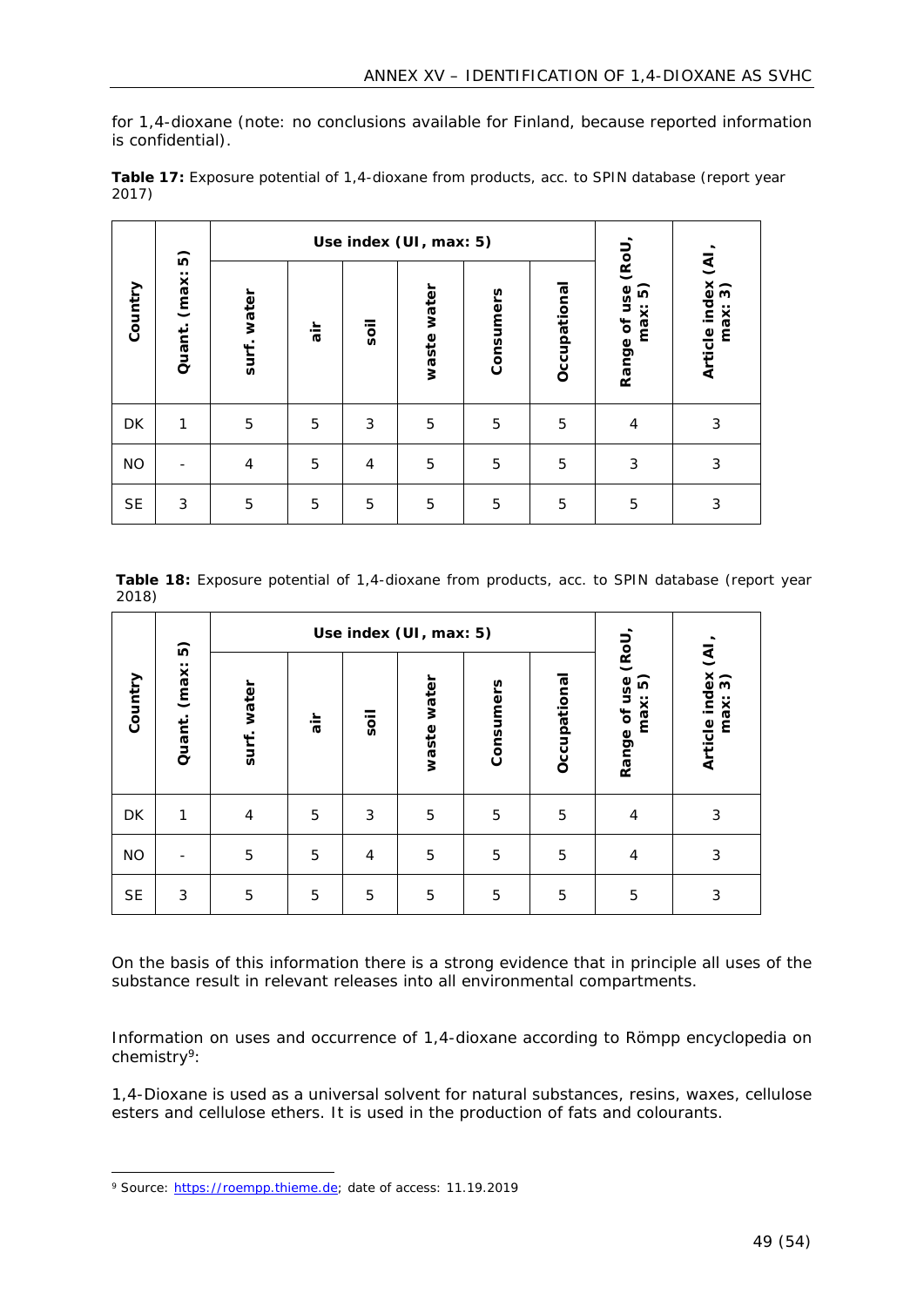Because of its good solubility and its cryoskopic constant it is used as a reference substance for the determination of the molecular mass of unknown substances.

Complexes of 1,4-dioxane with bromine or sulfur trioxide are used as bromination agents / sulfonation agents.

One of the most common uses of 1,4-dioxane was the application as stabiliser for chlorinated solvents, e.g. to prevent the chemical reaction of 1,1,1-trichloroethane (TCA) or trichloroethylene (TCE) with aluminium (see chapter 3.4). Use of TCA was phased out under the Montreal Protocol 1995 and the use of 1,4-dioxane as a solvent stabiliser was terminated (EU-RAR, 2002).

*Information on uses from public RMOA consultation and open access information databases:*

#### **Environment:**

1,4-Dioxane is used in industry as a process aid (solvent), as an intermediate for the production of other chemicals and as a component of heat transfer fluids. Except for sampling or maintenance work, all of these processes are expected to be carried out in closed systems. Therefore, only minor emissions into the environment are assumed from the intended uses of 1,4-dioxane in closed systems.

#### **Workers:**

1,4-Dioxane is used in industry as a process aid (solvent), as an intermediate for the production of other chemicals and as a component of heat transfer fluids. Except for sampling or maintenance work, these processes are carried out in closed systems.

There is a discrepancy in the description of the professional uses of 1,4-dioxane between ECHA's dissemination site, the SPIN database and ECHA's substance info card. According to the latter one it appears that 1,4-dioxane is widely used in the professional sector. However, besides the general descriptors (here PROCs) for handling of substances, the dissemination site reports only one specific application description for the various professional uses of the substance, the use as laboratory reagent (PROC 15). It could be clarified, at least for the entries in ECHA´s substance info card regarding the professional uses described. The information about uses in the different sections in the substance info card are automatically generated from the use information in the registration dossiers that is not claimed as confidential. For example, the indication of ERC 8a to 8c in the registration dossier yields a generic phrase with examples for the substance info card, regardless of whether these examples fit the actual use.

A consultation with the German Paint and Printing Ink Industry e.V. as well as the German Industrial Association for Adhesives e.V. showed that 1,4-dioxane has no relevant use in paints, varnishes and adhesives neither as ingredient nor in production.

Moreover, the information provided by the registrants of 1,4-dioxane only has to cover their intended uses for the substance as such. There is no regulatory obligation, that uses of other registered substances which contain 1,4-dioxane as constituent or impurity need to be considered, too.

#### **Consumers:**

In the context of consumer uses of 1,4-dioxane it cannot be excluded that products for professional use applications, which contain the substance, are also sold to private customers even in case consumer uses are not supported by the registrants of 1,4 dioxane.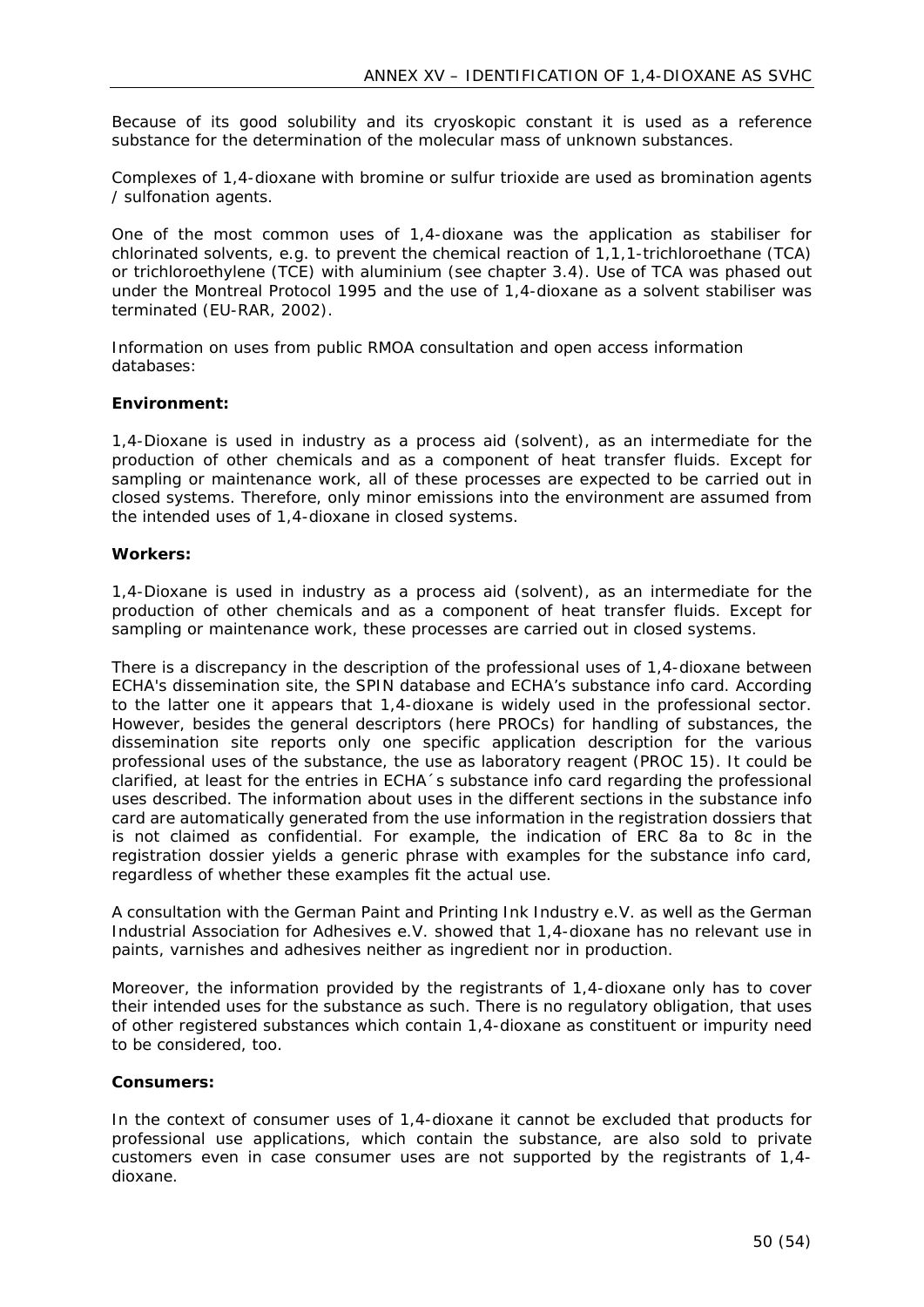## <span id="page-50-0"></span>**9. Release and exposure from uses**

## <span id="page-50-1"></span>**9.1. Exposure of humans**

An evaluation of the direct exposure of workers or consumers resulting from manufacture and uses of 1,4-dioxane, or substances that contain 1,4-dioxane as constituent or impurity, was not undertaken for this SVHC proposal.

## <span id="page-50-2"></span>**9.2. Releases to the Environment**

#### **9.2.1.1.** Emissions from manufacture and uses of 1,4-dioxane

There are only a limited number of uses of 1,4-dioxane as such mentioned at ECHA's dissemination site. Predominant applications at industrial scale are the use as intermediate for the synthesis of other substances or as non-reactive processing aid (e.g. solvent) in the production of substances. Therefore, relevant releases into the environment from a limited number of industrial sites as point sources need to be expected. This evaluation includes the releases from the manufacture of 1,4-dioxane, too.

For professional applications only uses as laboratory chemical for scientific research & development and reagent in health services are declared. The releases into the environment will occur in a widespread manner. Nevertheless, the contribution of the professional uses of the substance as such to the overall releases of 1,4-dioxane to the environment are expected to be negligible.

#### **9.2.1.2.** Emissions of 1,4-dioxane as by-product

As explained in the subsequent paragraphs, 1,4-dioxane is a by-product occurring in the manufacture of polyethoxylates and polyesters. In the production process of polyethoxylates which act as surfactants, 1,4-dioxane is an unavoidable by-product in the synthesis. Purification processes are used to extract 1,4-dioxane from the polyethoxylate mixture, residual concentrations in those can be effectively controlled. Waste water from the extraction process is typically sent to industrial sewage treatment plants.

Data show, that one relevant concern for the environment arises from the residual content of 1,4-dioxane in polyethoxylate mixtures and their wide-spread use in cleaning products.

The amount of residual 1,4-dioxane in the ethoxylate mixture cannot be specified in general. It depends on whether in the area of application of the ethoxylates further regulatory requirements exist. For example, 1,4-dioxane is prohibited in cosmetic products according to Annex II of regulation (EC) No 1223/2009. The Scientific Committee on Consumer Safety (SCCS) concluded in their scientific opinion about an acceptable trace level in cosmetic products that residual concentrations of 1,4-dioxane below 10 ppm are considered as safe for consumers.

In contrast, ethoxylates used for general purpose cleaners for consumer use contain 1,4 dioxane in ranges >100 ppm, whereas industrial and professional cleaning products may even contain higher concentrations of 1,4-dioxane. Common to many special and general purpose cleaning products is that direct or indirect disposal down the drain with treatment in municipal waste water treatment plants is the follow-up of the use.

Even though 1,4-dioxane is only contained in relatively small concentrations in ethoxylates, the wide dispersive use and total usage amount of cleaning products containing ethoxylates result in relevant releases of 1,4-dioxane into the aquatic environment due to the large number of municipal sewage treatment plants.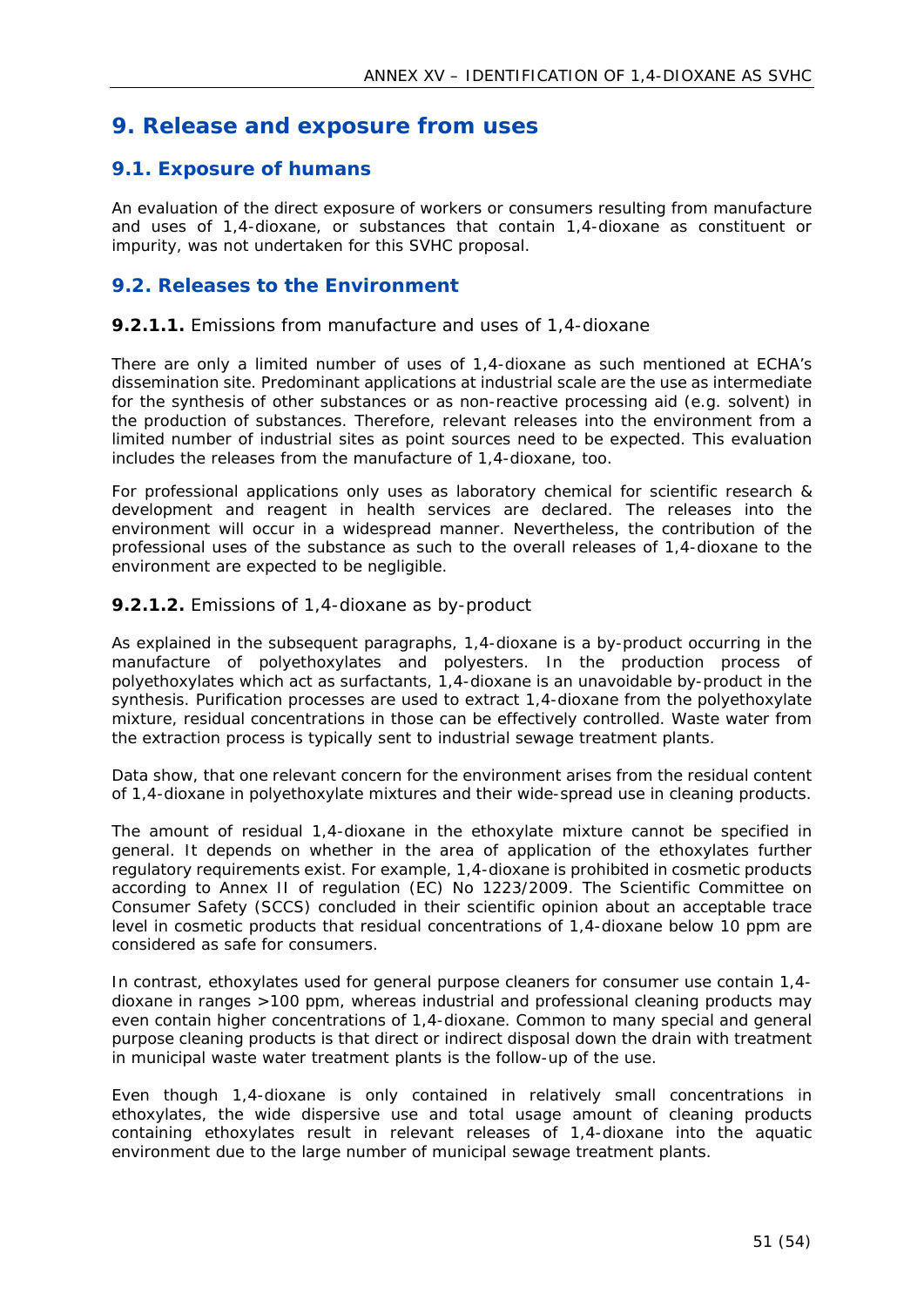1,4-Dioxane is also a by-product during esterification. Polyesters are a common type of base polymer manufactured in some large facilities in Europe. One of the most common is polyethylene terephthalate (PET), which is used in a wide range of applications. The most common ones are for example thin foil bags in supermarkets or single use plastic bottles for mineral water or beverages. Requirements for the tolerable content with regard to impurities or residual monomers in the packing material are set in the EU regulation on materials and articles intended to come into contact with food (Regulation (EC) No 1935/2004). To achieve the required residual content the polymer has to be purified to decrease the level of unacceptable constituents such as 1,4-dioxane below the regulatory thresholds. For the removal of 1,4-dioxane, extraction processes are applied. Similar to the production of ethoxylates, it is expected that extracted 1,4-dioxane is sent to industrial sewage treatment plants.

#### **9.2.1.3.** Release estimates

1,4-Dioxane is not a priority substance under other, environmental media orientated regulations such as Water Framework Directive (2000/60/EC) or Industrial Emissions Directive (2010/75/EU). Therefore, no general obligations for monitoring releases of the substance in the environment exist for industrial applicants of the substance or sewage treatment plants. In addition, available measuring data does not allow identification of the most relevant uses and sources of release respectively (in general). In conclusion, available measured data from single local sites will only allow an approximate estimation of releases of 1,4-dioxane on EU level.

Relevant point sources of 1,4-dioxane with 1,4-dioxane releases were identified recently (LANUV, 2019; Rüdel et al., 2020).

A detailed analysis of individual discharges is available for the river Rhine (LANUV, 2019), which is reflected in the following sections: The load of 1,4-dioxane in the river Rhine at the German-Dutch border near Kleve-Bimmen or Lobith was calculated from the data of the LANUV measurements resulting in an average rate of 200 - 250 kg/day or 73,000 – 91,250 kg/year as continuous outflowing quantity. For comparison: the Rhine enters the area of investigation upstream at the border of the German Federal State of North Rhine-Westphalia with an average load of 100 kg/d. Different sources of emissions were identified within the area of investigation and are presented hereinafter.

An industrial discharger was identified producing surface active substances for the manufacture of skin and hair care products, but also washing and cleaning products. Loads between 3 and 120 kg/d were detected for this industrial discharger.

At the mouth of the river Lippe into the river Rhine, loads of around 15 kg/d, with peaks of 50 kg/d, were determined.

The sewage treatment plant Düsseldorf-Süd was identified as a relevant discharger of 1,4-dioxane into the Rhine. Based on a weekly mixed sample, a load of 100 - 160 kg/d into the receiving water can be estimated. The sewage treatment plant receives waters from an industrial (indirect) discharger in Düsseldorf, who discharges the entire waste water from his site into the sewage system of the city of Düsseldorf. The load was estimated from a diversity of samples taken by LANUV at the outlet of the site operator's central wastewater protection system ranging from 8.6 to 144 kg/d. This is consistent with the above-mentioned data and the findings at the end of the sewage treatment plant Düsseldorf-Süd.

Emission rates into surface water between 6 and 24 kg 1,4-dioxane per day into the Rhine were determined in 2018 for another industrial discharger in Dormagen.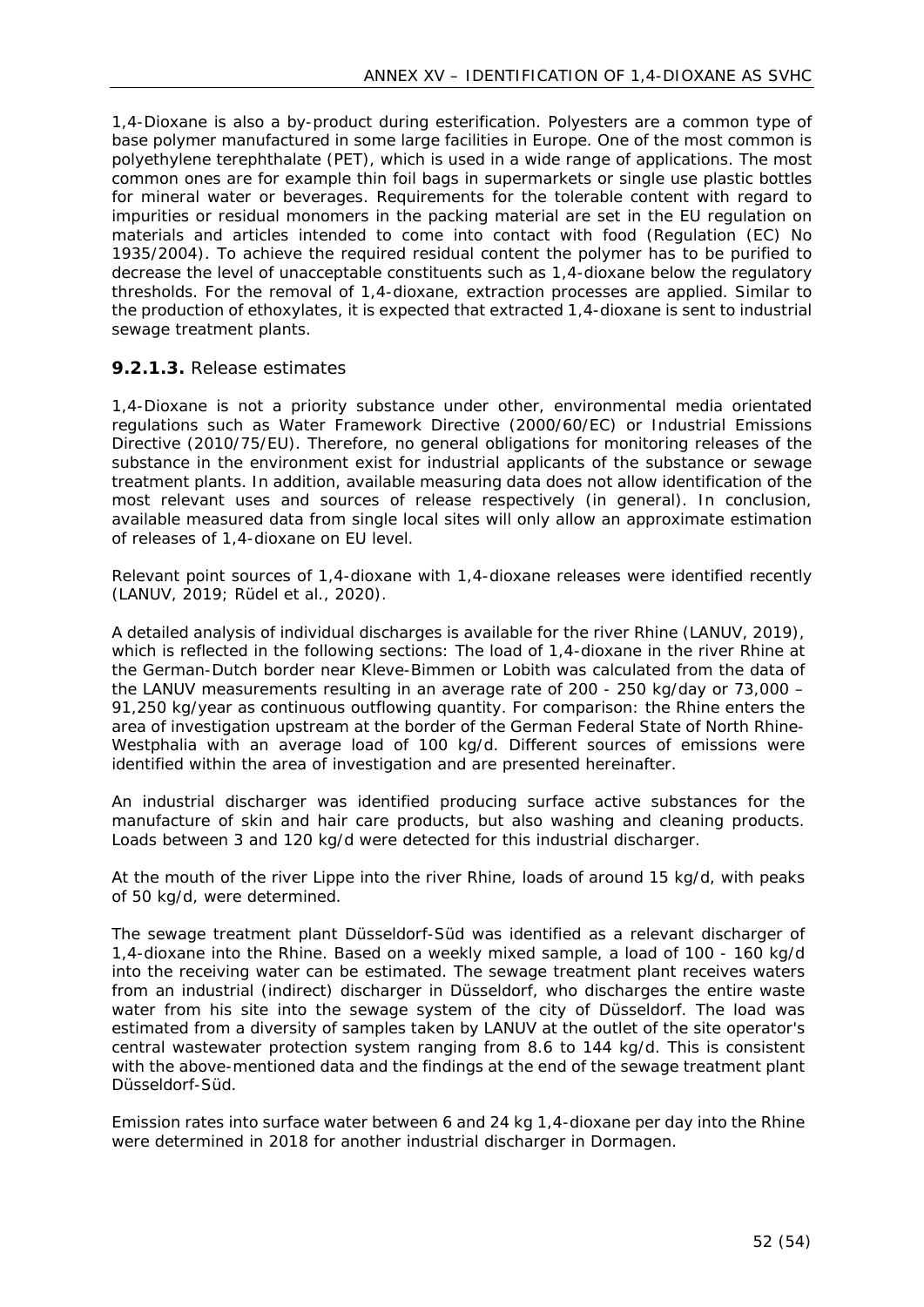Taken together, individual dischargers, identified in the above summarised study (LANUV, 2019), contributed with emissions between 32.6 to 338 kg 1,4-dioxane per day and emissions up to 11,899 to 123,370 kg 1,4-dioxane per year respectively into the Rhine exclusively in the Federal State of North Rhine-Westphalia. Those dischargers were therefore identified as relevant point source for emissions of 1,4-dioxane to river Rhine.

Motivated by recent findings of 1,4-dioxane in German river waters, the Bavarian Environment Agency initiated an ongoing monitoring campaign in 2016. For the river Lech and one tributary concentrations of up to 5.5 µg/L, and for the river Inn and one tributary concentrations of up to 4.9 ug/L and 100 ug/L, respectively, were found. Analysis of raw water, obtained from wells strongly influenced by Lech bank filtrate, revealed 1,4-dioxane concentrations of up to  $3.3 - 5.0$  µg/L. Further, 1,4-dioxane concentrations of around 2.0 µg/L were measured in drinking water from that water supply. In Bavaria, polyester production facilities and facilities for the synthesis of detergents and precursors were identified as relevant point sources. Noteworthy, contaminations in the rivers Lech and Inn could be reduced to levels well below 1  $\mu$ g/L. The reported reductions were mainly achieved due to separation of 1,4-dioxane-containing sewage and either advanced treatment or distillation and incineration. Further, technical grade hydrochloric acid from two technical processes was found to contain 1,4-dioxane as a contaminant and has been replaced (Rüdel et al., 2020).

## <span id="page-52-0"></span>**10. Existing EU legislation**

1,4-Dioxane is listed in Annex VI of the CLP regulation. ECHAs Risk Assessment Committee (RAC) adopted an opinion in March 2019 to classify 1,4-dioxane as Carc. 1B instead of the current classification as Carc. 2. The Carc. 1B-classification in the draft of the upcoming 17<sup>th</sup> ATP is considered to be included in Annex VI of the CLP regulation.

1,4-Dioxane is listed in Annex II of the Regulation (EC) No 1223/2009 on cosmetic products and therefore prohibited in cosmetic products. The Scientific Committee on Consumer Safety (SCCS) concluded in their scientific opinion about an acceptable trace level in cosmetic products that residual concentrations of 1,4-dioxane below 10 ppm are considered as safe for consumers.

## <span id="page-52-1"></span>**11. Previous assessments by other authorities**

For 1,4-dioxane a risk assessment was performed under Regulation EEC 793/93 – Existing Substances Regulation.